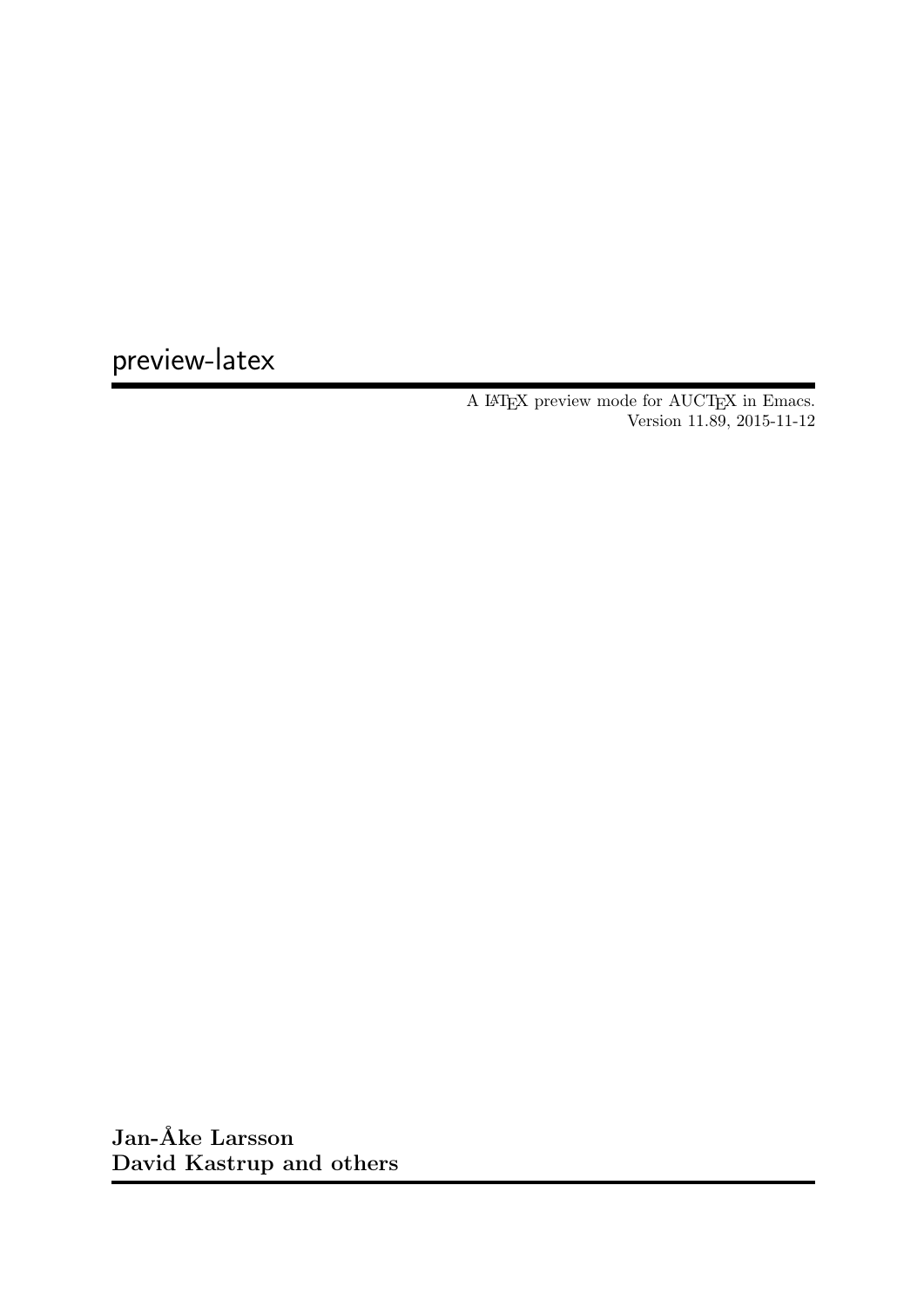This manual is for preview-latex, a LAT<sub>E</sub>X preview mode for AUCT<sub>E</sub>X (version 11.89 from 2015-11-12).

Copyright © 2001, 2002, 2003, 2004, 2005, 2006 Free Software Foundation, Inc.

Permission is granted to copy, distribute and/or modify this document under the terms of the GNU Free Documentation License, Version 1.3 or any later version published by the Free Software Foundation; with no Invariant Sections, no Front-Cover Texts and no Back-Cover Texts. A copy of the license is included in the section entitled "GNU Free Documentation License."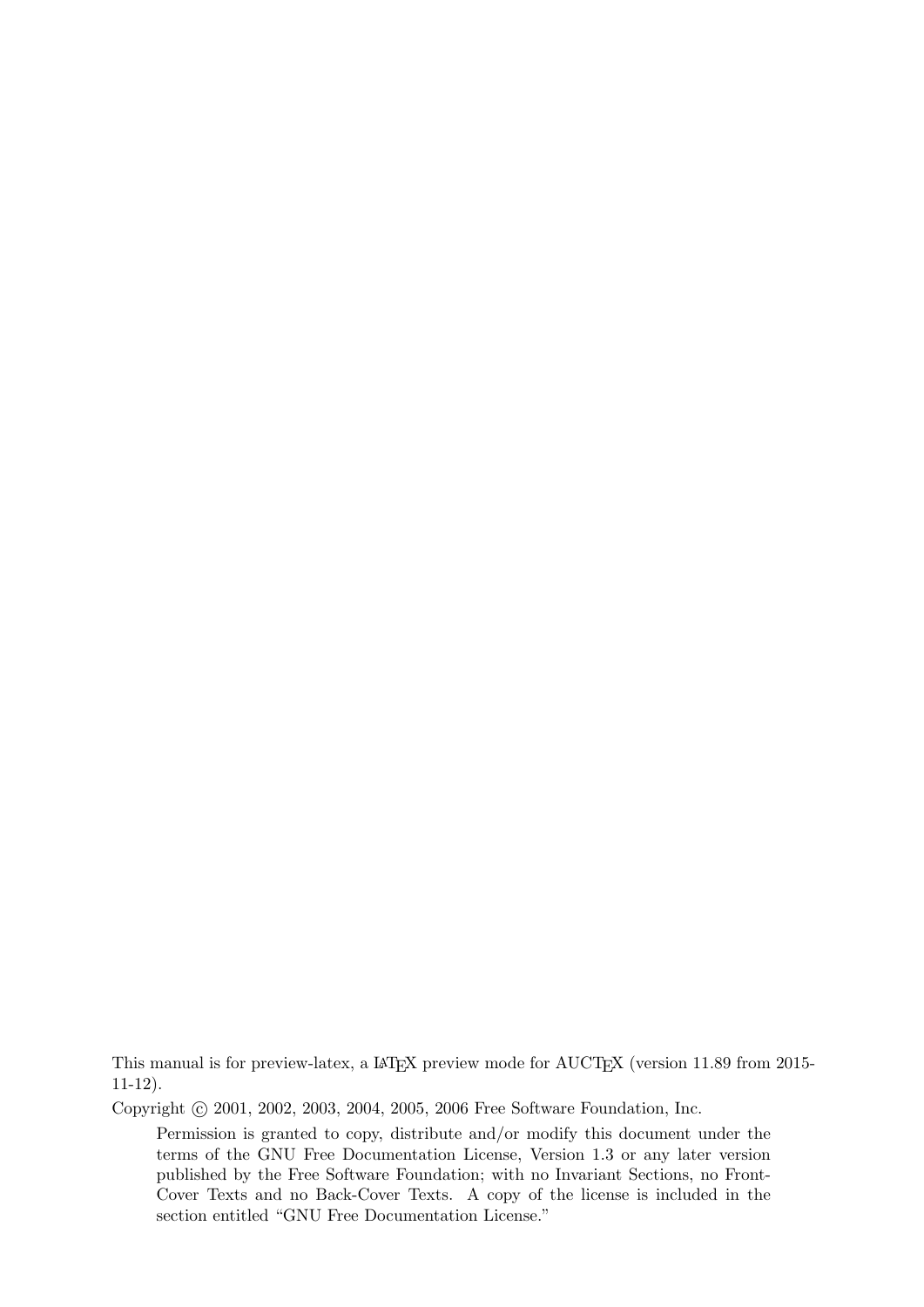# Table of Contents

| $\mathbf 1$    | 1.1<br>1.2<br>1.3<br>1.4<br>1.5<br>1.6<br>1.7                                              |          |
|----------------|--------------------------------------------------------------------------------------------|----------|
| $\bf{2}$       |                                                                                            |          |
| 3              |                                                                                            |          |
| $\bf{4}$       |                                                                                            |          |
| $\overline{5}$ | 5.1<br>5.2<br>5.3<br>5.4                                                                   |          |
| 6              | $6.1\,$<br>6.1.1<br>6.1.2<br>6.3<br>6.4                                                    |          |
|                | Appendix A                                                                                 | $\bf 25$ |
|                | Appendix B<br>B.1<br>B.1.1<br>B.2<br>B.2.1<br>B.2.2<br>B.2.3<br><b>B.2.4</b><br><b>B.3</b> |          |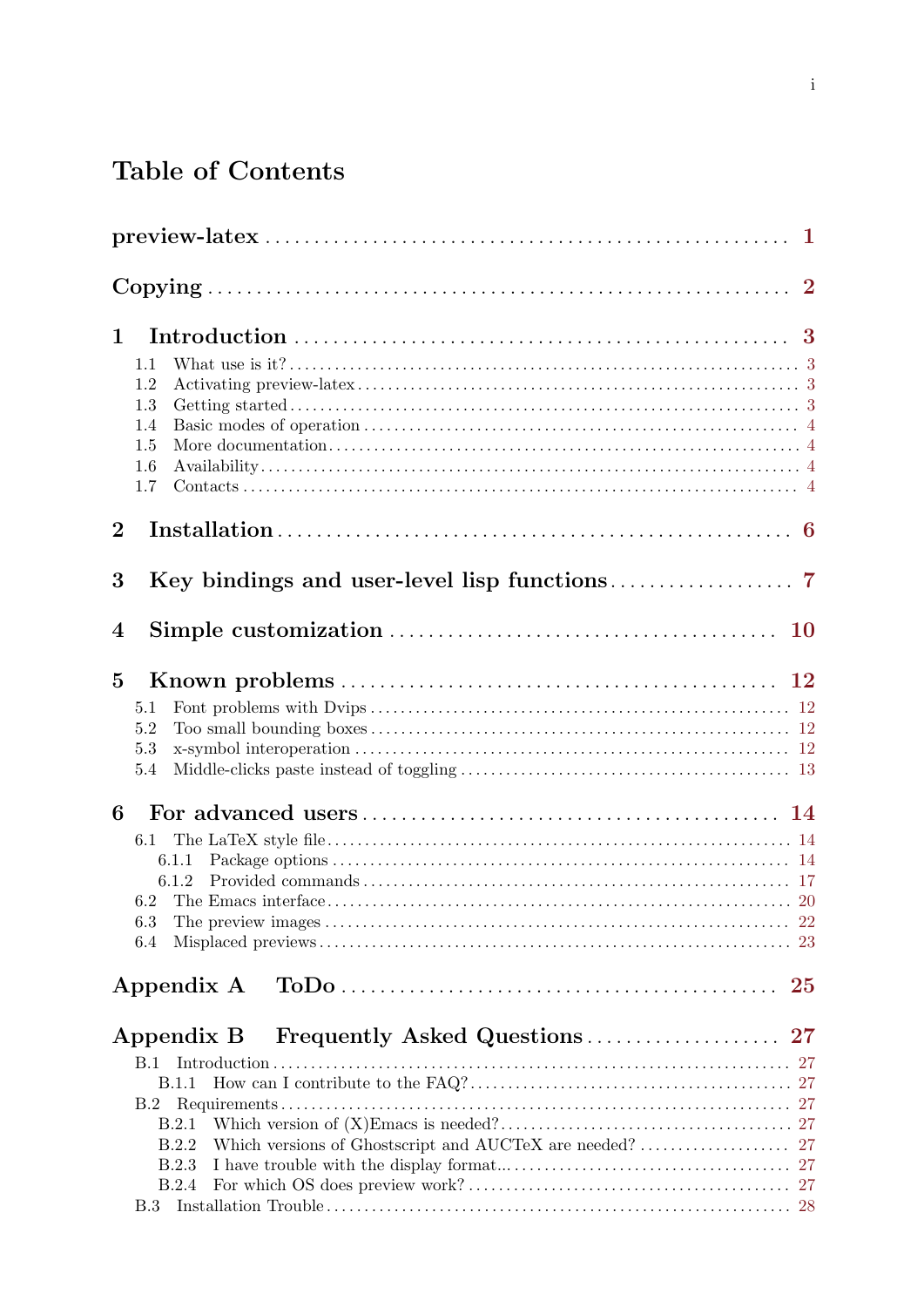| <b>B.3.1</b> |                                                                                                                              |  |
|--------------|------------------------------------------------------------------------------------------------------------------------------|--|
| B.3.2        |                                                                                                                              |  |
|              |                                                                                                                              |  |
| B.4.1        |                                                                                                                              |  |
| B.4.2        |                                                                                                                              |  |
| <b>B.4.3</b> |                                                                                                                              |  |
| <b>B.4.4</b> |                                                                                                                              |  |
| <b>B.4.5</b> |                                                                                                                              |  |
|              |                                                                                                                              |  |
| <b>B.5.1</b> |                                                                                                                              |  |
| B.5.2        |                                                                                                                              |  |
| B.5.3        |                                                                                                                              |  |
|              |                                                                                                                              |  |
| B.6.1        |                                                                                                                              |  |
| B.6.2        |                                                                                                                              |  |
| <b>B.6.3</b> |                                                                                                                              |  |
| B.6.4        |                                                                                                                              |  |
| Appendix C   |                                                                                                                              |  |
| C.1          |                                                                                                                              |  |
|              | $\rm Index \dots \dots \dots \dots \dots \dots \dots \dots \dots \dots \dots \dots \dots \dots \dots \dots \dots \dots \ 39$ |  |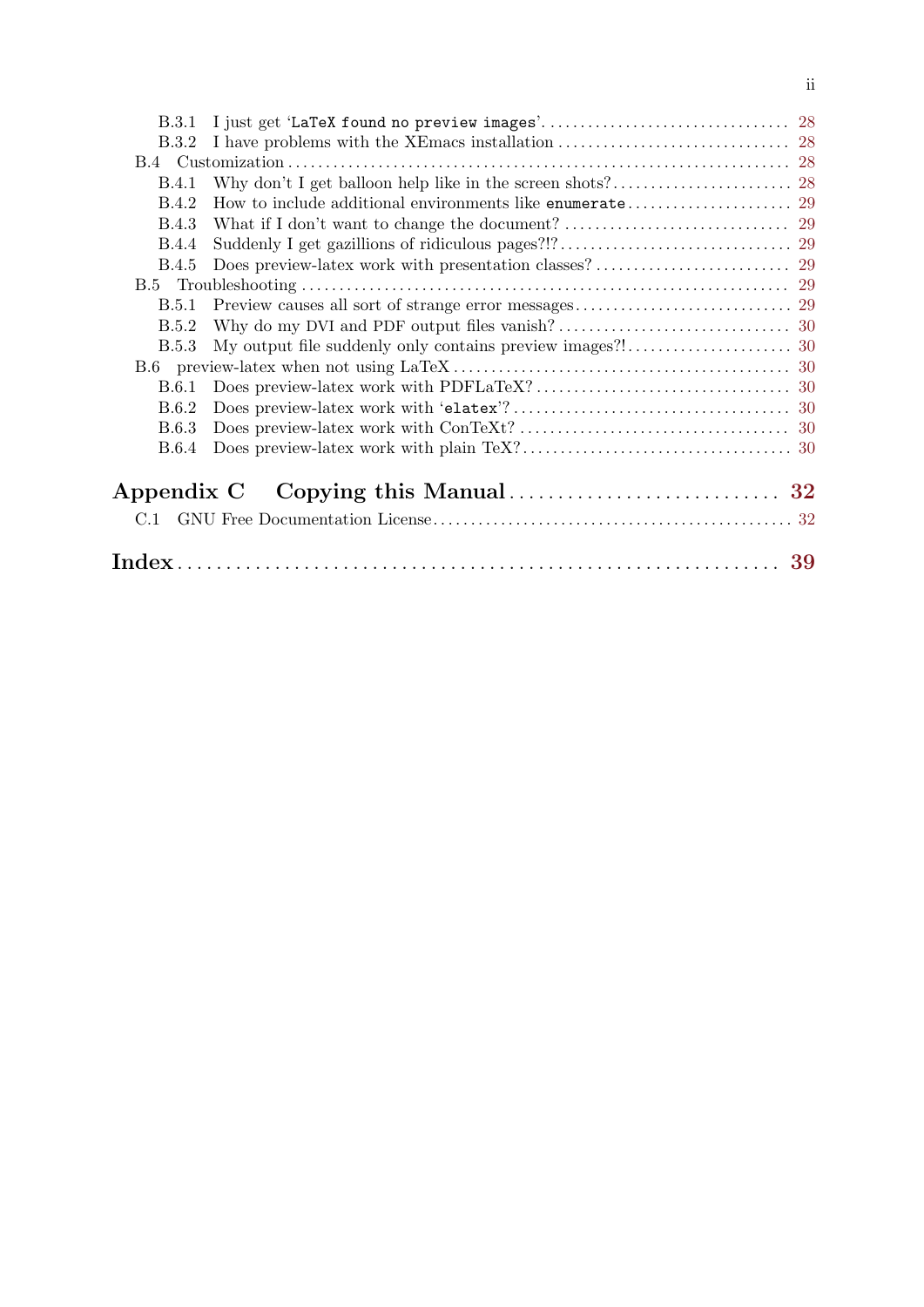# Table of Contents

| 1.1<br>1.2<br>1.3<br>1.4<br>1.5<br>1.6<br>1.7                                |    |
|------------------------------------------------------------------------------|----|
|                                                                              |    |
|                                                                              |    |
|                                                                              |    |
| 5.1<br>5.2<br>5.3<br>5.4                                                     |    |
| $6.1\,$<br>6.1.1<br>6.1.2<br>6.3<br>6.4                                      |    |
| Appendix A                                                                   | 25 |
| Appendix B<br>B.1<br>B.1.1<br>B.2<br>B.2.1<br>B.2.2<br>B.2.3<br><b>B.2.4</b> |    |
|                                                                              |    |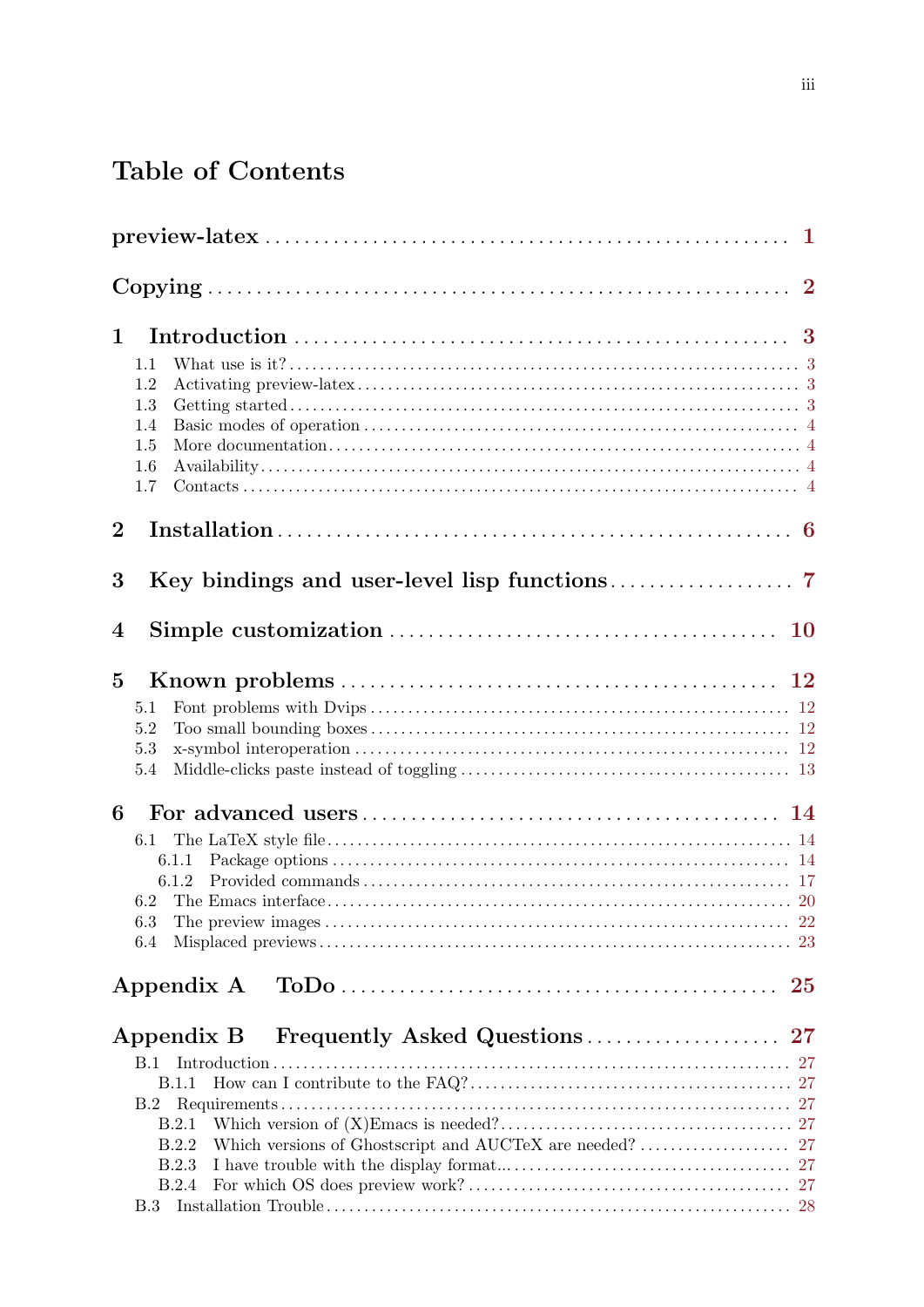| <b>B.3.2</b>                                                                                                                 |  |
|------------------------------------------------------------------------------------------------------------------------------|--|
|                                                                                                                              |  |
| B.4.1                                                                                                                        |  |
| B.4.2                                                                                                                        |  |
| <b>B.4.3</b>                                                                                                                 |  |
| <b>B.4.4</b>                                                                                                                 |  |
| <b>B.4.5</b>                                                                                                                 |  |
|                                                                                                                              |  |
| B.5.1                                                                                                                        |  |
| B.5.2                                                                                                                        |  |
| <b>B.5.3</b>                                                                                                                 |  |
|                                                                                                                              |  |
| <b>B.6.1</b>                                                                                                                 |  |
| B.6.2                                                                                                                        |  |
| <b>B.6.3</b>                                                                                                                 |  |
| <b>B.6.4</b>                                                                                                                 |  |
| Appendix C                                                                                                                   |  |
| C.1                                                                                                                          |  |
| $\rm Index \dots \dots \dots \dots \dots \dots \dots \dots \dots \dots \dots \dots \dots \dots \dots \dots \dots \dots \ 39$ |  |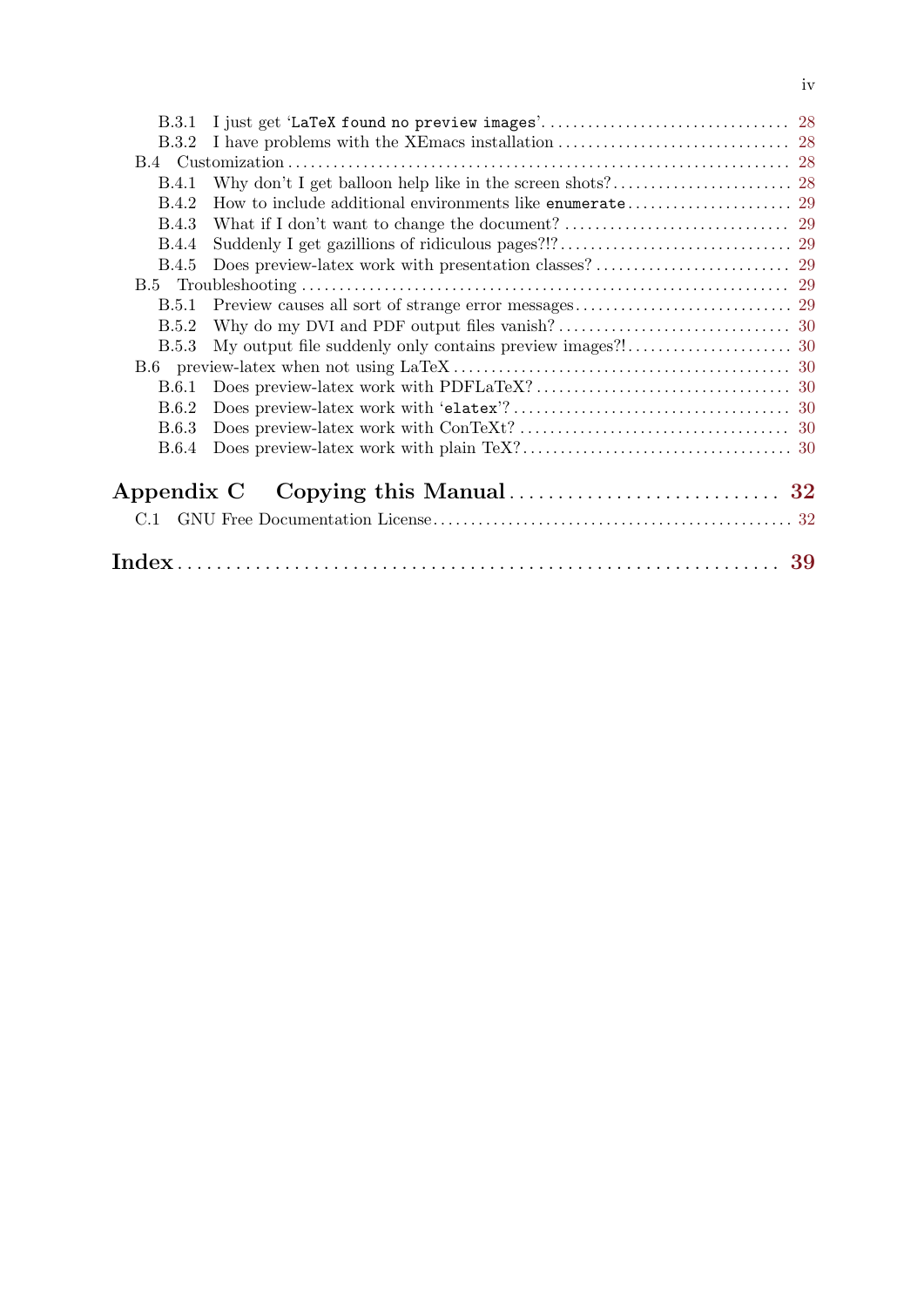## <span id="page-6-0"></span>preview-latex

preview-latex is a package embedding preview fragments into Emacs source buffers under the AUCTEX editing environment for LATEX. It uses preview.sty for the extraction of certain environments (most notably displayed formulas). Other applications of this style file are possible and exist.

The name of the package is really 'preview-latex', all in lowercase letters, with a hyphen. If you typeset it, you can use a sans-serif font to visually offset it.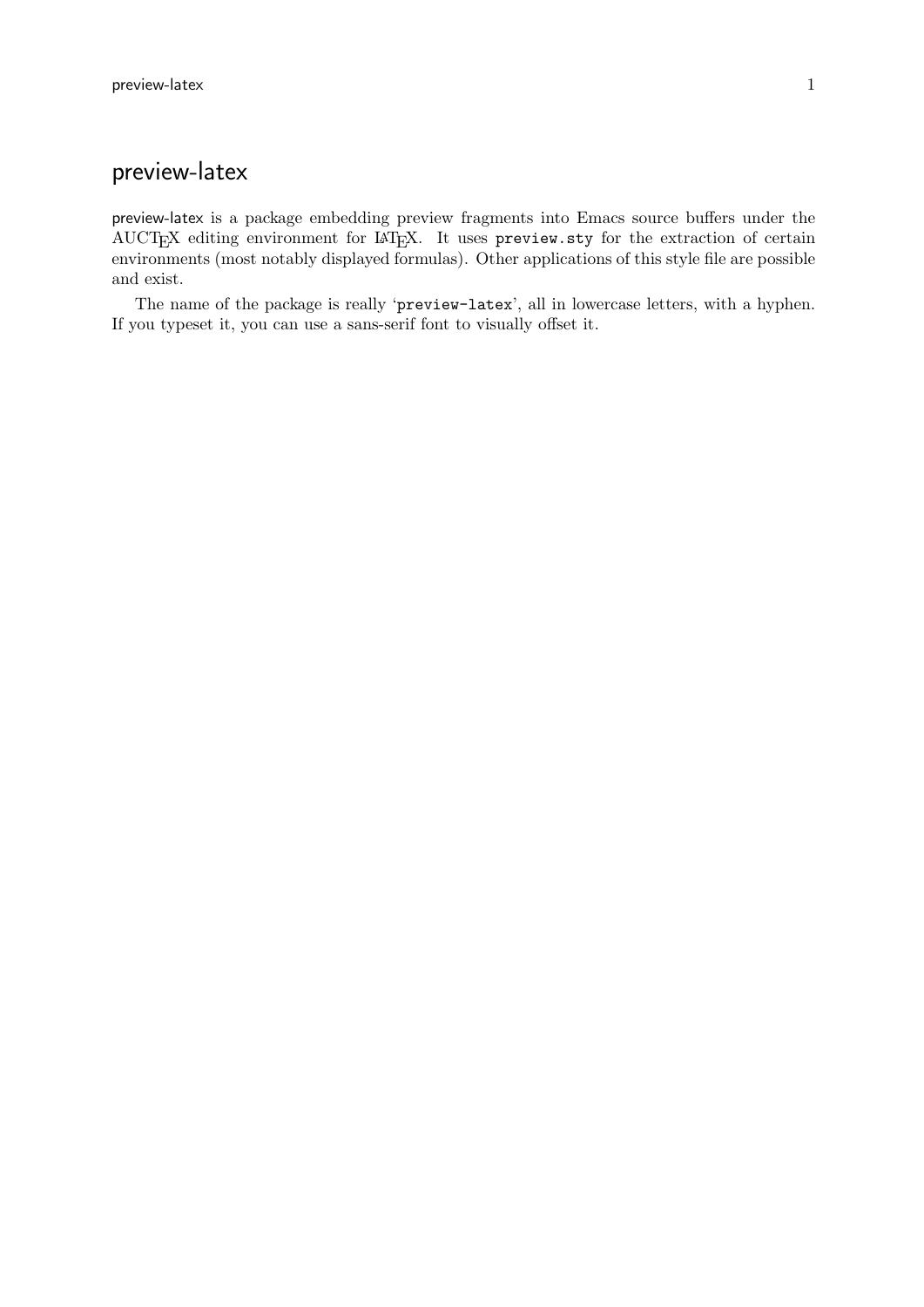## <span id="page-7-0"></span>Copying

For the conditions for copying parts of preview-latex, see the General Public Licenses referres to in the copyright notices of the files, the General Public Licenses accompanying them and the explanatory section in Section "Copying" in [the AUCTEX manual](#page-7-0).

This manual specifically is covered by the GNU Free Documentation License (see [Appendix C](#page-37-0) [\[Copying this Manual\], page 32](#page-37-0)).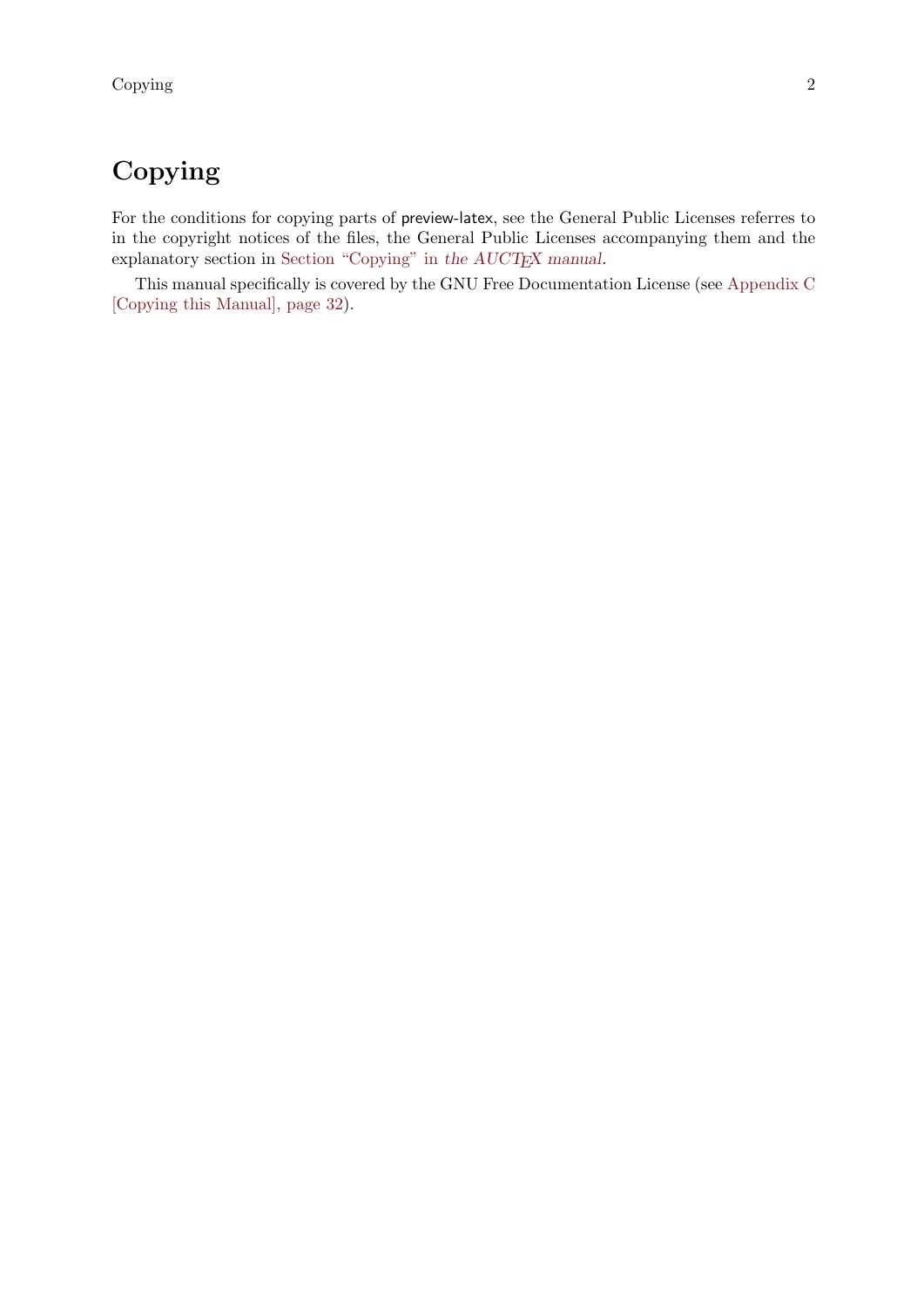## <span id="page-8-0"></span>1 Introduction

Does your neck hurt from turning between previewer windows and the source too often? This AUCTEX component will render your displayed LaTEX equations right into the editing window where they belong.

The purpose of **preview-latex** is to embed LAT<sub>EX</sub> environments such as display math or figures into the source buffers and switch conveniently between source and image representation.

### 1.1 What use is it?

WYSIWYG (what you see is what you get) sometimes is considered all the rage, sometimes frowned upon. Do we really want it? Wrong question. The right question is what we want from it. Except when finetuning the layout, we don't want to use printer fonts for on-screen text editing. The low resolution and contrast of a computer screen render all but the coarsest printer fonts (those for low-quality newsprint) unappealing, and the margins and pagination of the print are not wanted on the screen, either. On the other hand, more complex visual compositions like math formulas and tables can't easily be taken in when seen only in the source. previewlatex strikes a balance: it only uses graphic renditions of the output for certain, configurable constructs, does this only when told, and then right in the source code. Switching back and forth between the source and preview is easy and natural and can be done for each image independently. Behind the scenes of preview-latex, a sophisticated framework of other programs like 'dvipng', Dvips and Ghostscript are employed together with a special LAT<sub>E</sub>X style file for extracting the material of interest in the background and providing fast interactive response.

### 1.2 Activating preview-latex

After installation, the package may need to be activated (and remember to activate AUCT<sub>EX</sub> too). In XEmacs, and in any prepackaged versions worth their salt, activation should be automatic upon installation. If this seems not the case, complain to your installation provider.

The usual activation (if it is not done automatically) would be

```
(load "preview-latex.el" nil t t)
```
If you still don't get a "Preview" menu in  $\mathbb{A}T\mathbb{F}X$  mode in spite of  $\mathrm{A}U\mathrm{CT}\mathbb{F}X$  showing its "Command", your installation is broken. One possible cause are duplicate Lisp files that might be detectable with M-x list-load-path-shadows RET.

### 1.3 Getting started

Once activated, preview-latex and its documentation will be accessible via its menus (note that preview-latex requires  $\text{AUCTrX}$  to be loaded). When you have loaded a LATEX document (a sample document circ.tex is included in the distribution, but most documents including math and/or figures should do), you can use its menu or  $C-c$   $C-p$   $C-d$  (for 'Preview/Document'). Previews will now be generated for various objects in your document. You can use the time to take a short look at the other menu entries and key bindings in the 'Preview' menu. You'll see the previewed objects change into a roadworks sign when preview-latex has determined just what it is going to preview. Note that you can freely navigate the buffer while this is going on. When the process is finished you will see the objects typeset in your buffer.

It is a bad idea, however, to edit the buffer before the roadworks signs appear, since that is the moment when the correlation between the original text and the buffer locations gets established. If the buffer changes before that point of time, the previews will not be placed where they belong. If you do want to change some obvious error you just spotted, we recommend you stop the background process by pressing  $C-c$ -k.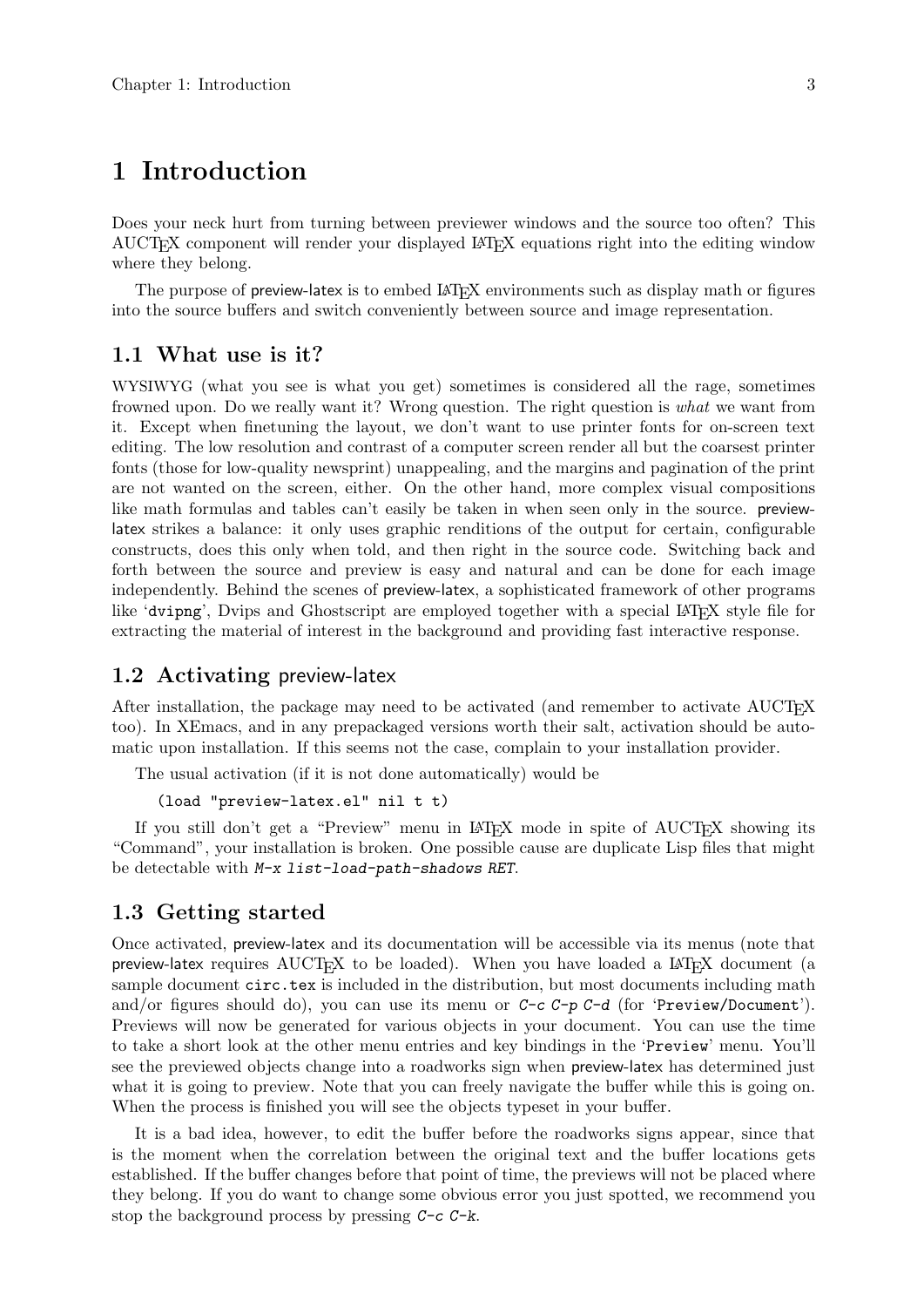<span id="page-9-0"></span>To see/edit the LAT<sub>EX</sub> code for a specific object, put the point (the cursor) on it and press C-c C-p C-p (for 'Preview/at point'). It will also do to click with the middle mouse button on the preview. Now you can edit the code, and generate a new preview by again pressing  $C-c$   $C-p$  $C-p$  (or by clicking with the middle mouse button on the icon before the edited text).

If you are using the desktop package, previews will remain from one session to the next as long as you don't kill your buffer. If you are using XEmacs, you will probably need to upgrade the package to the newest one; things are being fixed just as I am writing this.

## 1.4 Basic modes of operation

preview-latex has a number of methods for generating its graphics. Its default operation is equivalent to using the 'LATEX' command from AUCTEX. If this happens to be a call of PDFLATEX generating PDF output (you need at least  $\text{AUCT}_F X$  11.51 for this), then Ghostscript will be called directly on the resulting PDF file. If a DVI file gets produced, first Dvips and then Ghostscript get called by default.

The image type to be generated by Ghostscript can be configured with

```
M-x customize-variable RET preview-image-type RET
```
The default is 'png' (the most efficient image type). A special setting is 'dvipng' in case you have the 'dvipng' program installed. In this case, 'dvipng' will be used for converting DVI files and Ghostscript (with a 'PNG' device) for converting PDF files. 'dvipng' is much faster than the combination of Dvips and Ghostscript. You can get downloads, access to its CVS archive and further information from its [project site.](http://savannah.nongnu.org/projects/dvipng)

## 1.5 More documentation

After the installation, documentation in the form of an info manual will be available. You can access it with the standalone info reader with

```
info preview-latex
```
or by pressing C-h i d m preview-latex RET in Emacs. Once preview-latex is activated, you can instead use C-c C-p TAB (or the menu entry 'Preview/Read documentation').

Depending on your installation, this printed manual may also be available in the form of preview-latex.dvi or preview-latex.ps.

Detailed documentation for the LAT<sub>EX</sub> style used for extracting the preview images is placed in preview.dvi in a suitable directory during installation; on typical teTeX-based systems,

```
texdoc preview
```
will display it.

## 1.6 Availability

The preview-latex project is now part of AUCTEX and accessible as part of the [AUCTEX project](http://savannah.gnu.org/projects/auctex) [page.](http://savannah.gnu.org/projects/auctex) You can get its files from the  $\text{AUCTrX}$  download area. As of  $\text{AUCTrX}$  11.81, preview-latex should already be integrated into AUCT<sub>EX</sub>, so no separate download will be necessary.

You will also find .rpm files there for Fedora and possibly SuSE. Anonymous Git is available as well.

## 1.7 Contacts

Bug reports should be sent by using  $M-x$  preview-report-bug RET, as this will fill in a lot of information interesting to us. If the installation fails (but this should be a rare event), report bugs to [bug-auctex@gnu.org](mailto:bug-auctex@gnu.org).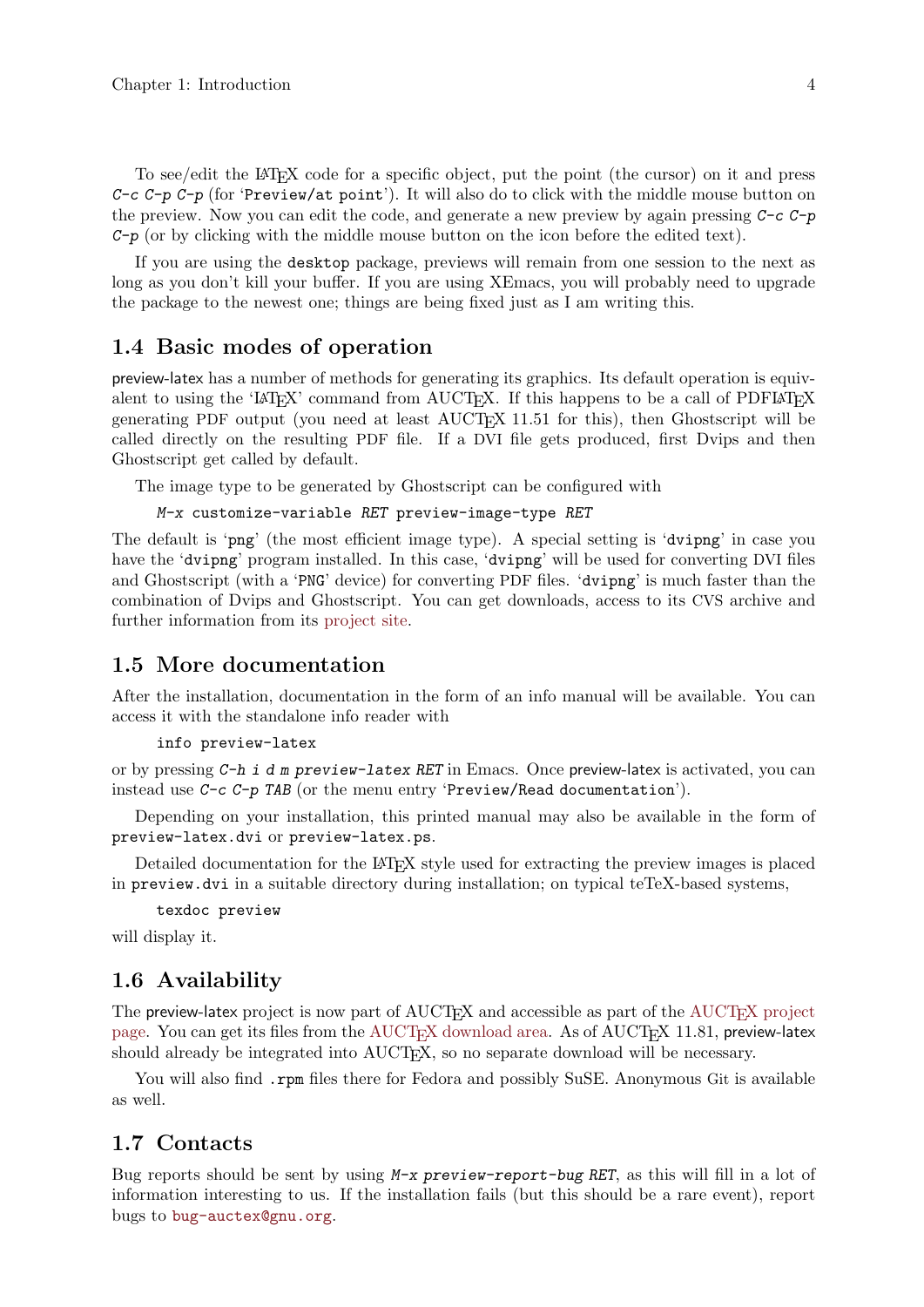There is a general discussion list for AUCTEX which also covers preview-latex, look at [http://](http://lists.gnu.org/mailman/listinfo/auctex) [lists.gnu.org/mailman/listinfo/auctex](http://lists.gnu.org/mailman/listinfo/auctex). For more information on the mailing list, send a message with just the word "help" as subject or body to [auctex-request@gnu.org](mailto:auctex-request@gnu.org). For the developers, there is the [auctex-devel@gnu.org](mailto:auctex-devel@gnu.org) list; it would probably make sense to direct feature requests and questions about internal details there. There is a low-volume read-only announcement list available to which you can subscribe by sending a mail with "subscribe" in the subject to [info-auctex-request@gnu.org](mailto:info-auctex-request@gnu.org).

Offers to support further development will be appreciated. If you want to show your appreciation with a donation to the main developer, you can do so via PayPal to [dak@gnu.org](mailto:dak@gnu.org), and of course you can arrange for service contracts or for added functionality. Take a look at the TODO list for suggestions in that area.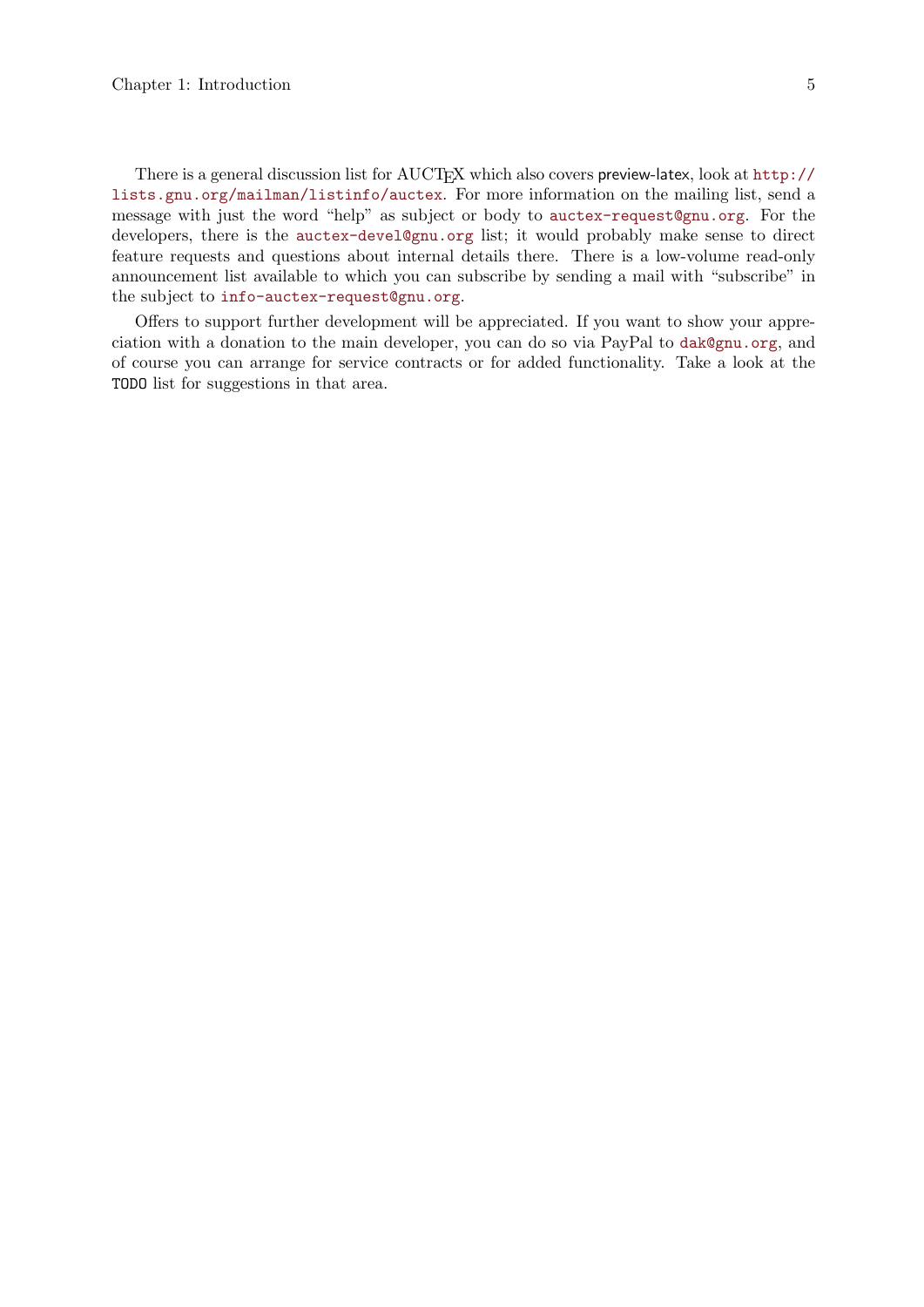# <span id="page-11-0"></span>2 Installation

Installation is now being covered in [Section "Installation" in](#page-11-0) the  $\mathcal{A} \mathcal{U} \mathcal{C} \mathcal{T}_{E} \mathcal{X}$  manual.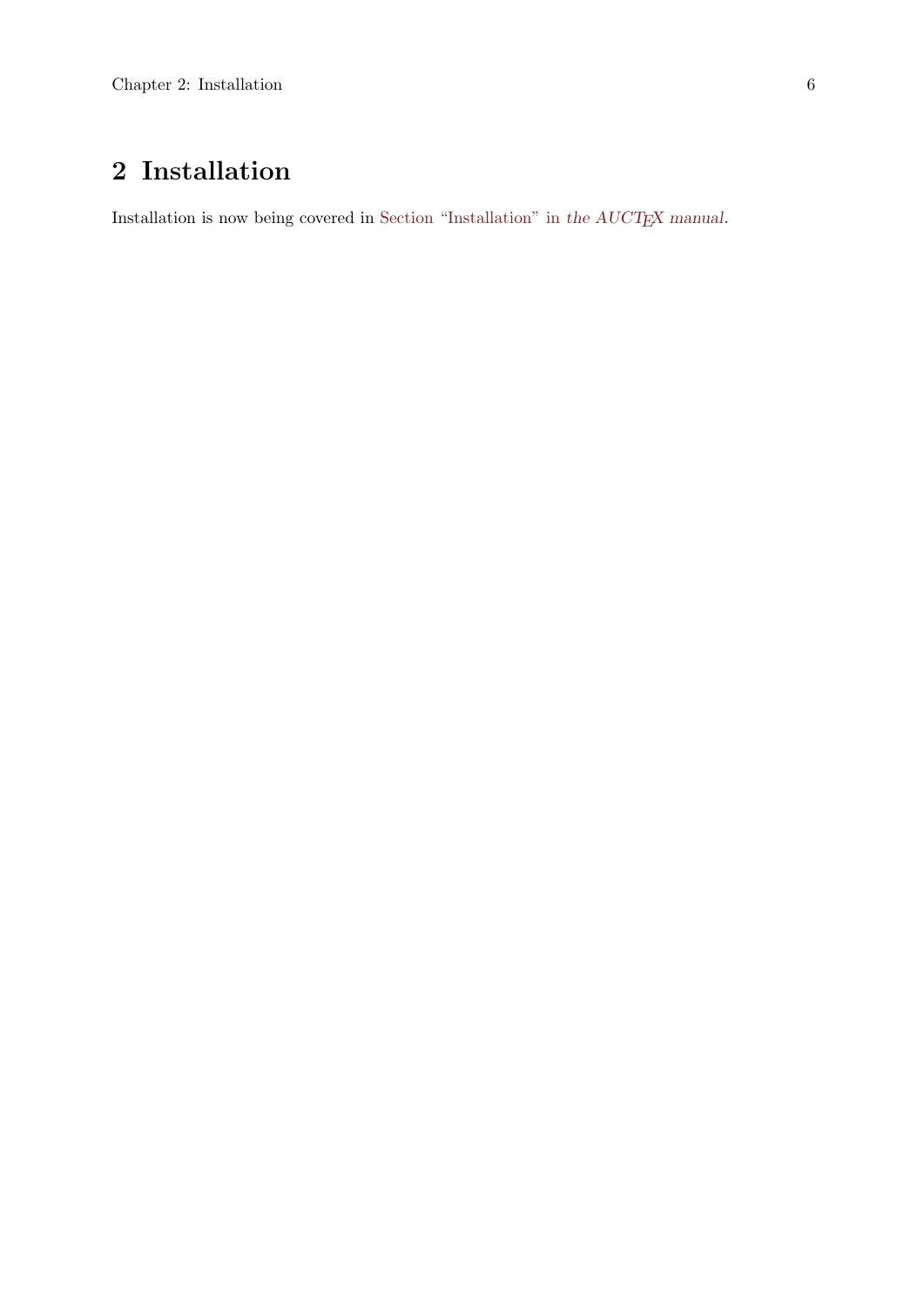## <span id="page-12-0"></span>3 Key bindings and user-level lisp functions

preview-latex adds key bindings starting with C-c C-p to the supported modes of AUCTEX (See Info file auctex, node 'Key Index'). It will also add its own 'Preview' menu in the menu bar, as well as an icon in the toolbar.

The following only describes the interactive use: view the documentation strings with  $C-h f$ if you need the Lisp information.

#### $C-c$   $C-p$   $C-p$

#### preview-at-point

Preview/Generate previews (or toggle) at point

If the cursor is positioned on or inside of a preview area, this toggles its visibility, regenerating the preview if necessary. If not, it will run the surroundings through preview. The surroundings include all areas up to the next valid preview, unless invalid previews occur before, in which case the area will include the last such preview in either direction. And overriding any other action, if a region is active (transient-mark-mode or zmacs-regions), it is run through preview-region.

<mouse-2>

The middle mouse button has a similar action bound to it as preview-at-point, only that it knows which preview to apply it to according to the position of the click. You can click either anywhere on a previewed image, or when the preview is opened and showing the source text, you can click on the icon preceding the source text. In other areas, the usual mouse key action (typically: paste) is not affected.

<mouse-3>

The right mouse key pops up a context menu with several options: toggling the preview, regenerating it, removing it (leaving the unpreviewed text), copying the text inside of the preview, and copying it in a form suitable for copying as an image into a mail or news article. This is a one-image variant of the following command:

#### $C-c$   $C-p$   $C-w$

## preview-copy-region-as-mml

Copy a region as MML

This command is also available as a variant in the context menu on the right mouse button (where the region is the preview that has been clicked on). It copies the current region into the kill buffer in a form suitable for copying as a text including images into a mail or news article using mml-mode (see Section "Composing" in Emacs MIME).

If you regenerate or otherwise kill the preview in its source buffer before the mail or news gets posted, this will fail. Also you should generate images you want to send with preview-transparent-border set to nil, or the images will have an ugly border. preview-latex detects this condition and asks whether to regenerate the region with borders switched off. As this is an asynchronous operation running in the background, you'll need to call this command explicitly again to get the newly generated images into the kill ring.

Preview your articles with mml-preview (on  $M-m P$ , or  $C-c$   $C-m P$  in Emacs 22) to make sure they look fine.

#### C-c C-p C-e

#### preview-environment

Preview/Generate previews for environment

Run preview on LAT<sub>E</sub>X environment. The environments in preview-innerenvironments are treated as inner levels so that for instance, the split environment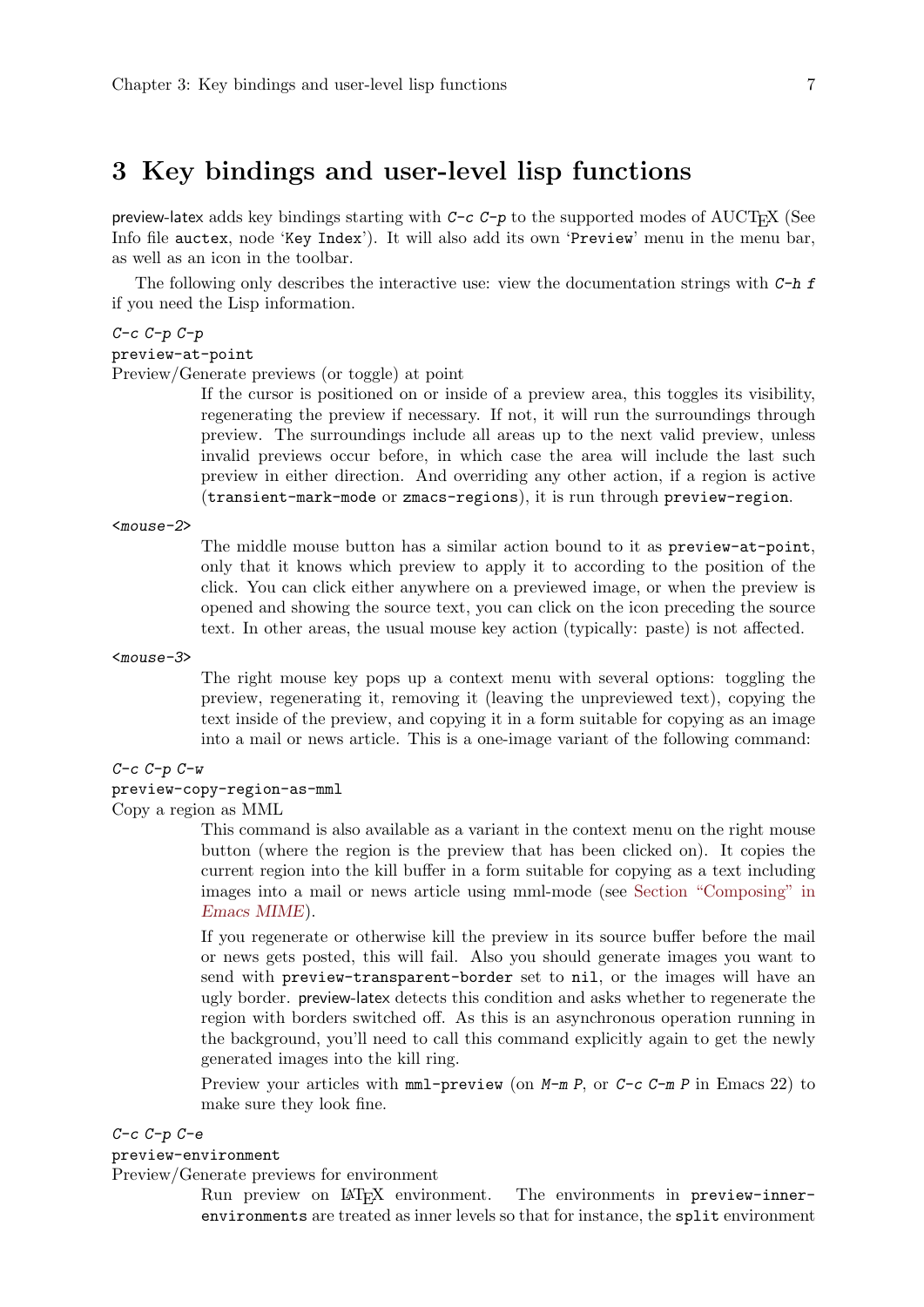<span id="page-13-0"></span>in \begin{equation}\begin{split}...\end{split}\end{equation} is properly displayed. If called with a numeric argument, the corresponding number of outward nested environments is treated as inner levels.  $C-c$   $C-p$   $C-s$ preview-section Preview/Generate previews for section Run preview on this LAT<sub>EX</sub> section.  $C-c$   $C-p$   $C-r$ preview-region Preview/Generate previews for region Run preview on current region.  $C-c$   $C-p$   $C-b$ preview-buffer Preview/Generate previews for buffer Run preview on the current buffer. C-c C-p C-d preview-document Preview/Generate previews for document Run preview on the current document.  $C-c$   $C-p$   $C-c$   $C-p$ preview-clearout-at-point Preview/Remove previews at point Clear out (remove) the previews that are immediately adjacent to point.  $C-c$   $C-p$   $C-c$   $C-s$ preview-clearout-section Preview/Remove previews from section Clear out all previews in current section.  $C-c$   $C-p$   $C-c$   $C-r$ preview-clearout Preview/Remove previews from region Clear out all previews in the current region.  $C-c$   $C-p$   $C-c$   $C-b$ 

preview-clearout-buffer

Preview/Remove previews from buffer

Clear out all previews in current buffer. This makes the current buffer lose all previews.

#### C-c C-p C-c C-d

#### preview-clearout-document

Preview/Remove previews from document

Clear out all previews in current document. The document consists of all buffers that have the same master file as the current buffer. This makes the current document lose all previews.

#### $C-c$   $C-p$   $C-f$

#### preview-cache-preamble

Preview/Turn preamble cache on

Dump a pregenerated format file. For the rest of the session, this file is used when running on the same master file. Use this if you know your LAT<sub>EX</sub> takes a long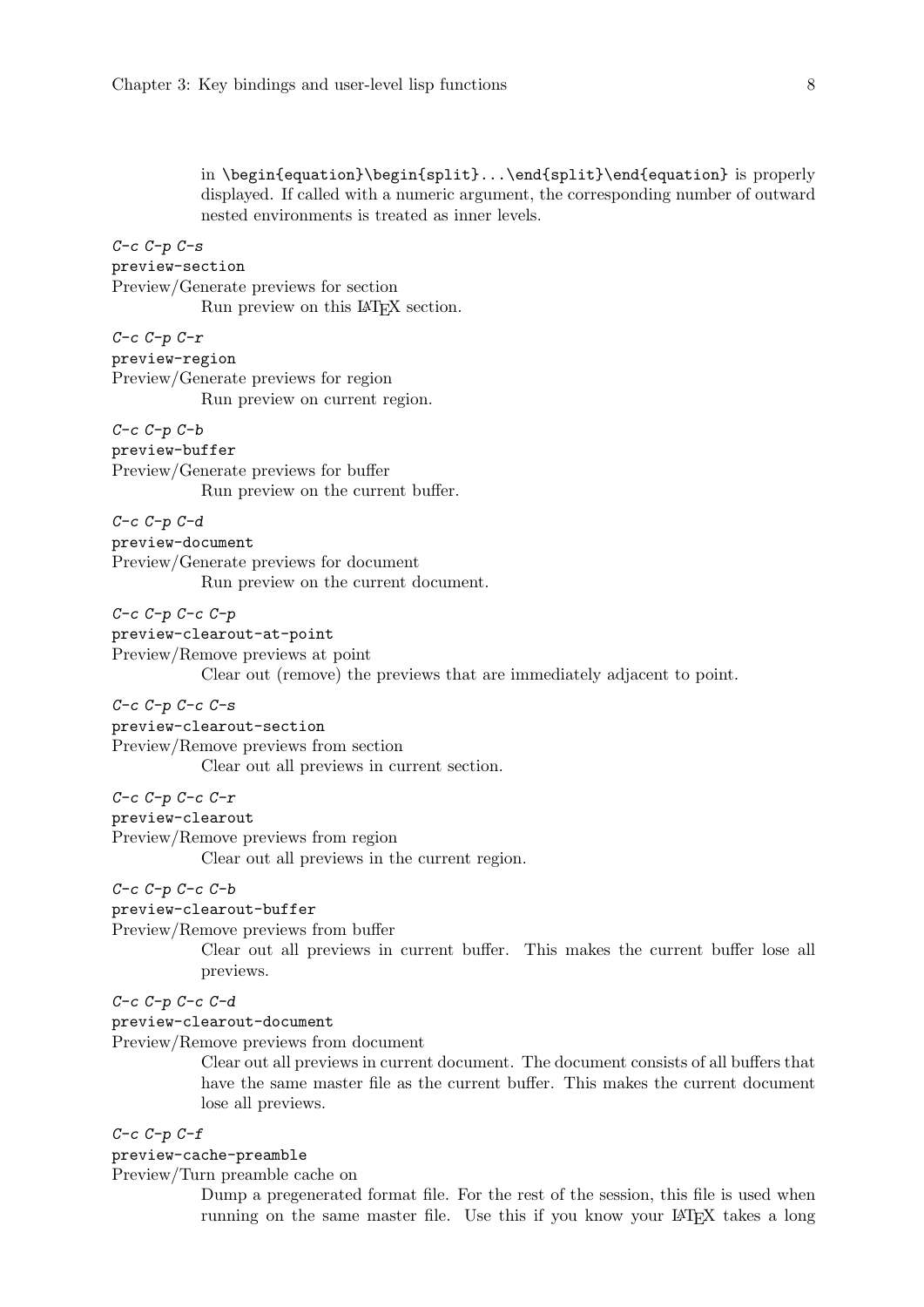<span id="page-14-0"></span>time to start up, the speedup will be most noticeable when generating single or few previews. If you change your preamble, do this again. preview-latex will try to detect the necessity of that automatically when editing changes to the preamble are done from within Emacs, but it will not notice if the preamble effectively changes because some included file or style file is tampered with.

#### $C-c$   $C-p$   $C-c$   $C-f$

#### preview-cache-preamble-off

Preview/Turn preamble cache off

Clear the pregenerated format file and stop using preambles for the current document. If the caching gives you problems, use this.

#### $C-c$   $C-p$   $C-i$

preview-goto-info-page Preview/Read Documentation Read the info manual.

#### M-x preview-report-bug RET

preview-report-bug

## Preview/Report Bug

This is the preferred way of reporting bugs as it will fill in what version of previewlatex you are using as well as versions of relevant other software, and also some of the more important settings. Please use this method of reporting, if at all possible and before reporting a bug, have a look at [Chapter 5 \[Known problems\], page 12.](#page-17-0)

#### $C-c$   $C-k$

LaTeX/TeX Output/Kill Job

Kills the preview-generating process. This is really an AUCT<sub>EX</sub> keybinding, but it is included here as a hint. If you are generating a preview and then make a change to the buffer, preview-latex may be confused and place the previews wrong.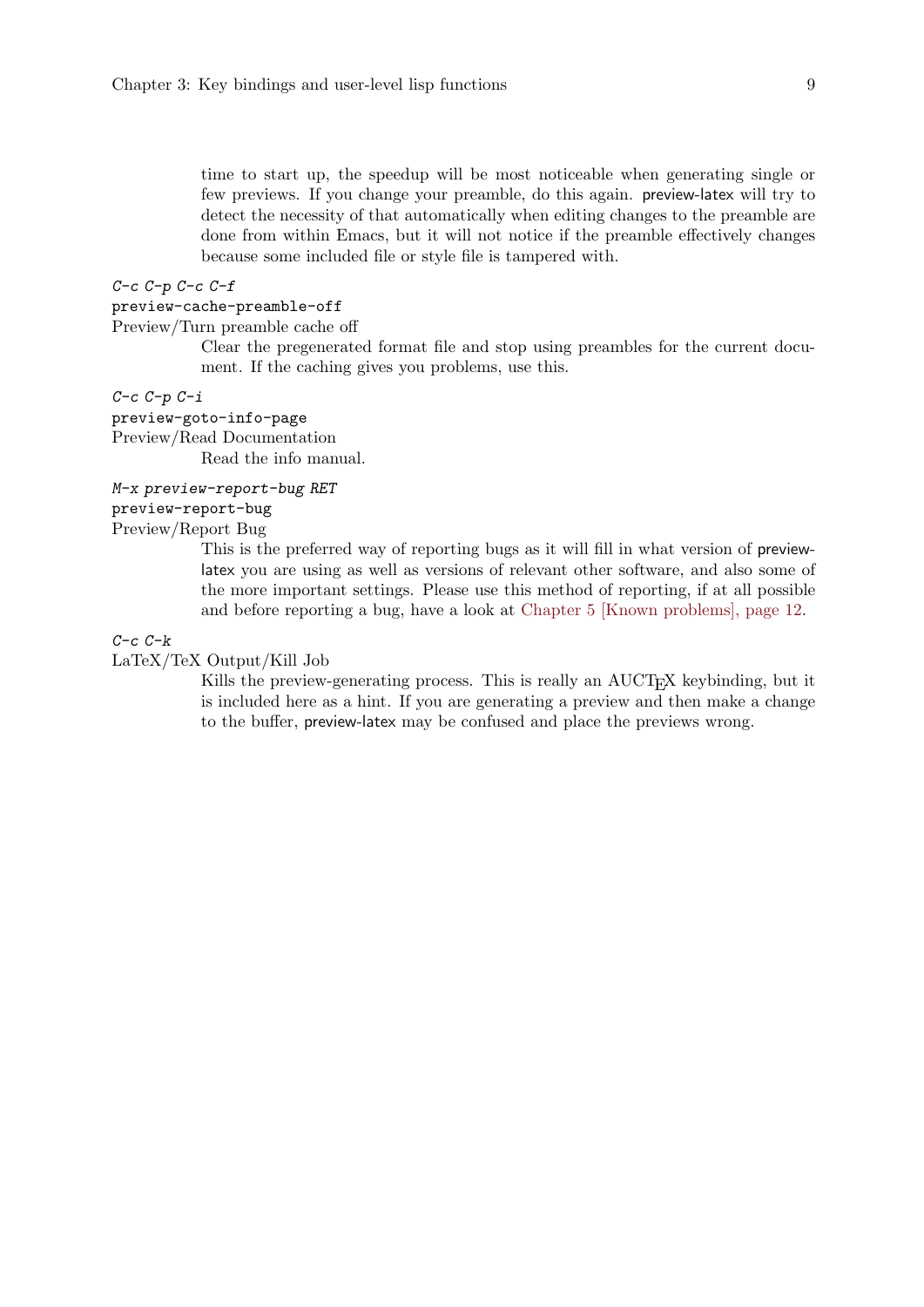## <span id="page-15-0"></span>4 Simple customization

Customization options can be found by typing M-x customize-group RET preview RET. Remember to set the option when you have changed it. The list of suggestions can be made very long (and is covered in detail in [Chapter 6 \[For advanced users\], page 14\)](#page-19-0), but some are:

• Change the color of the preview background

If you use a non-white background in Emacs, you might have color artifacts at the edges of your previews. Playing around with the option preview-transparent-color in the Preview Appearance group might improve things. With some settings, the cursor may cover the whole background of a preview, however.

This option is specific to the display engine in use. Its default is different in Emacs 21 and Emacs 22, and it is not available in XEmacs.

• Showing **\labels** 

When using preview-latex, the **\labels** are hidden by the previews. It is possible to make them visible in the output by using the LAT<sub>EX</sub> package showkeys alternatively showlabels. However, the boxes of these labels will be outside the region preview-latex considers as the preview image. To enable a similar mechanism internal to preview-latex, enable the showlabels option in the variable preview-default-option-list in the Preview Latex group.

It must be noted, however, that a much better idea may be to use the RefTEX package for managing references. See Section "RefTeX in a Nutshell" in The RefTEX Manual.

• Open previews automatically

The current default is to open previews automatically when you enter them with cursor left/right motions. Auto-opened previews will close again once the cursor leaves them again (this is also done when doing incremental search, or query-replace operations), unless you changed anything in it. In that case, you will have to regenerate the preview (via e.g.,  $C-c$   $C-p$   $C-p$ ). Other options for preview-auto-reveal are available via customize.

• Automatically cache preambles

Currently preview-latex asks you whether you want to cache the document preamble (everything before \begin{document}) before it generates previews for a buffer the first time. Caching the preamble will significantly speed up regeneration of previews. The larger your preamble is, the more this will be apparent. Once a preamble is cached, preview-latex will try to keep track of when it is changed, and dump a fresh format in that case. If you experience problems with this, or if you want it to happen without asking you the first time, you can customize the variable preview-auto-cache-preamble.

• Attempt to keep counters accurate when editing

Since preview-latex frequently runs only small regions through LAT<sub>E</sub>X, values like equation counters are not consistent from run to run. If this bothers you, customize the variable preview-preserve-counters to t (this is consulted by preview-required-option-list). LaTEX will then output a load of counter information during compilation, and this information will be used on subsequent updates to keep counters set to useful values. The additional information takes additional time to analyze, but this is relevant mostly only when you are regenerating all previews at once, and maybe you will be less tempted to do so when counters appear more or less correct.

• Preview your favourite LAT<sub>EX</sub> constructs

If you have a certain macro or environment that you want to preview, first check if it can be chosen by cutomizing preview-default-options-list in the Preview Latex group.

If it is not available there, you can add it to preview-default-preamble also in the Preview Latex group, by adding a \PreviewMacro or \PreviewEnvironment entry (see [Section 6.1.2](#page-22-1))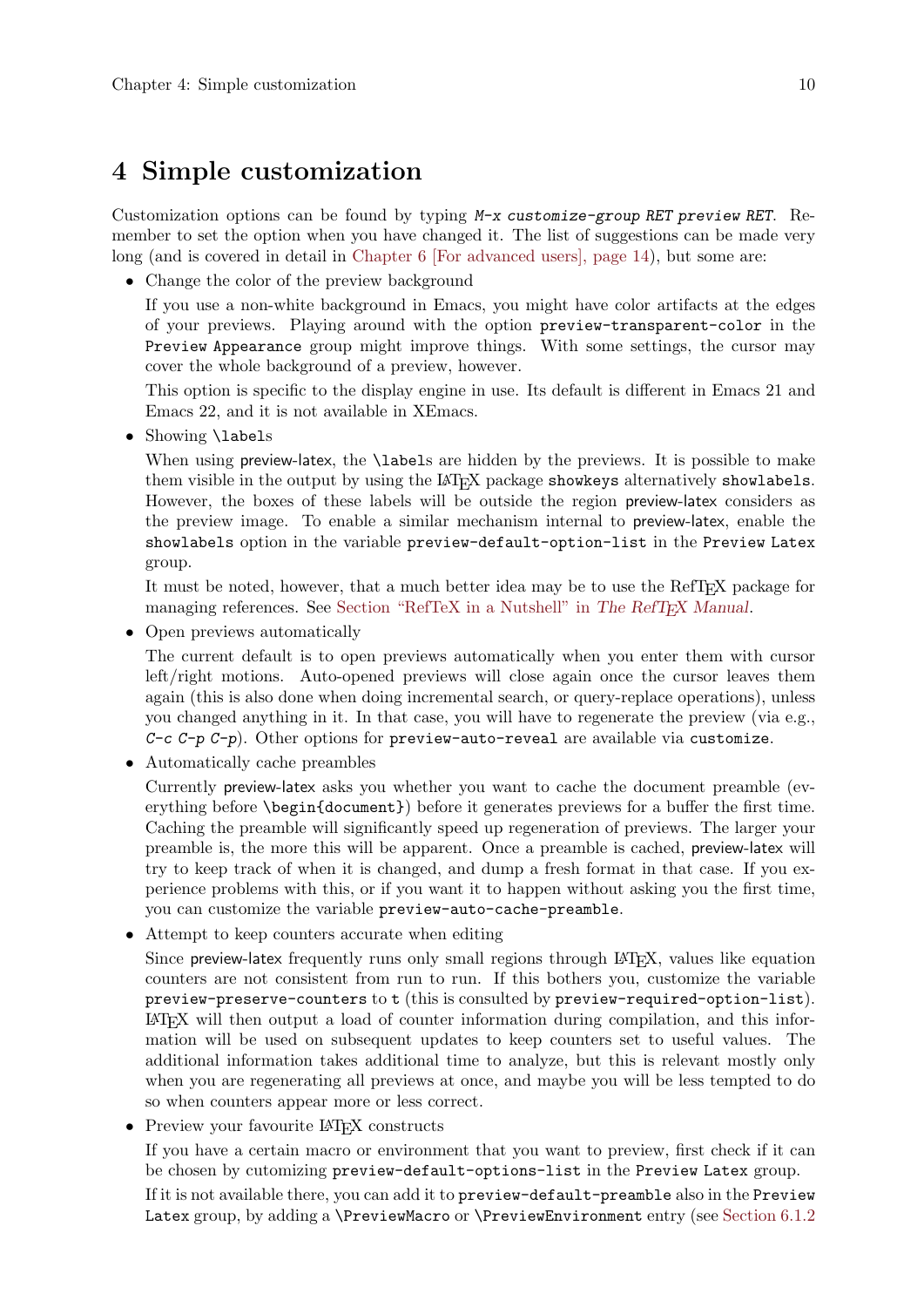<span id="page-16-0"></span>[\[Provided commands\], page 17](#page-22-1)) after the \RequirePackage line. For example, if you want to preview the center environment, press the Show button and the last INS button, then add

#### \PreviewEnvironment{center}

in the space that just opened. Note that since center is a generic formatting construct of <sup>L</sup>aTEX, a general configuration like that is not quite prudent. You better to do this on a per-document base so that it is easy to disable this behavior when you find this particular entry gives you trouble.

One possibility is to save such settings in the corresponding file-local variable instead of your global configuration (see Section "Local Variables in Files" in GNU Emacs Manual). A perhaps more convenient place for such options would be in a configuration file in the same directory with your project (see [Section 6.1.1 \[Package options\], page 14\)](#page-19-1).

The usual file for preview-latex preconfiguration is prauctex.cfg. If you also want to keep the systemwide defaults, you should add a line

#### \InputIfFileExists{preview/prauctex.cfg}{}{}

to your own version of prauctex.cfg (this is assuming that global files relating to the preview package are installed in a subdirectory preview, the default behavior).

• Don't preview inline math

If you have performance problems because your document is full of inline math  $(\mathsf{S}... \mathsf{S})$ , or if your usage of \$ conflicts with preview-latex's, you can turn off inline math previews. In the Preview Latex group, remove textmath from preview-default-option-list by customizing this variable.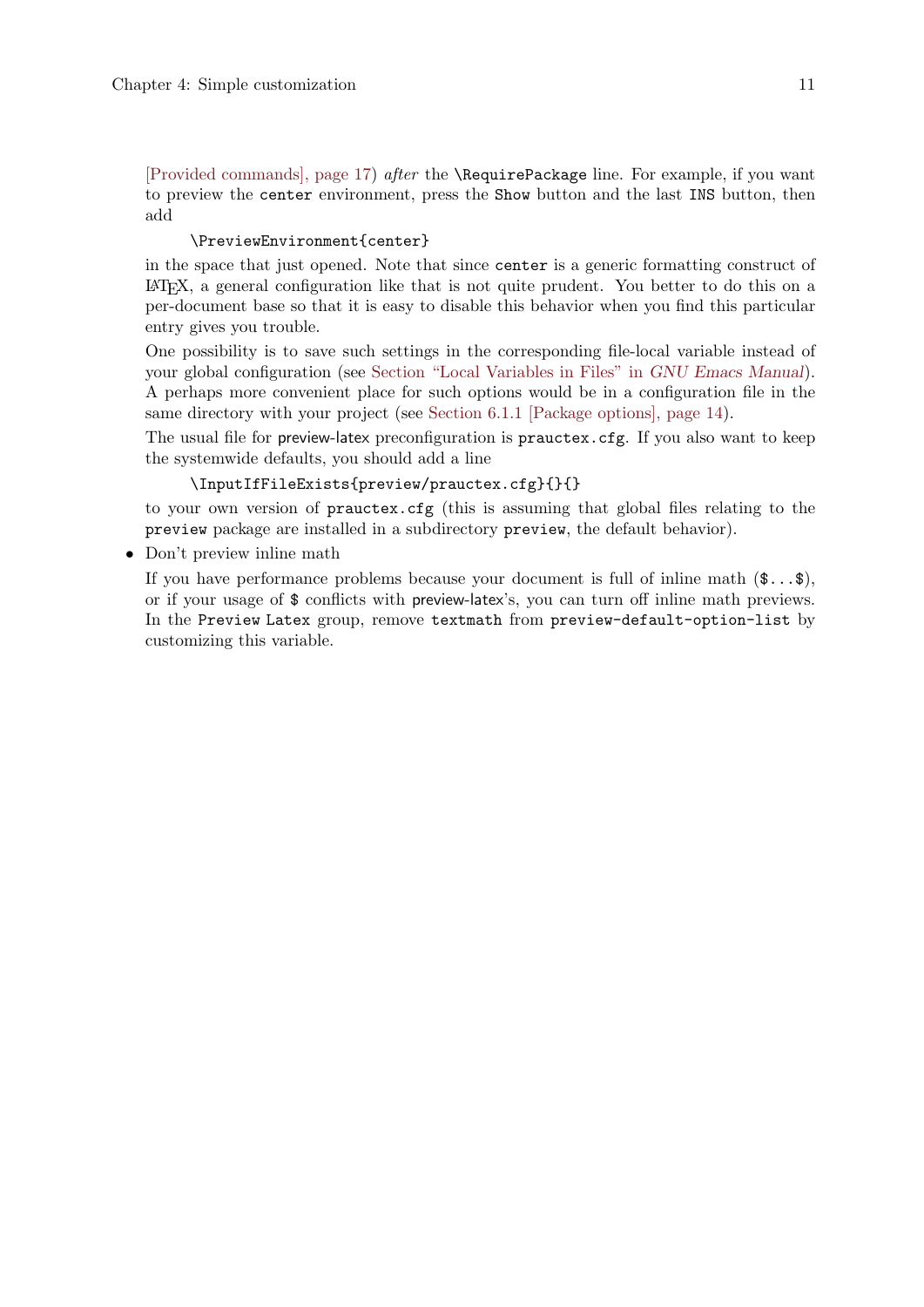## <span id="page-17-0"></span>5 Known problems

A number of issues are known concerning the interoperation with various other software. Some of the known problems can be solved by moving to newer versions of the problematic software or by simple patches.

If you find something not mentioned here, please send a bug report using  $M-x$  previewreport-bug RET, which will fill in a lot of information interesting to us and send it to the [bug-auctex@gnu.org](mailto:bug-auctex@gnu.org) list. Please use the bug reporting commands if at all possible.

## 5.1 Font problems with Dvips

Some fonts have been reported to produce wrong characters with preview-latex. preview-latex calls Dvips by default with the option -Pwww in order to get scalable fonts for nice results. If you are using antialiasing, however, the results might be sufficiently nice with bitmapped fonts, anyway. You might try -Ppdf for another stab at scalable fonts, or other printer definitions. Use

M-x customize-variable RET preview-fast-dvips-command RET

and

M-x customize-variable RET preview-dvips-command RET

in order to customize this.

One particular problem is that several printer setup files (typically in a file called /usr/share/texmf/dvips/config/config.pdf if you are using the -Ppdf switch) contain the G option for 'character shifting'. This option will result in 'fi' being rendered as ' $\mathcal{L}'$ ' (British Pounds sign) in several fonts, unless your version of Dvips has a long-standing bug in its implementation fixed (only very recent versions of Dvips have).

## 5.2 Too small bounding boxes

The bounding box of a preview is determined by the LAT<sub>EX</sub> package using the pure T<sub>EX</sub> bounding boxes. If there is material extending outside of the TEX box, that material will be missing from the preview image. This happens for the label-showing boxes from the showkeys package. This particular problem can be circumvented by using the showlabels option of the preview package.

In general, you should try to fix the problem in the T<sub>EX</sub> code, like avoiding drawing outside of the picture with PSTricks.

One possible remedy is to set preview-fast-conversion to 'Off' (see [Section 6.2 \[The Emacs](#page-25-1) [interface\], page 20\)](#page-25-1). The conversion will take more time, but will then use the bounding boxes from EPS files generated by Dvips.

Dvips generally does not miss things, but it does not understand PostScript constructs like \resizebox or \rotate commands, so will generate rather wrong boxes for those. Dvips can be helped with the psfixbb package option to preview (see [Section 6.1 \[The LaTeX style file\],](#page-19-2) [page 14\)](#page-19-2), which will tag the corners of the included TEX box. This will mostly be convenient for *pure* PostScript stuff like that created by PSTricks, which Dvips would otherwise reserve no space for.

### <span id="page-17-1"></span>5.3 x-symbol interoperation

Thanks to the work of Christoph Wedler, starting with version '4.0h/beta' of x-symbol, the line parsing of AUCT<sub>F</sub>X and preview-latex is fully supported. Earlier versions exhibit problems. However, versions before 4.2.2 will cause a drastic slowdown of preview-latex's parsing pass, so we don't recommend to use versions earlier than that.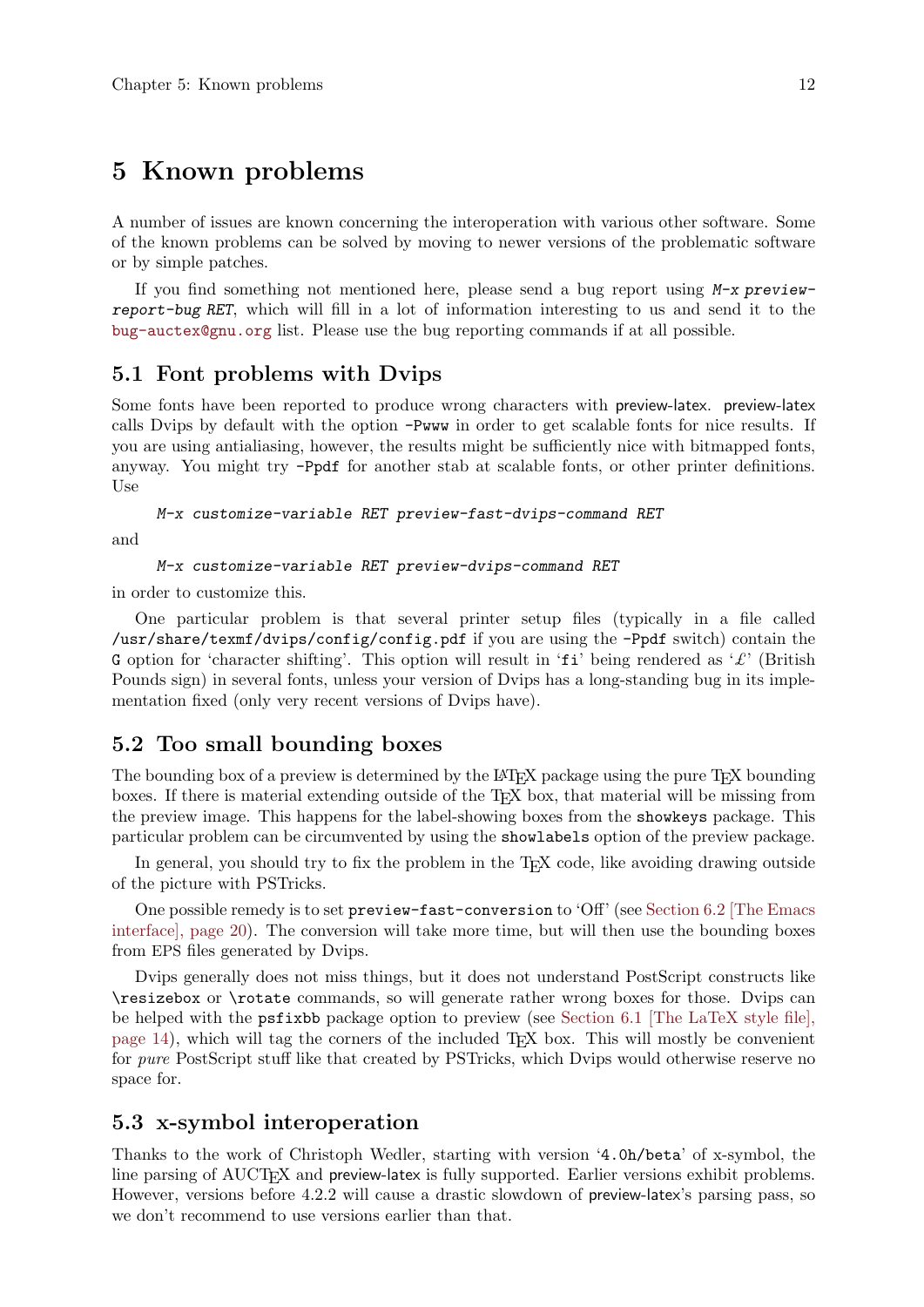<span id="page-18-0"></span>If you wonder what x-symbol is, it is a package that transforms various tokens and subscripts to a more readable form while editing and offers a few input methods handy especially for dealing with math. Take a look at <http://x-symbol.sourceforge.net>.

x-symbol versions up to 4.5.1-beta at least require an 8bit-clean T<sub>E</sub>X implementation (meaning that its terminal output should not use '^^'-started escape sequences) for cooperation with preview-latex. Later versions may get along without it, like preview-latex does now.

If you experience problems with circ.tex in connection with both x-symbol and Latin-1 characters, you may need to change your language environment or, as a last resort, customize the variable LaTeX-command-style by replacing the command latex with latex -translatefile=cp8bit.

### 5.4 Middle-clicks paste instead of toggling

This is probably the fault of your favorite package. flyspell.el and mouse-drag.el are known to be affected in versions before Emacs 21.3. Upgrade to the most recent version. What version of XEmacs might contain the fixes is unknown.

isearch.el also shows this effect while searches are in progress, but the code is such a complicated mess that no patch is in sight. Better just end the search with RET before toggling and resume with C-s C-s or similar afterwards. Since previews over the current match will auto-open, anyway, this should not be much of a problem in practice.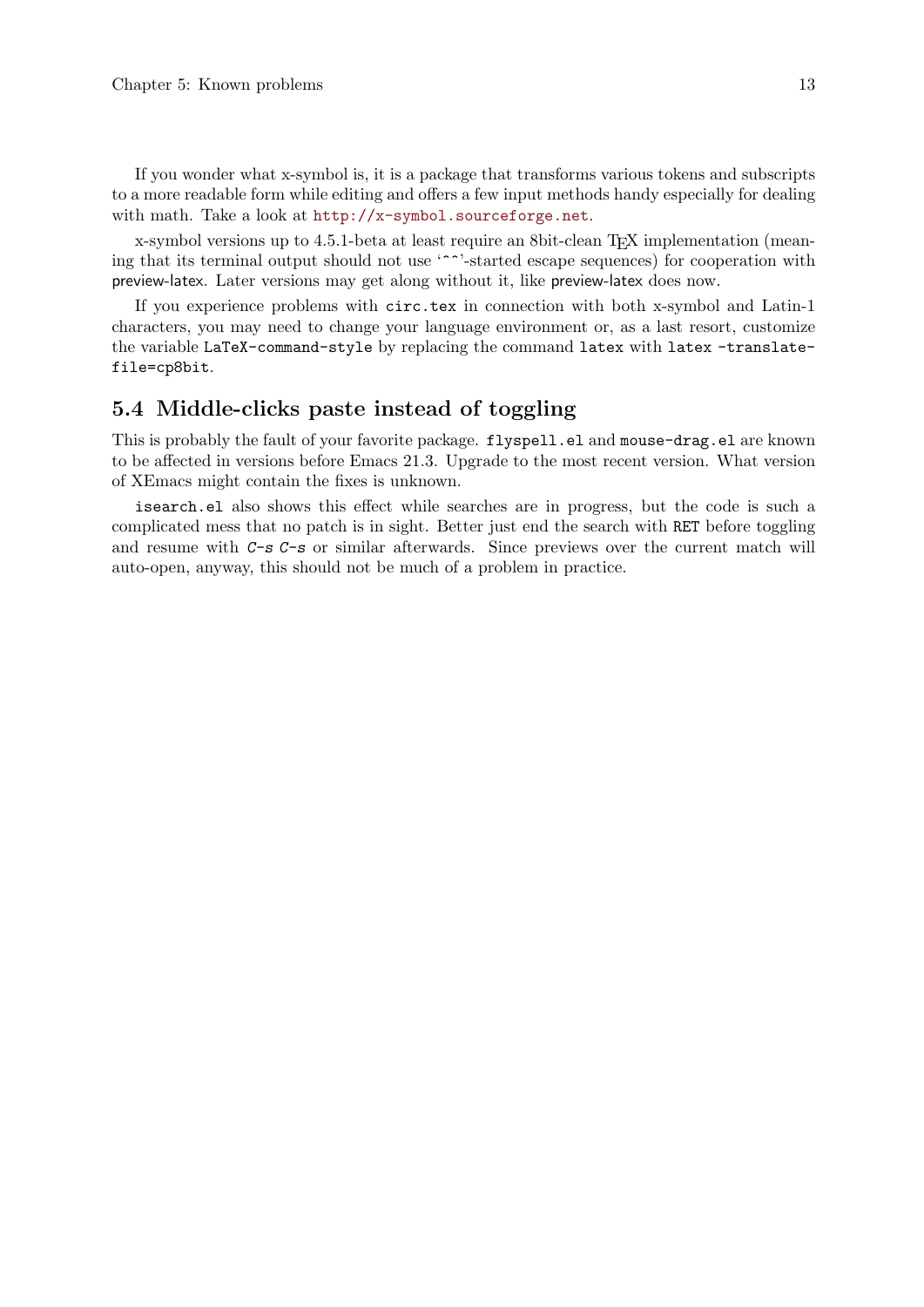## <span id="page-19-0"></span>6 For advanced users

This package consists of two parts: a LAT<sub>EX</sub> style that splits the output into appropriate parts with one preview object on each page, and an Emacs-lisp part integrating the thing into Emacs (aided by AUCT<sub>EX</sub>).

### <span id="page-19-2"></span>6.1 The  $\mathbb{A}$ T<sub>E</sub>X style file

The main purpose of this package is the extraction of certain environments (most notably displayed formulas) from LaTEX sources as graphics. This works with DVI files postprocessed by either Dvips and Ghostscript or dvipng, but it also works when you are using PDFT<sub>F</sub>X for generating PDF files (usually also postprocessed by Ghostscript).

Current uses of the package include the preview-latex package for WYSIWYG functionality in the AUCT<sub>EX</sub> editing environment, generation of previews in LyX, as part of the operation of the ps4pdf package, the tbook XML system and some other tools.

Producing EPS files with Dvips and its derivatives using the -E option is not a good alternative: People make do by fiddling around with \thispagestyle{empty} and hoping for the best (namely, that the specified contents will indeed fit on single pages), and then trying to guess the baseline of the resulting code and stuff, but this is at best dissatisfactory. The preview package provides an easy way to ensure that exactly one page per request gets shipped, with a well-defined baseline and no page decorations. While you still can use the preview package with the 'classic'

dvips -E -i

invocation, there are better ways available that don't rely on Dvips not getting confused by PostScript specials.

For most applications, you'll want to make use of the tightpage option. This will embed the page dimensions into the PostScript or PDF code, obliterating the need to use the -E -i options to Dvips. You can then produce all image files with a single run of Ghostscript from a single PDF or PostScript (as opposed to EPS) file.

Various options exist that will pass T<sub>E</sub>X dimensions and other information about the respective shipped out material (including descender size) into the log file, where external applications might make use of it.

The possibility for generating a whole set of graphics with a single run of Ghostscript (whether from LaTEX or PDFLaTEX) increases both speed and robustness of applications. It is also feasible to use dvipng on a DVI file with the options

-picky -noghostscript

to omit generating any image file that requires Ghostscript, then let a script generate all missing files using Dvips/Ghostscript. This will usually speed up the process significantly.

#### <span id="page-19-1"></span>6.1.1 Package options

The package is included with the customary

```
\usepackage[options]{preview}
```
You should usually load this package as the last one, since it redefines several things that other packages may also provide.

The following options are available:

active is the most essential option. If this option is not specified, the preview package will be inactive and the document will be typeset as if the preview package were not loaded, except that all declarations and environments defined by the package are still legal but have no effect. This allows defining previewing characteristics in your document, and only activating them by calling LAT<sub>EX</sub> as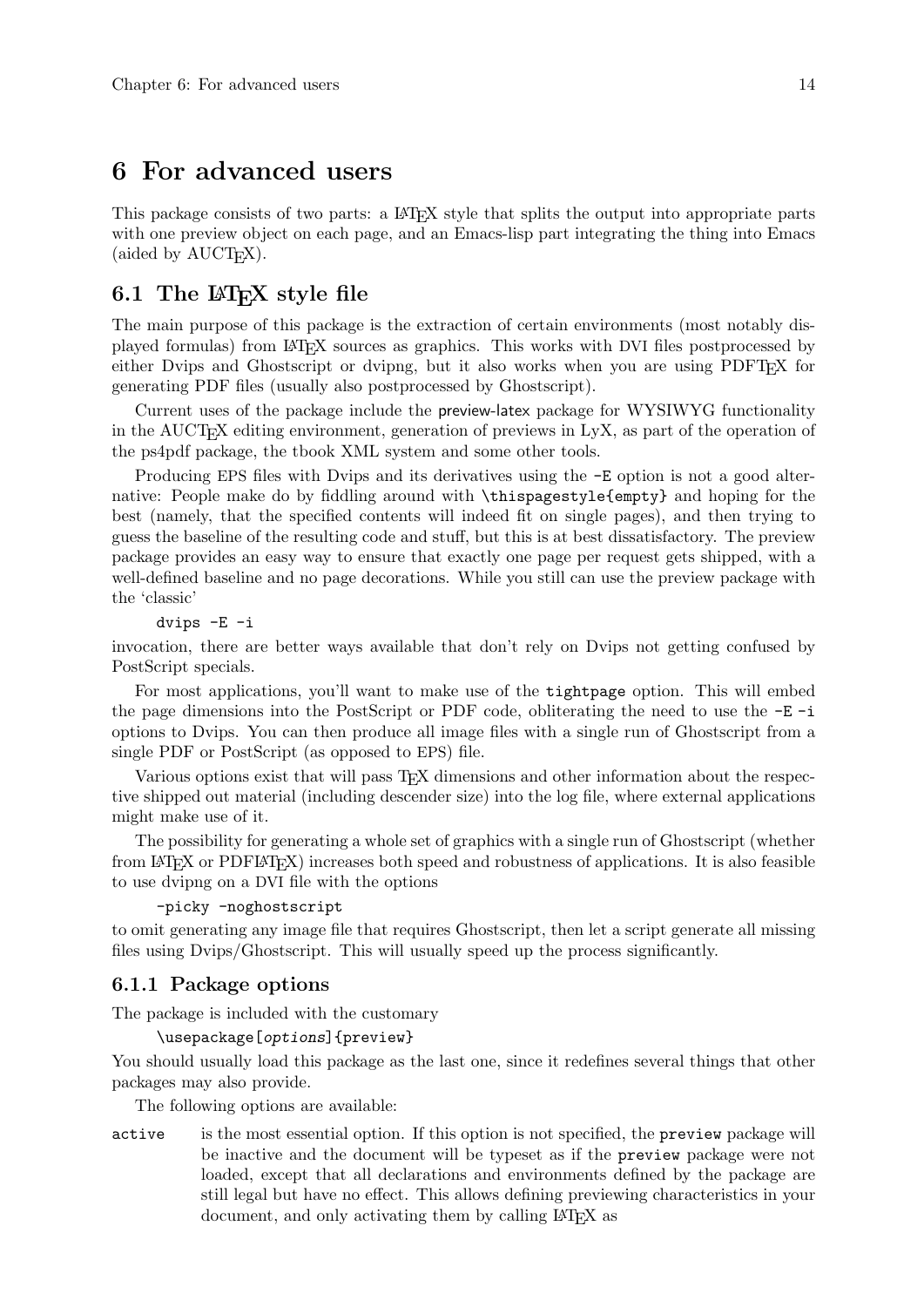#### latex '\PassOptionsToPackage{active}{preview} \input{filename}'

- noconfig Usually the file prdefault.cfg gets loaded whenever the preview package gets activated. prdefault.cfg is supposed to contain definitions that can cater for otherwise bad results, for example, if a certain document class would otherwise lead to trouble. It also can be used to override any settings made in this package, since it is loaded at the very end of it. In addition, there may be configuration files specific for certain preview options like auctex which have more immediate needs. The noconfig option suppresses loading of those option files, too.
- psfixbb Dvips determines the bounding boxes from the material in the DVI file it understands. Lots of PostScript specials are not part of that. Since the TFX boxes do not make it into the DVI file, but merely characters, rules and specials do, Dvips might include far too small areas. The option psfixbb will include /dev/null as a graphic file in the ultimate upper left and lower right corner of the previewed box. This will make Dvips generate an appropriate bounding box.
- dvips If this option is specified as a class option or to other packages, several packages pass things like page size information to Dvips, or cause crop marks or draft messages written on pages. This seriously hampers the usability of previews. If this option is specified, the changes will be undone if possible.
- pdftex If this option is set, PDFT<sub>F</sub>X is assumed as the output driver. This mainly affects the tightpage option.
- xetex If this option is set, XeTEX is assumed as the output driver. This mainly affects the tightpage option.
- displaymath

will make all displayed math environments subject to preview processing. This will typically be the most desired option.

- floats will make all float objects subject to preview processing. If you want to be more selective about what floats to pass through to a preview, you should instead use the \PreviewSnarfEnvironment command on the floats you want to have previewed.
- textmath will make all text math subject to previews. Since math mode is used throughly inside of LAT<sub>EX</sub> even for other purposes, this works by redefining  $\langle \cdot, \cdot \rangle$  and \$ and the math environment (apparently some people use that). Only occurences of these text math delimiters in later loaded packages and in the main document will thus be affected.
- graphics will subject all \includegraphics commands to a preview.
- sections will subject all section headers to a preview.
- delayed will delay all activations and redefinitions the preview package makes until \begin{document}. The purpose of this is to cater for documents which should be subjected to the preview package without having been prepared for it. You can process such documents with

latex '\RequirePackage[active,delayed,options]{preview} \input{filename}'

This relaxes the requirement to be loading the **preview** package as last package.

- driver loads a special driver file prdriver.def. The remaining options are implemented through the use of driver files.
- auctex This driver will produce fake error messages at the start and end of every preview environment that enable the Emacs package preview-latex in connection with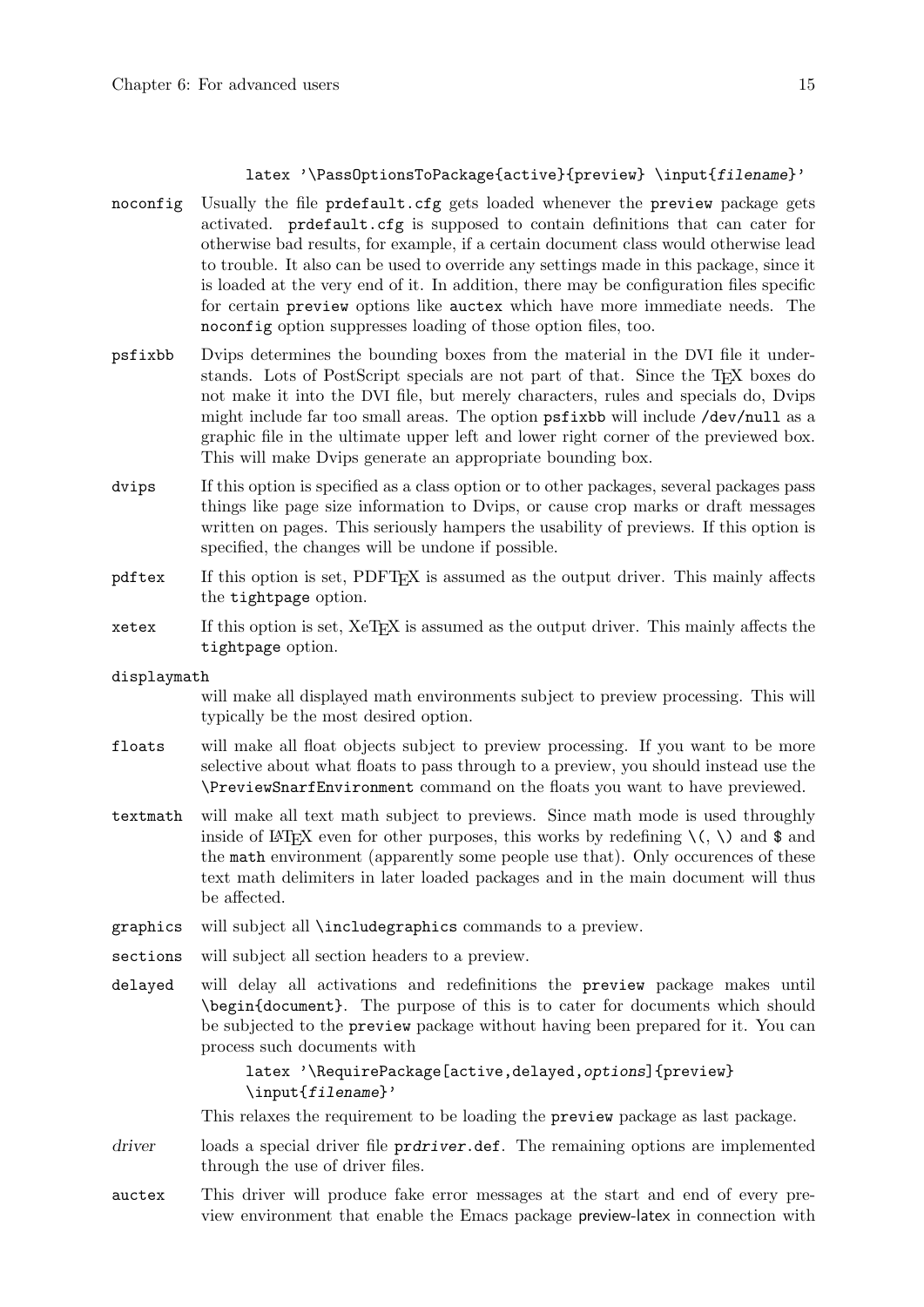AUCTEX to pinpoint the exact source location where the previews have originated. Unfortunately, there is no other reliable means of passing the current T<sub>E</sub>X input position in a line to external programs. In order to make the parsing more robust, this option also switches off quite a few diagnostics that could be misinterpreted.

You should not specify this option manually, since it will only be needed by automated runs that want to parse the pseudo error messages. Those runs will then use \PassOptionsToPackage in order to effect the desired behaviour. In addition, prauctex.cfg will get loaded unless inhibited by the noconfig option. This caters for the most frequently encountered problematic commands.

#### showlabels

During the editing process, some people like to see the label names in their equations, figures and the like. Now if you are using Emacs for editing, and in particular preview-latex, I'd strongly recommend that you check out the RefTEX package which pretty much obliterates the need for this kind of functionality. If you still want it, standard LAT<sub>EX</sub> provides it with the showkeys package, and there is also the less encompassing showlabels package. Unfortunately, since those go to some pain not to change the page layout and spacing, they also don't change preview's idea of the TEX dimensions of the involved boxes. So if you are using preview for determing bounding boxes, those packages are mostly useless. The option showlabels offers a substitute for them.

#### tightpage

It is not uncommon to want to use the results of preview as graphic images for some other application. One possibility is to generate a flurry of EPS files with

dvips -E -i -Pwww -o outputfile.000 inputfile

However, in case those are to be processed further into graphic image files by Ghostscript, this process is inefficient since all of those files need to be processed one by one. In addition, it is necessary to extract the bounding box comments from the EPS files and convert them into page dimension parameters for Ghostscript in order to avoid full-page graphics. This is not even possible if you wanted to use Ghostscript in a single run for generating the files from a single PostScript file, since Dvips will in that case leave no bounding box information anywhere.

The solution is to use the tightpage option. That way a single command line like

```
gs -sDEVICE=png16m -dTextAlphaBits=4 -r300
-dGraphicsAlphaBits=4 -dSAFER -q -dNOPAUSE
-sOutputFile=outputfile%d.png inputfile.ps
```
will be able to produce tight graphics from a single PostScript file generated with Dvips *without* use of the options  $-E - i$ , in a single run.

The tightpage option actually also works when using the pdftex option and generating PDF files with PDFTEX. The resulting PDF file has separate page dimensions for every page and can directly be converted with one run of Ghostscript into image files.

If neither dvips or pdftex have been specified, the corresponding option will get autodetected and invoked.

If you need this in a batch environment where you don't want to use preview's automatic extraction facilities, no problem: just don't use any of the extraction options, and wrap everything to be previewed into preview environments. This is how LyX does its math previews.

If the pages under the tightpage option are just too tight, you can adjust by setting the length **\PreviewBorder** to a different value by using **\setlength**. The default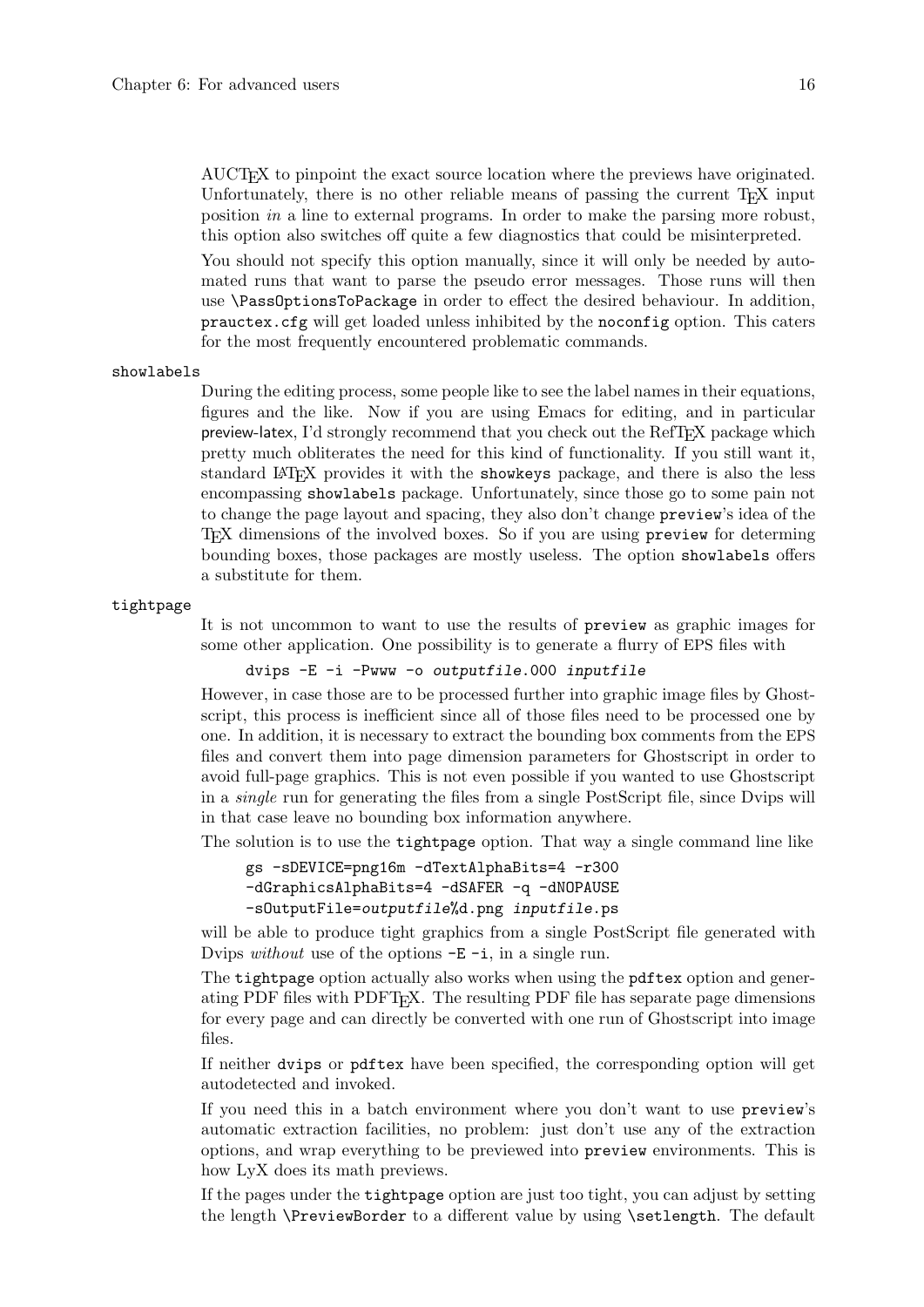<span id="page-22-0"></span>value is 0.50001bp, which is half of a usual PostScript point, rounded up. If you go below this value, the resulting page size may drop below 1bp, and Ghostscript does not seem to like that. If you need finer control, you can adjust the bounding box dimensions individually by changing the macro \PreviewBbAdjust with the help of \renewcommand. Its default value is

\newcommand \PreviewBbAdjust {-\PreviewBorder -\PreviewBorder \PreviewBorder \PreviewBorder}

This adjusts the left, lower, right and upper borders by the given amount. The macro must contain 4 T<sub>E</sub>X dimensions after another, and you may not omit the units if you specify them explicitly instead of by register. PostScript points have the unit bp.

- lyx This option is for the sake of LyX developers. It will output a few diagnostics relevant for the sake of LyX' preview functionality (at the time of writing, mostly implemented for math insets, in versions of LyX starting with 1.3.0).
- counters This writes out diagnostics at the start and the end of previews. Only the counters changed since the last output get written, and if no counters changed, nothing gets written at all. The list consists of counter name and value, both enclosed in  $\{\}$ braces, followed by a space. The last such pair is followed by a colon (:) if it is at the start of the preview snippet, and by a period  $(.)$  if it is at the end. The order of different diagnostics like this being issued depends on the order of the specification of the options when calling the package.

Systems like preview-latex use this for keeping counters accurate when single previews are regenerated.

footnotes

This makes footnotes render as previews, and only as their footnote symbol. A convenient editing feature inside of Emacs.

The following options are just for debugging purposes of the package and similar to the corresponding T<sub>E</sub>X commands they allude to:

tracingall

causes lots of diagnostic output to appear in the log file during the preview collecting phases of TEX's operation. In contrast to the similarly named TEX command, it will not switch to \errorstopmode, nor will it change the setting of \tracingonline.

showbox This option will show the contents of the boxes shipped out to the DVI files. It also sets \showboxbreadth and \showboxdepth to their maximum values at the end of loading this package, but you may reset them if you don't like that.

### <span id="page-22-1"></span>6.1.2 Provided commands

\begin{preview}...\end{preview}

The preview environment causes its contents to be set as a single preview image. Insertions like figures and footnotes (except those included in minipages) will typically lead to error messages or be lost. In case the preview package has not been activated, the contents of this environment will be typeset normally.

#### \begin{nopreview}...\end{nopreview}

The nopreview environment will cause its contents not to undergo any special treatment by the preview package. When preview is active, the contents will be discarded like all main text that does not trigger the preview hooks. When preview is not active, the contents will be typeset just like the main text.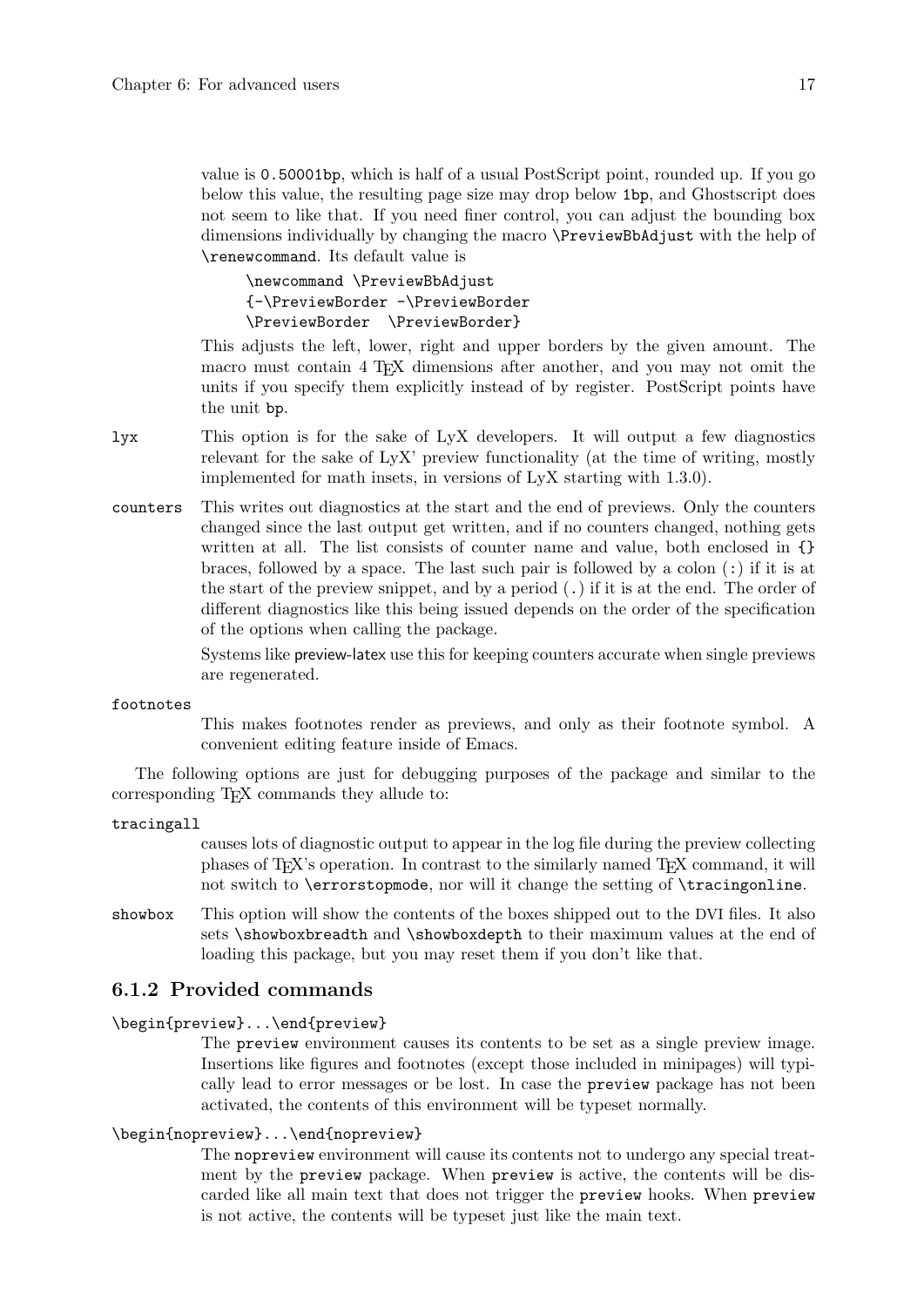<span id="page-23-0"></span>Note that both of these environments typeset things as usual when preview is not active. If you need something typeset conditionally, use the \ifPreview conditional for it.

#### \PreviewMacro

If you want to make a macro like \includegraphics (actually, this is what is done by the graphics option to preview) produce a preview image, you put a declaration like

#### \PreviewMacro[\*[[!]{\includegraphics}

or, more readable,

\PreviewMacro[{\*[][]{}}]{\includegraphics}

into your preamble. The optional argument to \PreviewMacro specifies the arguments \includegraphics accepts, since this is necessary information for properly ending the preview box. Note that if you are using the more readable form, you have to enclose the argument in a  $[\{\text{and }\}]$  pair. The inner braces are necessary to stop any included [] pairs from prematurely ending the optional argument, and to make a single {} denoting an optional argument not get stripped away by TEX's argument parsing.

The letters simply mean

- \* indicates an optional \* modifier, as in \includegraphics\*.
- [ ^^A] indicates an optional argument in brackets. This syntax is somewhat baroque, but brief.
- [] also indicates an optional argument in brackets. Be sure to have encluded the entire optional argument specification in an additional pair of braces as described above.
- ! indicates a mandatory argument.
- {} indicates the same. Again, be sure to have that additional level of braces around the whole argument specification.

?delimiter{true case}{false case}

is a conditional. The next character is checked against being equal to delimiter. If it is, the specification true case is used for the further parsing, otherwise false case will be employed. In neither case is something consumed from the input, so  ${true \; case}$  will still have to deal with the upcoming delimiter.

#### @{literal sequence}

will insert the given sequence literally into the executed call of the command.

- will just drop the next token. It will probably be most often used in the true branch of a ? specification.
- #{argument}{replacement}

is a transformation rule that calls a macro with the given argument and replacement text on the rest of the argument list. The replacement is used in the executed call of the command. This can be used for parsing arbitrary constructs. For example, the [] option could manually be implemented with the option string ?[{#{[#1]}{[{#1}]}}{}. PStricks users might enjoy this sort of flexibility.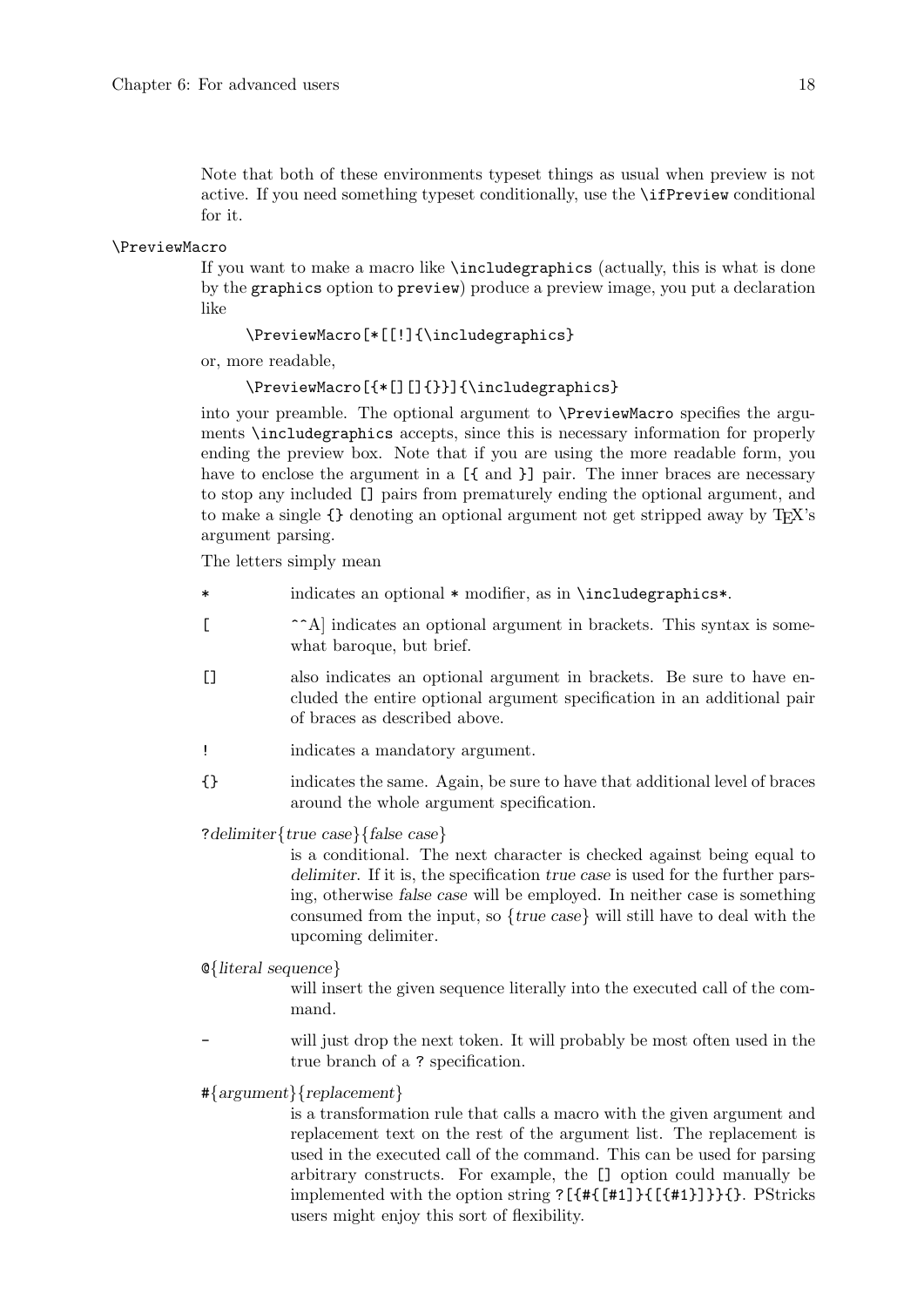#### <span id="page-24-0"></span>:{argument}{replacement}

is again a transformation rule. As opposed to #, however, the result of the transformation is parsed again. You'll rarely need this.

There is a second optional argument in brackets that can be used to declare any default action to be taken instead. This is mostly for the sake of macros that influence numbering: you would want to keep their effects in that respect. The default action should use #1 for referring to the original (not the patched) command with the parsed options appended. Not specifying a second optional argument here is equivalent to specifying [#1].

#### \PreviewMacro\*

A similar invocation \PreviewMacro\* simply throws the macro and all of its arguments declared in the manner above away. This is mostly useful for having things like \footnote not do their magic on their arguments. More often than not, you don't want to declare any arguments to scan to \PreviewMacro\* since you would want the remaining arguments to be treated as usual text and typeset in that manner instead of being thrown away. An exception might be, say, sort keys for \cite.

A second optional argument in brackets can be used to declare any default action to be taken instead. This is for the sake of macros that influence numbering: you would want to keep their effects in that respect. The default action might use #1 for referring to the original (not the patched) command with the parsed options appended. Not specifying a second optional argument here is equivalent to specifying [] since the command usually gets thrown away.

As an example for using this argument, you might want to specify

#### \PreviewMacro\*\footnote[{[]}][#1{}]

This will replace a footnote by an empty footnote, but taking any optional parameter into account, since an optional paramter changes the numbering scheme. That way the real argument for the footnote remains for processing by preview-latex.

#### \PreviewEnvironment

The macro \PreviewEnvironment works just as \PreviewMacro does, only for environments.

#### \PreviewEnvironment\*

And the same goes for \PreviewEnvironment\* as compared to \PreviewMacro\*.

#### \PreviewSnarfEnvironment

This macro does not typeset the original environment inside of a preview box, but instead typesets just the contents of the original environment inside of the preview box, leaving nothing for the original environment. This has to be used for figures, for example, since they would

- 1. produce insertion material that cannot be extracted to the preview properly,
- 2. complain with an error message about not being in outer par mode.

#### \PreviewOpen

#### \PreviewClose

Those Macros form a matched preview pair. This is for macros that behave similar as \begin and \end of an environment. It is essential for the operation of \PreviewOpen that the macro treated with it will open an additional group even when the preview falls inside of another preview or inside of a nopreview environment. Similarly, the macro treated with PreviewClose will close an environment even when inactive.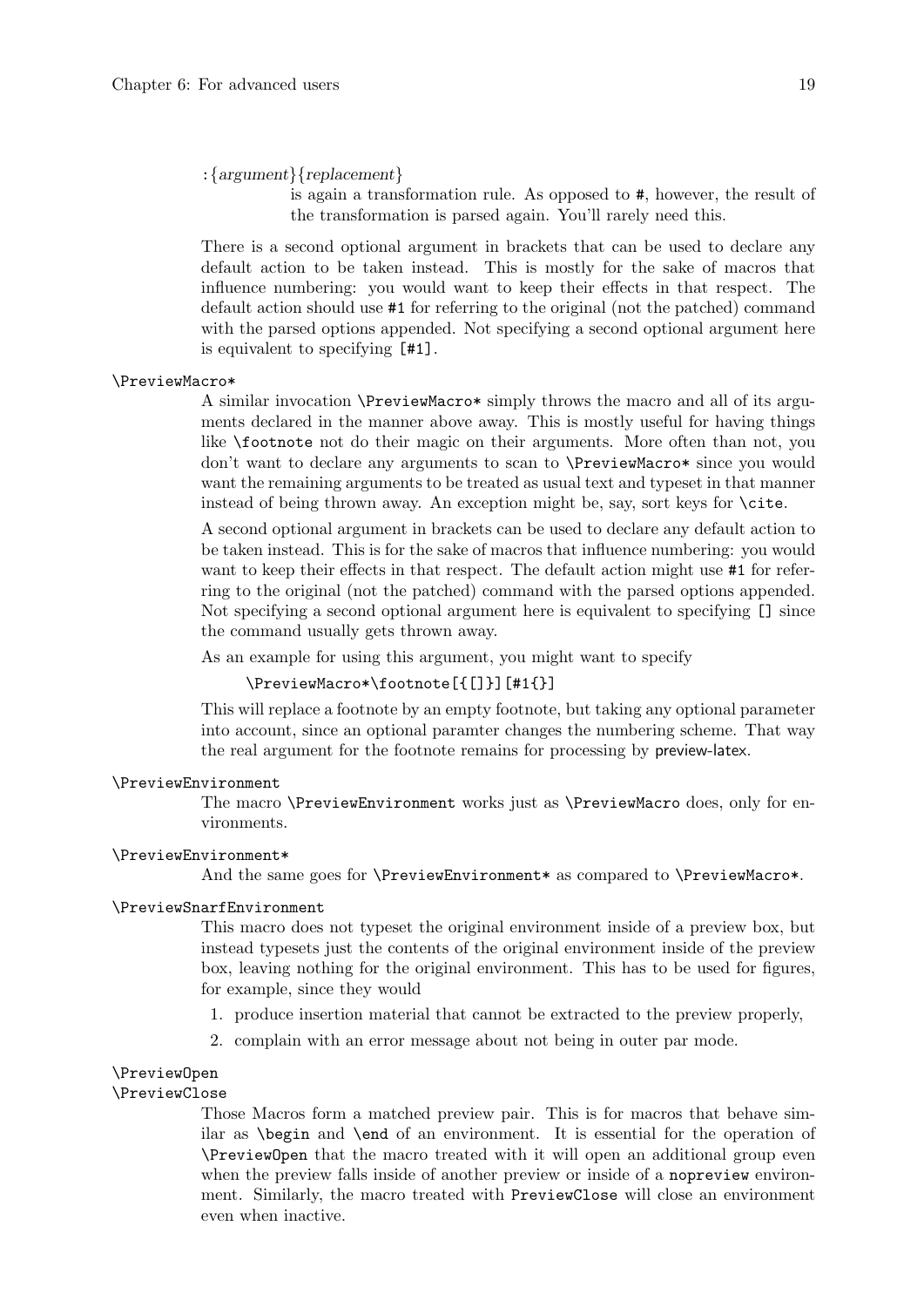#### <span id="page-25-0"></span>\ifPreview

In case you need to know whether preview is active, you can use the conditional \ifPreview together with \else and \fi.

### <span id="page-25-1"></span>6.2 The Emacs interface

You can use M-x customize-group RET preview-latex RET in order to customize these variables, or use the menus for it. We explain the various available options together with explaining how they work together in making preview-latex work as intended.

#### preview-LaTeX-command

When you generate previews on a buffer or a region, the command in preview-LaTeX-command gets run (that variable should only be changed with Customize since its structure is somewhat peculiar, though expressive). As usual with AUCT<sub>EX</sub>, you can continue working while this is going on. It is not a good idea to change the file until after preview-latex has established where to place the previews which it can only do after the LaTEX run completes. This run produces a host of pseudo-error messages that get parsed by preview-latex at the end of the LAT<sub>EX</sub> run and give it the necessary information about where in the source file the LAT<sub>EX</sub> code for the various previews is located exactly. The parsing takes a moment and will render Emacs busy.

#### preview-LaTeX-command-replacements

This variable specifies transformations to be used before calling the configured command. One possibility is to have '\pdfoutput=0 ' appended to every command starting with 'pdf'. This particular setting is available as the shortcut 'preview-LaTeX-disable-pdfoutput'. Since preview-latex can work with PDF files by now, there is little incentive for using this option, anymore (for projects not requiring PDF output, the added speed of 'dvipng' might make this somewhat attractive).

#### preview-required-option-list

preview-LaTeX-command uses preview-required-option-list in order to pass options such as auctex, active and dvips to the preview package. This means that the user need (and should) not supply these in the document itself in case he wants to be able to still compile his document without it turning into an incoherent mass of little pictures. These options even get passed in when the user loads preview explicitly in his document.

The default includes an option counters that is controlled by the boolean variable

#### preview-preserve-counters

This option will cause the preview package to emit information that will assist in keeping things like equation counters and section numbers reasonably correct even when you are regenerating only single previews.

#### preview-default-option-list

#### preview-default-preamble

If the document does not call in the package preview itself (via \usepackage) in the preamble, the preview package is loaded using default options from previewdefault-option-list and additional commands specified in preview-defaultpreamble.

#### preview-fast-conversion

This is relevant only for DVI mode. It defaults to 'On' and results in the whole document being processed as one large PostScript file from which the single images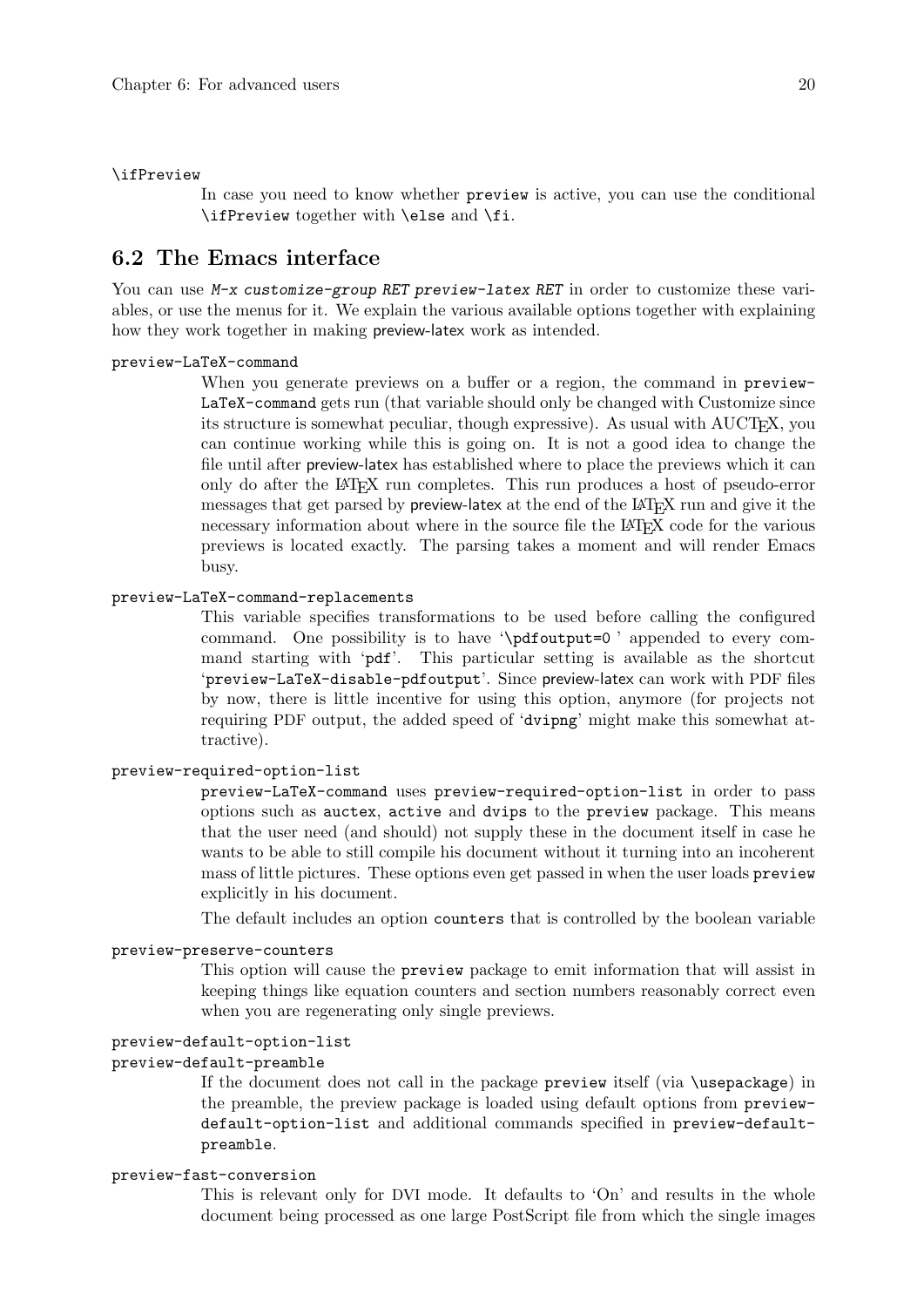<span id="page-26-0"></span>are extracted with the help of parsing the PostScript for use of so-called DSC comments. The bounding boxes are extracted with the help of T<sub>E</sub>X instead of getting them from Dvips. If you are experiencing bounding box problems, try setting this option to 'Off'.

#### preview-prefer-TeX-bb

If this option is 'On', it tells preview-latex never to try to extract bounding boxes from the bounding box comments of EPS files, but rather rely on the boxes it gets from T<sub>E</sub>X. If you activated preview-fast-conversion, this is done, anyhow, since there are no EPS files from which to read this information. The option defaults to 'Off', simply because about the only conceivable reason to switch off previewfast-conversion would be that you have some bounding box problem and want to get Dvips' angle on that matter.

#### preview-scale-function

## preview-reference-face

#### preview-document-pt-list preview-default-document-pt

preview-scale-function determines by what factor images should be scaled when appearing on the screen. If you specify a numerical value here, the physical size on the screen will be that of the original paper output scaled by the specified factor, at least if Emacs' information about screen size and resolution are correct. The default is to let preview-scale-from-face determine the scale function. This function determines the scale factor by making the size of the default font in the document match that of the on-screen fonts.

The size of the screen fonts is deduced from the font preview-reference-face (usually the default face used for display), the size of the default font for the document is determined by calling preview-document-pt. This function consults the members of preview-document-pt-list in turn until it gets the desired information. The default consults first preview-parsed-font-size, then calls previewauctex-font-size which asks AUCTEX about any size specification like 12pt to the documentclass that it might have detected when parsing the document, and finally reverts to just assuming preview-default-document-pt as the size used in the document (defaulting to 10pt).

If you find that the size of previews and the other Emacs display clashes, something goes wrong. preview-parsed-font-size is determined at \begin{document} time; if the default font size changes after that, it will not get reported. If you have an outdated version of preview.sty in your path, the size might not be reported at all. If in this case AUCTEX is unable to find a size specification, and if you are using a document class with a different default value (like KomaScript), the default fallback assumption will probably be wrong and preview-latex will scale up things too large. So better specify those size options even when you know that LAT<sub>EX</sub> does not need them: preview-latex might benefit from them. Another possibility for error is that you have not enabled AUCTEX's document parsing options. The fallback method of asking AUCT<sub>EX</sub> about the size might be disabled in future versions of preview-latex since in general it is more reliable to get this information from the  $I\llap{/}T_{\rm F}X$  run itself.

#### preview-fast-dvips-command

#### preview-dvips-command

The regular command for turning a DVI file into a single PostScript file is previewfast-dvips-command, while preview-dvips-command is used for cranking out a DVI file where every preview is in a separate EPS file. Which of the two commands gets used depends on the setting of preview-fast-conversion. The printer specified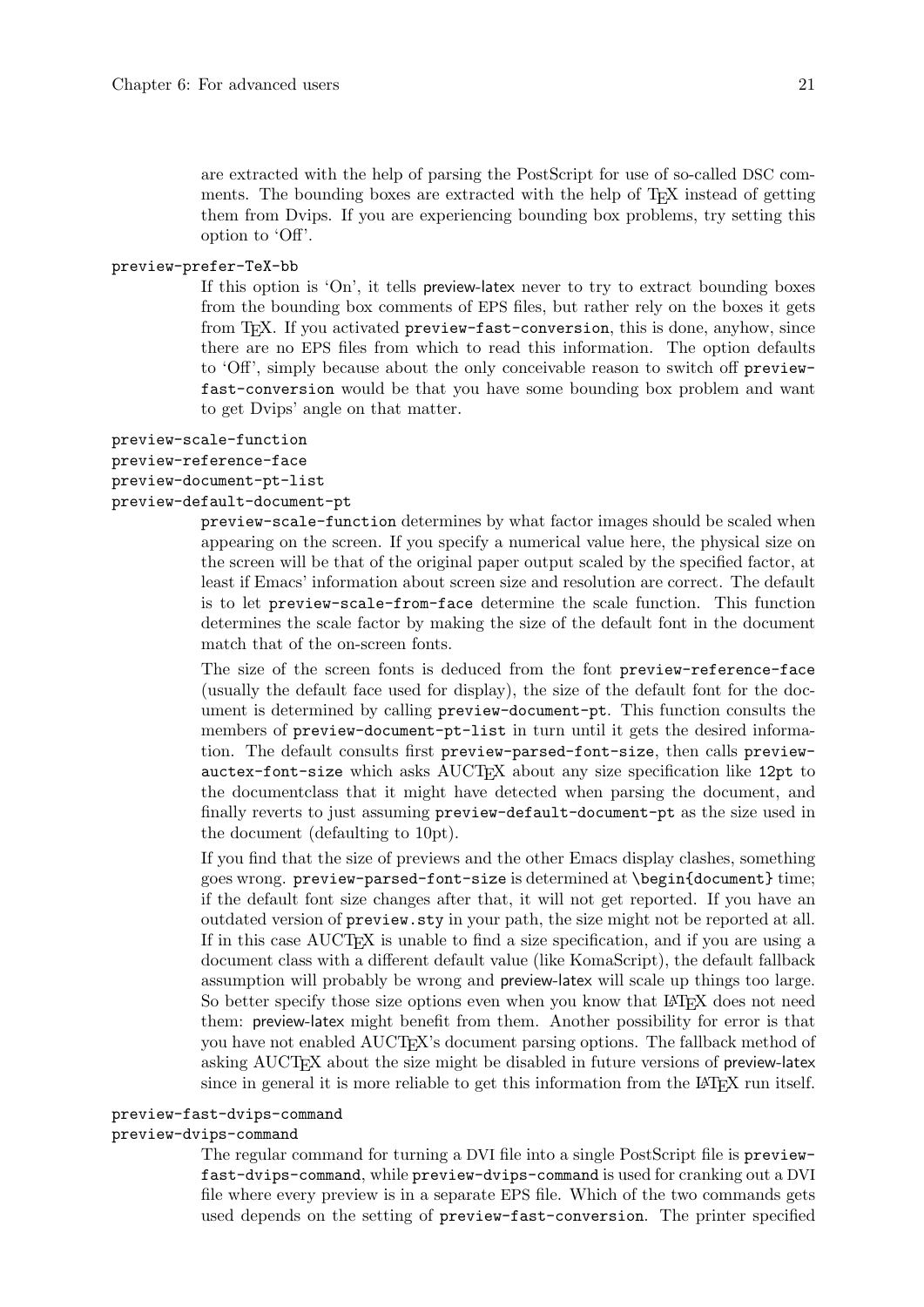<span id="page-27-0"></span>here by default is  $-Pwww$  by default, which will usually get you scalable fonts where available. If you are experiencing problems, you might want to try playing around with Dvips options (See Info file dvips, node 'Command-line options').

The conversion of the previews into PostScript or EPS files gets started after the <sup>L</sup>aTEX run completes when Emacs recognizes the first image while parsing the error messages. When Emacs has finished parsing the error messages, it activates all detected previews. This entails throwing away any previous previews covering the same areas, and then replacing the text in its visual appearance by a placeholder looking like a roadworks sign.

#### preview-nonready-icon-specs

This is the roadworks sign displayed while previews are being prepared. You may want to customize the font sizes at which preview-latex switches over between different icon sizes, and the ascent ratio which determines how high above the base line the icon gets placed.

#### preview-error-icon-specs

#### preview-icon-specs

Those are icons placed before the source code of an opened preview and, respectively, the image specs to be used for PostScript errors, and a normal open preview in text representation.

#### preview-inner-environments

This is a list of environments that are regarded as inner levels of an outer environment when doing preview-environment. One example when this is needed is in \begin{equation}\begin{split}...\end{split}\end{equation}, and accordingly split is one entry in preview-inner-environments.

#### preview-use-balloon-help

If you turn this XEmacs-only option 'on', then moving the mouse over previews and icons will show appropriate help texts. This works by switching on balloonhelp-mode in the buffer if it is not already enabled. The default now is 'off' since some users reported problems with their version of XEmacs. GNU Emacs has its corresponding tooltip-mode enabled by default and in usable condition.

### 6.3 The preview images

```
preview-image-type
```

```
preview-image-creators
```

```
preview-gs-image-type-alist
```
What happens when LAT<sub>EX</sub> is finished depends on the configuration of previewimage-type. What to do for each of the various settings is specified in the variable preview-image-creators. The options to pass into Ghostscript and what Emacs image type to use is specified in preview-gs-image-type-alist.

preview-image-type defaults to png. For this to work, your version of Ghostscript needs to support the png16m device. If you are experiencing problems here, you might want to reconfigure gs-image-type-alist or preview-image-type. Reconfiguring preview-image-creators is only necessary for adding additional image types.

Most devices make preview-latex start up a single Ghostscript process for the entire preview run (as opposed to one per image) and feed it either sections of a PDF file (if PDFLAT<sub>EX</sub> was used), or (after running Dvips) sections of a single PostScript file or separate EPS files in sequence for conversion into PNG format which can be displayed much faster by Emacs. Actually, not in sequence but backwards since you are most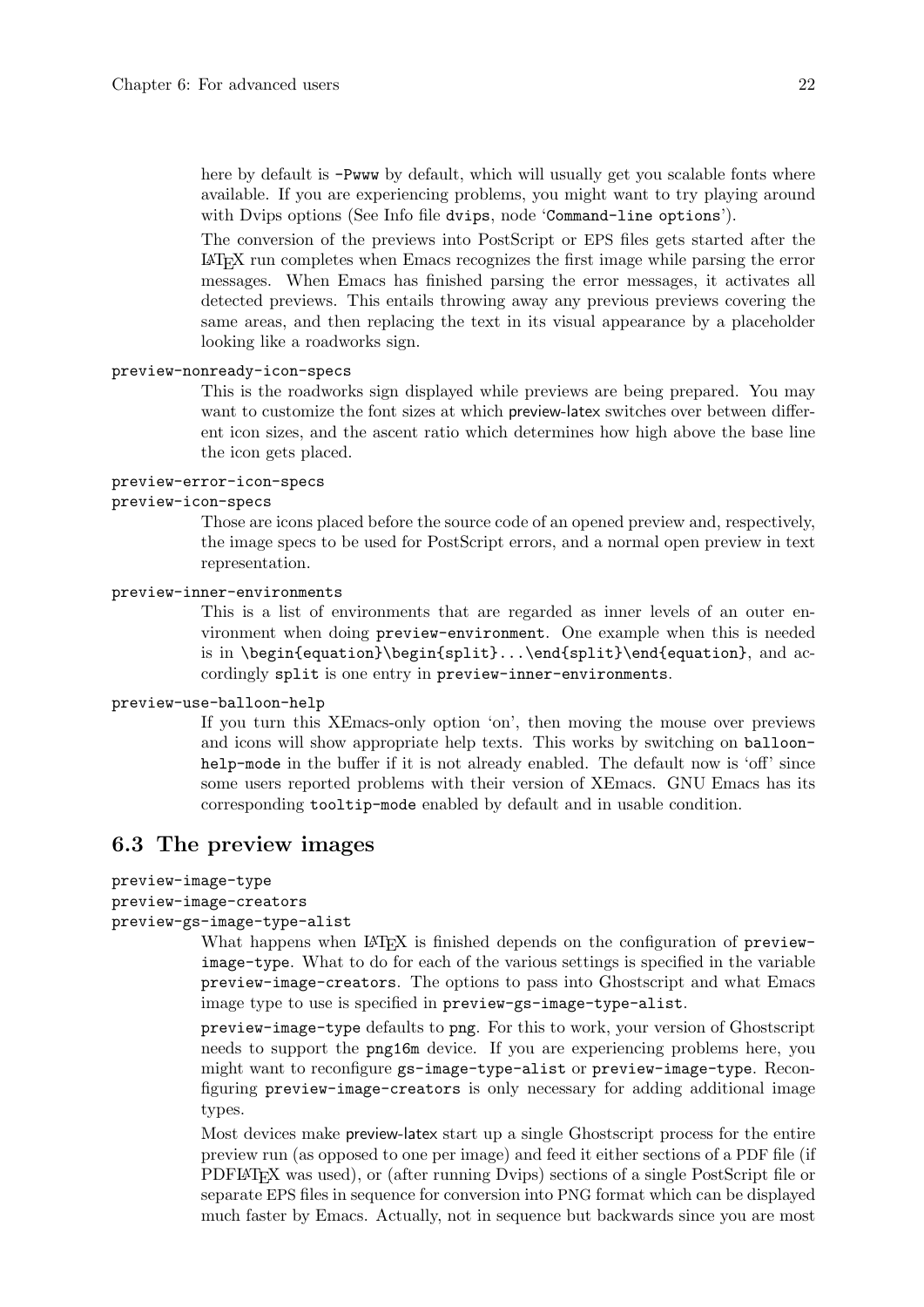<span id="page-28-0"></span>likely editing at the end of the document. And as an added convenience, any preview that happens to be on-screen is given higher priority so that preview-latex will first cater for the images that are displayed. There are various options customizable concerning aspects of that operation, see the customization group Preview Gs for this.

Another noteworthy setting of preview-image-type is 'dvipng': in this case, the 'dvipng' program will get run on DVI output (see below for PDF). This is in general much faster than Dvips and Ghostscript. In that case, the option

#### preview-dvipng-command

will get run for doing the conversion, and it is expected that

#### preview-dvipng-image-type

images get produced ('dvipng' might be configured for other image types as well). You will notice that preview-gs-image-type-alist contains an entry for dvipng: this actually has nothing to with 'dvipng' itself but specifies the image type and Ghostscript device option to use when 'dvipng' can't be used. This will obviously be the case for PDF output by PDFLAT<sub>F</sub>X, but it will also happen if the DVI file contains PostScript specials in which case the affected images will get run through Dvips and Ghostscript once 'dvipng' finishes.

#### preview-gs-options

Most interesting to the user perhaps is the setting of this variable. It contains the default antialiasing settings -dTextAlphaBits=4 and -dGraphicsAlphaBits=4. Decreasing those values to 2 or 1 might increase Ghostscript's performance if you find it lacking.

Running and feeding Ghostscript from preview-latex happens asynchronously again: you can resume editing while the images arrive. While those pretty pictures filling in the blanks on screen tend to make one marvel instead of work, rendering the non-displayed images afterwards will not take away your attention and will eventually guarantee that jumping around in the document will encounter only prerendered images.

### 6.4 Misplaced previews

If you are reading this section, the first thing is to check that your problem is not caused by x-symbol in connection with an installation not supporting 8-bit characters (see [Section 5.3](#page-17-1) [\[x-symbol interoperation\], page 12](#page-17-1)). If not, here's the beef:

As explained previously, Emacs uses pseudo-error messages generated by the 'preview' package in order to pinpoint the exact source location where a preview originated. This works in running text, but fails when preview material happens to lie in macro arguments, like the contents of \emph. Those macros first read in their entire argument, munge it through, perhaps transform it somehow, process it and perhaps then typeset something. When they finally typeset something, where is the location where the stuff originated? T<sub>F</sub>X, having read in the entire argument before, does not know and actually there would be no sane way of defining it.

For previews contained inside such a macro argument, the default behaviour of preview-latex is to use a position immediately after the closing brace of the argument. All the previews get placed there, all at a zero-width position, which means that Emacs displays it in an order that preview-latex cannot influence (currently in Emacs it is even possible that the order changes between runs). And since the placement of those previews is goofed up, you will not be able to regenerate them by clicking on them. The default behaviour is thus somewhat undesirable.

The solution (like with other preview problems) is to tell the LAT<sub>EX</sub> 'preview' package how to tackle this problem (see [Section 6.1 \[The LaTeX style file\], page 14](#page-19-2)). Simply, you don't need \emph do anything at all during previews! You only want the text math previewed, so the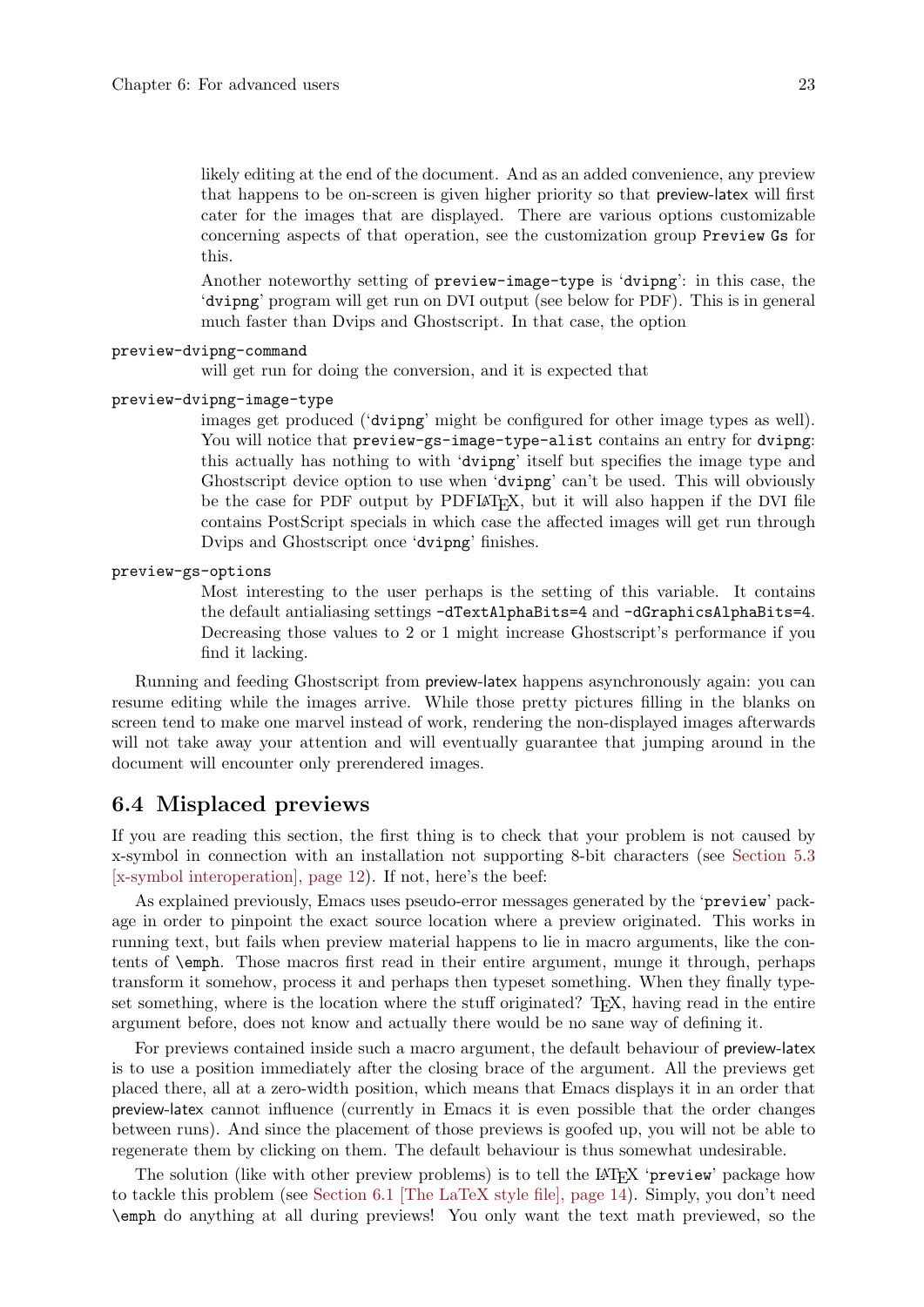<span id="page-29-0"></span>Note that it would be a bad idea to declare \PreviewMacro\*[{{}}]\emph since then both \emph as well as its argument would be ignored instead of previewed. For user-level macros, this is almost never wanted, but there may be internal macros where you might want to ignore internal arguments.

The same mechanism can be used for a number of other text-formatting commands like \textrm, \textit and the like. While they all use the same internal macro \text@command, it will not do to redefine just that, since they call it only after having read their argument in, and then it already is too late. So you need to disable every of those commands by hand in your document preamble.

Actually, we wrote all of the above just to scare you. At least all of the above mentioned macros and a few more are already catered for by a configuration file prauctex.cfg that gets loaded by default unless the 'preview' package gets loaded with the noconfig option. You can make your own copy of this file in a local directory and edit it in case of need. You can also add loading of a file of your liking to preview-default-preamble, or alternatively do the manual disabling of your favorite macro in preview-default-preamble, which is customizable in the Preview Latex group.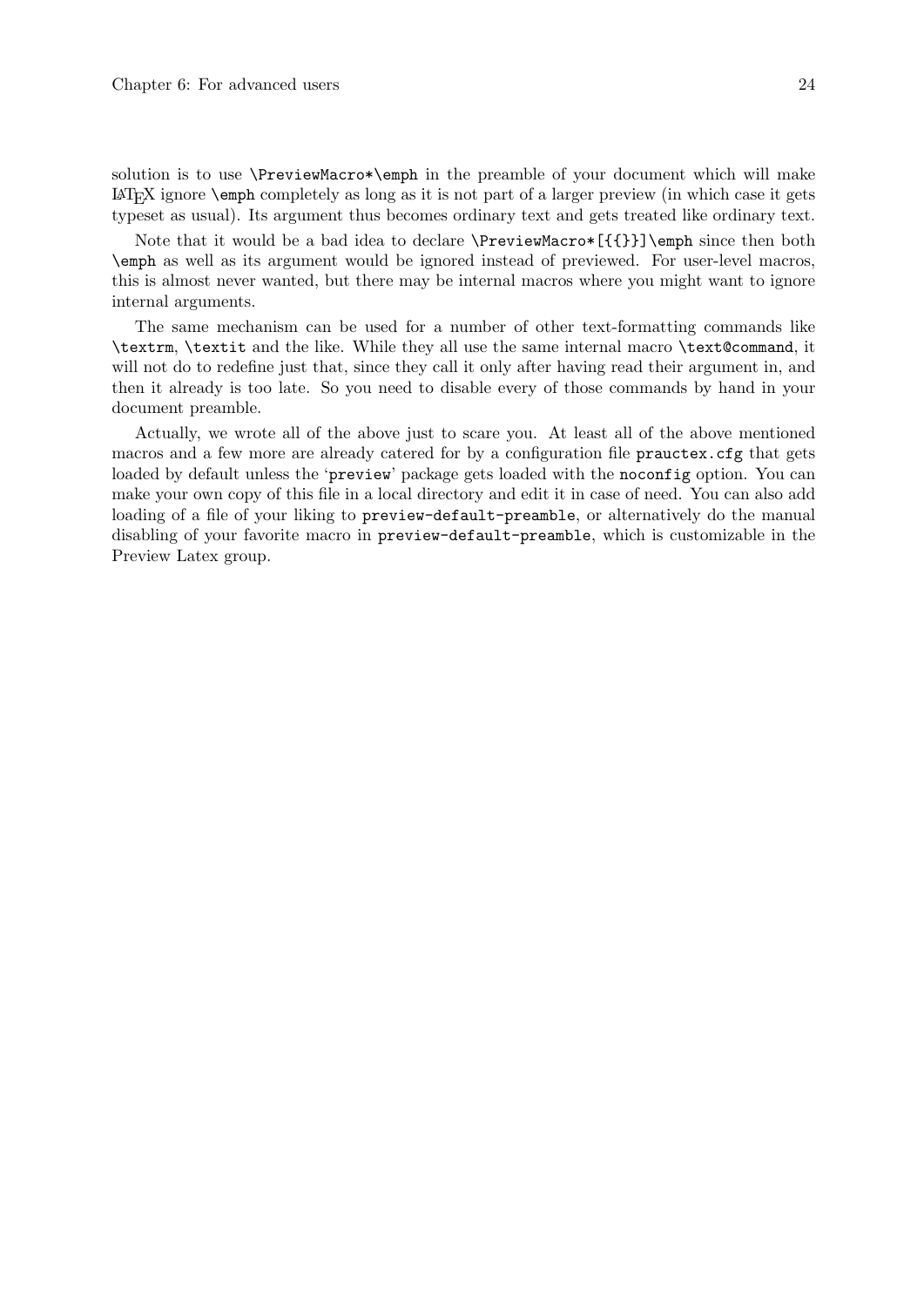## <span id="page-30-0"></span>Appendix A ToDo

- Support other formats than just LAT<sub>EX</sub>
	- plain T<sub>EX</sub> users and ConT<sub>EX</sub>t users should not have to feel left out. While ConT<sub>EXt</sub> is not supported yet by released versions of AUCT<sub>EX</sub>, at least supporting plain would help people, and be a start for ConTEXt as well. There are plain-based formats like MusiXTEX that could benefit a lot from preview-latex. The main part of the difficulties here is to adapt preview.dtx to produce stuff not requiring LAT<sub>EX</sub>.
- Support nested snippets

Currently you can't have both a footnote (which gets displayed as just its footnote number) and math inside of a footnote rendered as an image: such nesting might be achieved by rerunning preview-latex on the footnote contents when one opens the footnote for editing.

• Support other text properties than just images

Macros like '\textit' can be rendered as images, but the resulting humungous blob is not suitable for editing, in particular since the line filling from LaTeX does not coincide with that of Emacs. It would be much more useful if text properties just switched the relevant font to italics rather than replacing the whole text with an image. It would also make editing quite easier. Then there are things like footnotes that are currently just replaced by their footnote number. While editing is not a concern here (the number is not in the original text, anyway), it would save a lot of conversion time if no images were generated, but Emacs just displayed a properly fontified version of the footnote number. Also, this might make preview-latex useful even on text terminals.

• Find a way to facilitate Source Specials

Probably in connection with adding appropriate support to dvipng, it would be nice if clicking on an image from a larger piece of source code would place the cursor at the respective source code location.

• Make  $preview.txt$  look reasonable in  $AUCT$ <sub>F</sub>X

It is a bit embarrassing that preview.dtx is written in a manner that will not give either good syntax highlighting or good indentation when employing AUCT<sub>EX</sub>.

• Web page work

Currently, preview-latex's web page is not structured at all. Better navigation would be desirable, as well as separate News and Errata eye catchers.

- Manual improvements
	- − Pepper the manual with screen shots and graphics
		- This will be of interest for the HTML and T<sub>E</sub>X renditions of the texinfo manual. Since Texinfo now supports images as well, this could well be nice to have.
	- − Fix duplicates

Various stuff appears several times.

• Implement rendering pipelines for Emacs

The current gs.el interface is fundamentally flawed, not only because of a broken implementation. A general batchable and daemonizable rendering infrastructure that can work on all kinds of preview images for embedding into buffers is warranted. The current implementation has a rather adhoc flavor and is not easily extended. It will not work outside of AUCTeX, either.

• Integrate into RefT<sub>EX</sub>

When referencing to equations and the like, the preview-images of the source rather than plain text should be displayed. If the preview in question covers labels, those should appear in the bubble help and/or a context menu. Apropos: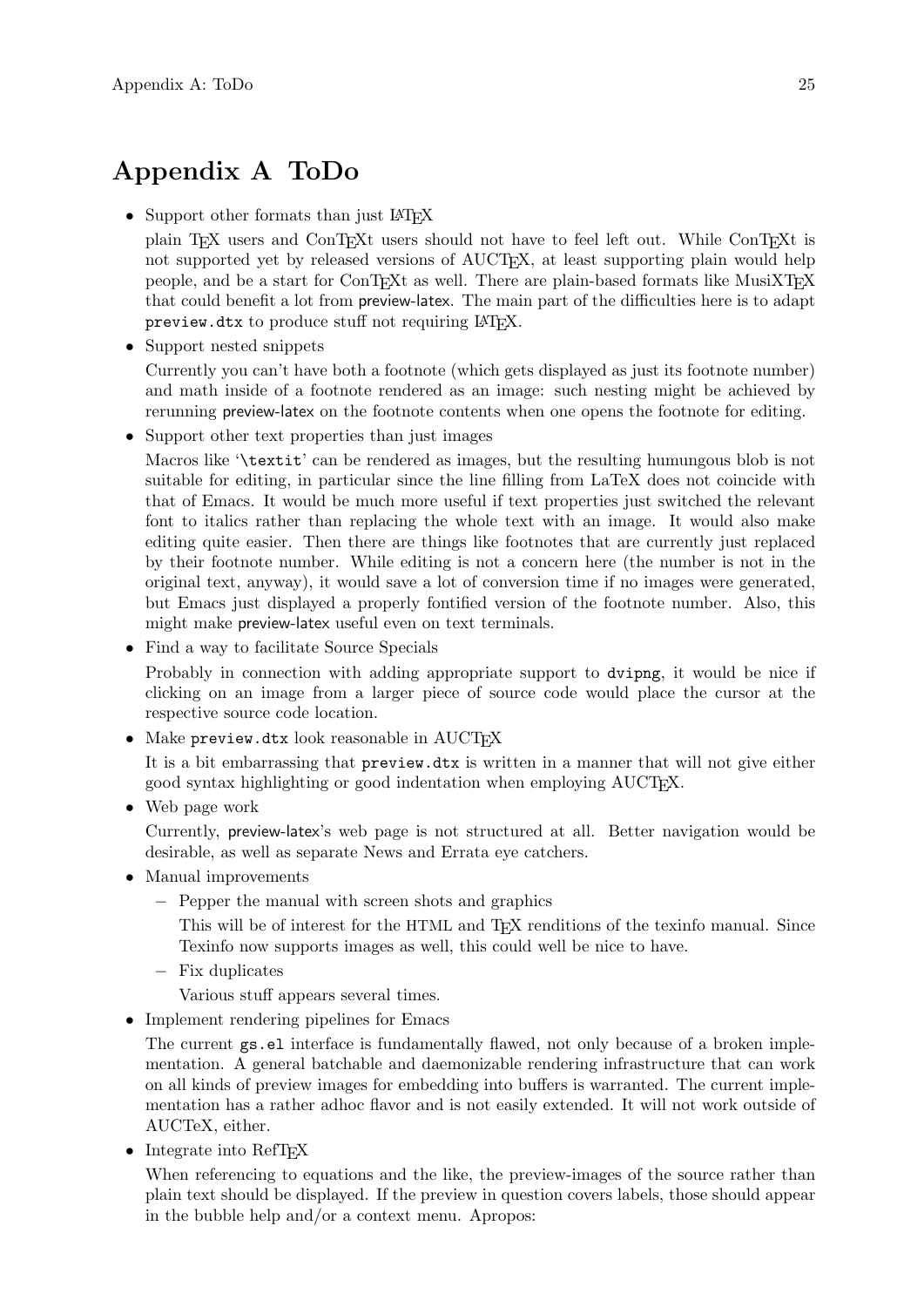- Implement IATEX error indicators Previews on erroneous LAT<sub>EX</sub> passages might gain a red border or similar.
- Pop up relevant online documentation for frequent errors A lot of errors are of the "badly configured" variety. Perhaps the relevant info pages should be delivered in addition to the error message.
- Implement a table editing mode where every table cell gets output as a separate preview. Alternatively, output the complete table metrics in a way that lets people click on individual cells for editing purposes.
- Benchmark and kill Emacs inefficiencies Both the LAT<sub>EX</sub> run under Emacs control as well as actual image insertion in Emacs could be faster. CVS Emacs has improved in that respect, but it still is slower than desirable.
- Improve image support under Emacs

The general image and color handling in Emacs is inefficient and partly defective. This is still the case in CVS. One option would be to replace the whole color and image handling with GDK routines when this library is available, since it has been optimized for it.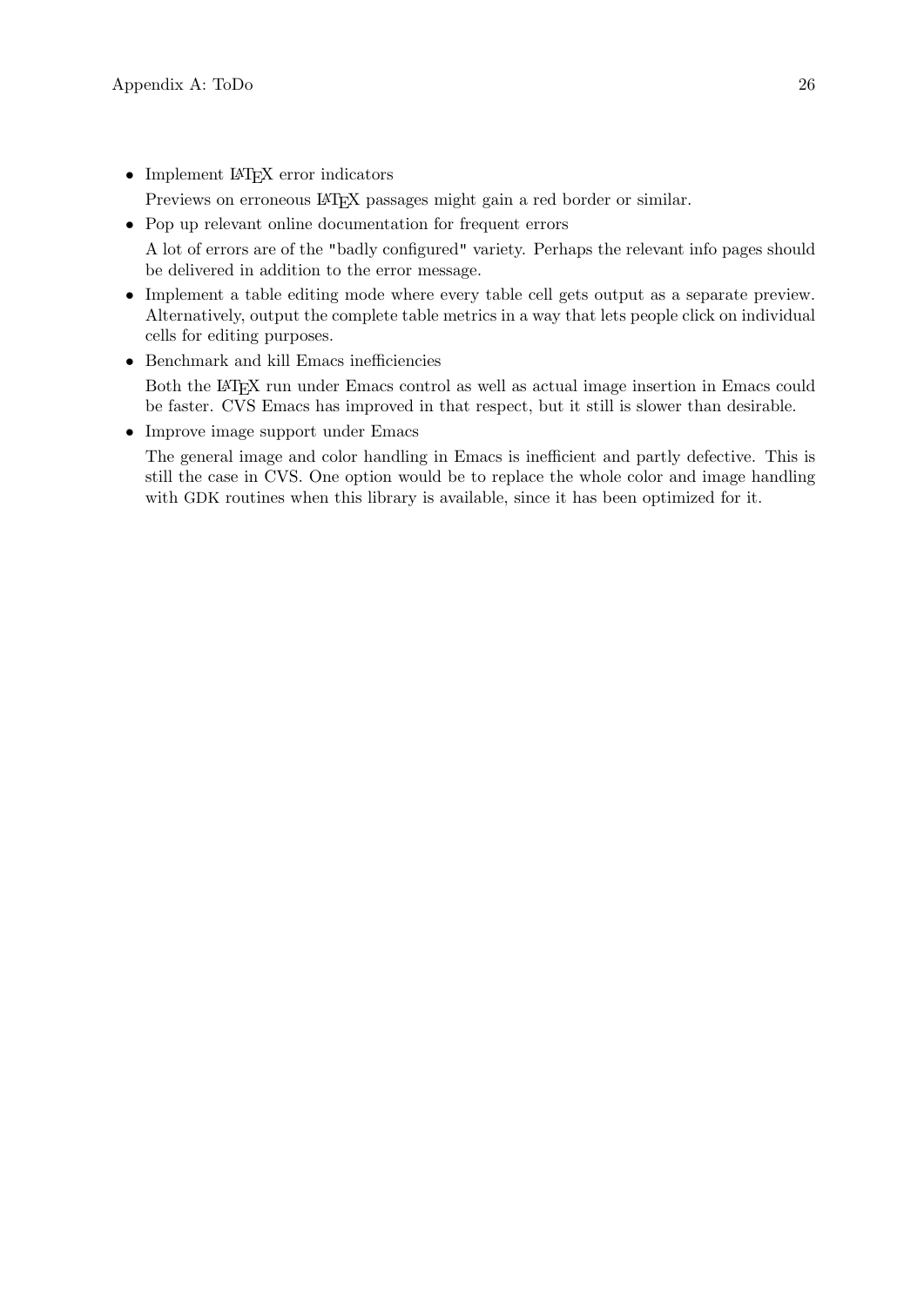## <span id="page-32-0"></span>Appendix B Frequently Asked Questions

### B.1 Introduction

#### B.1.1 How can I contribute to the FAQ?

Send an email with the subject:

Preview FAQ to [auctex-devel@gnu.org](mailto:auctex-devel@gnu.org).

### B.2 Requirements

#### B.2.1 Which version of (X)Emacs is needed?

See also the table at the end of the section.

preview-latex nominally requires GNU Emacs with a version of at least 21.1. However, Emacs 22 (currently under development) offers superior performance and wider platform support, and is even now the recommended platform to use.

While recent versions of XEmacs 21.4 are supported, doing this in a satisfactory manner has proven to be difficult due to technical shortcomings and differing API's which are hard to come by. If preview-latex is an important part of your editing workflow, you are likely to get better results and support by switching to Emacs. Of course, you can improve support for your favorite editor by giving feedback in case you encounter bugs.

### B.2.2 Which versions of Ghostscript and AUCT<sub>E</sub>X are needed?

We recommend to use GNU or AFPL Ghostscript with a version of at least 7.07.

preview-latex has been distributed as part of AUCT<sub>F</sub>X since version 11.80. If your version of AUCTEX is older than that, or if it does not contain a working copy of preview-latex, complain to wherever you got it from.

#### B.2.3 I have trouble with the display format...

We recommend keeping the variable preview-image-type set to dvipng (if you have it installed) or png. This is the default and can be set via the Preview/Customize menu.

All other formats are known to have inconveniences, either in file size or quality. There are some Emacs versions around not supporting PNG; the proper way to deal with that is to complain to your Emacs provider. Short of that, checking out PNM or JPEG formats might be a good way to find out whether the lack of PNG format support might be the only problem with your Emacs.

#### B.2.4 For which OS does preview work?

It is known to work under the X Window System for Linux and for several flavors of Unix: we have reports for HP and Solaris.

There are several development versions of Emacs around for native MacOS Carbon, and preview-latex is working with them, too.

With Windows, Cygwin and native ports of XEmacs should work. preview-latex will not work with any native version 21 of Emacs under Windows: you need to get a hold of Emacs 22 which is at the time of this writing not released but available as a developer snapshot.

The entry "X11/Unix" currently means Linux, Solaris or HP/UX, as well as the X-specific version for Mac/OSX.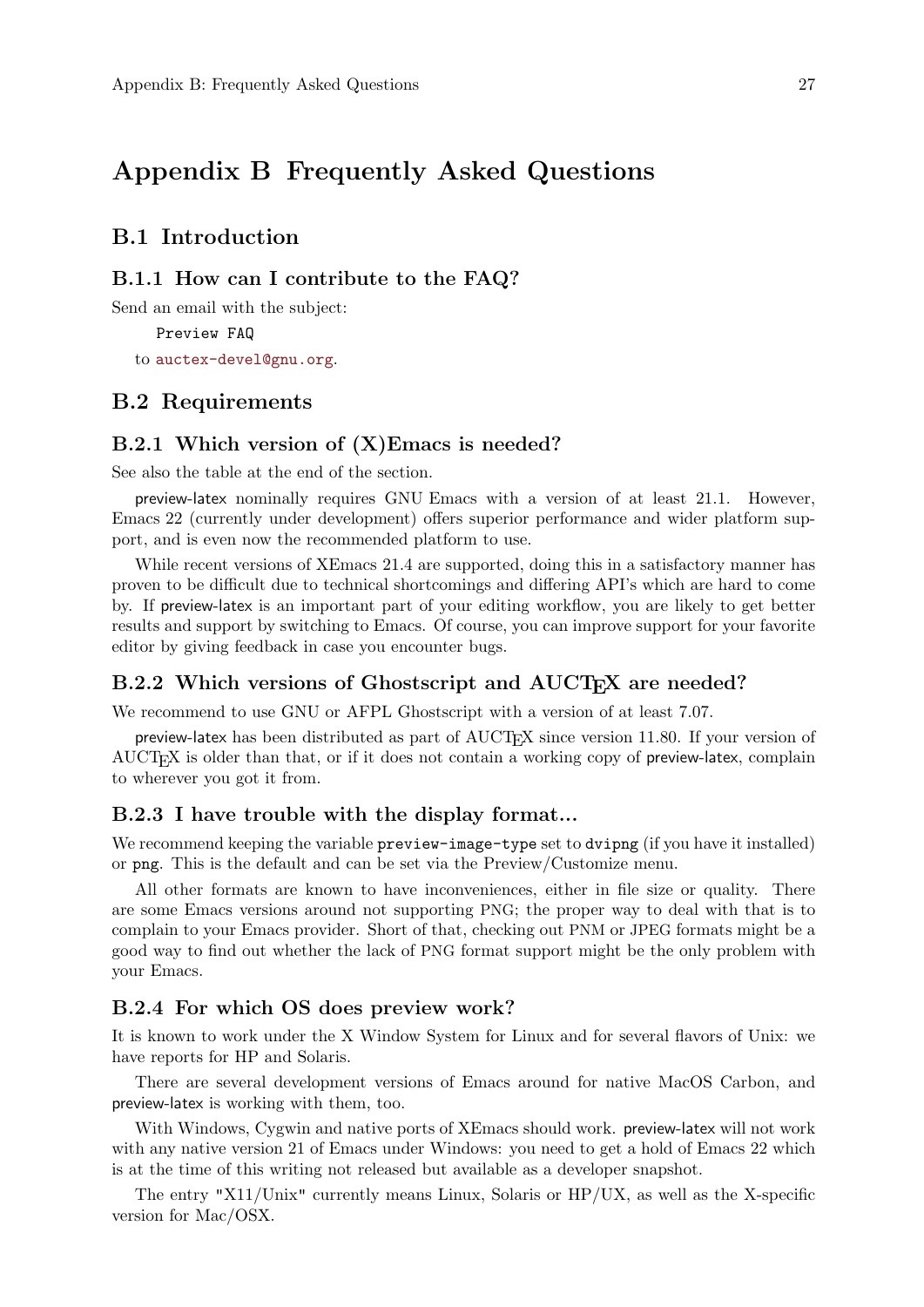<span id="page-33-0"></span>

| OS.                      |      | Emacs version XEmacs version |
|--------------------------|------|------------------------------|
| $X11/U$ nix              | 21.1 | 21.4.9                       |
| Win $9x$ cygwin 21.3.50? |      | 21.4.8                       |
| Win9x native             | 22.1 | 21.4.8                       |
| MacOSX                   | 22.1 |                              |
| native                   |      |                              |

## B.3 Installation Trouble

#### B.3.1 I just get 'LaTeX found no preview images'.

The reason for this is that LAT<sub>EX</sub> found no preview images in the document in question.

One reason might be that there are no previews to be seen. If you have not used preview-latex before, you might not know its manner of operation. One sure-fire way to test if you just have a document where no previews are to be found is to use the provided example document circ.tex (you will have to copy it to some directory where you have write permissions). If the symptom persists, you have a problem, and the problem is most likely a LAT<sub>E</sub>X problem. Here are possible reasons:

Filename database not updated

Various TEX distributions have their own ways of knowing where the files are without actually searching directories. The normal preview-latex installation should detect common tools for that purpose and use them. If this goes wrong, or if the files get installed into a place where they are not looked for, the LAT<sub>EX</sub> run will fail.

An incomplete manual installation

This should not happen if you followed installation instructions. Unfortunately, people know better all the time. If only preview.sty gets installed without a set of supplementary files also in the latex subdirectory, preview-latex runs will not generate any errors, but they will not produce any previews, either.

An outdated preview installation

The preview.sty package is useful for more than just preview-latex. For example, it is part of TEXlive. So you have to make sure that preview-latex does not get to work with outdated style and configuration files: some newer features will not work with older T<sub>F</sub>X style files, and really old files will make preview-latex fail completely. There usual is a local texmf tree, or even a user-specific tree that are searched before the default tree. Make sure that the first version of those files that gets found is the correct one.

#### B.3.2 I have problems with the XEmacs installation

Please note that the XEmacs installation is different, since XEmacs has a package system that gets used here. Please make sure that you read and follow the installation instructions for XEmacs.

## <span id="page-33-1"></span>B.4 Customization

#### B.4.1 Why don't I get balloon help like in the screen shots?

Some users have reported problems with their XEmacs version, so balloon help is no longer switched on by default. Use the Preview/Customize menu or M-x customize-variable in order to customize preview-use-balloon-help to 'On'. This only concerns XEmacs: tooltips under GNU Emacs are enabled by default and unproblematic.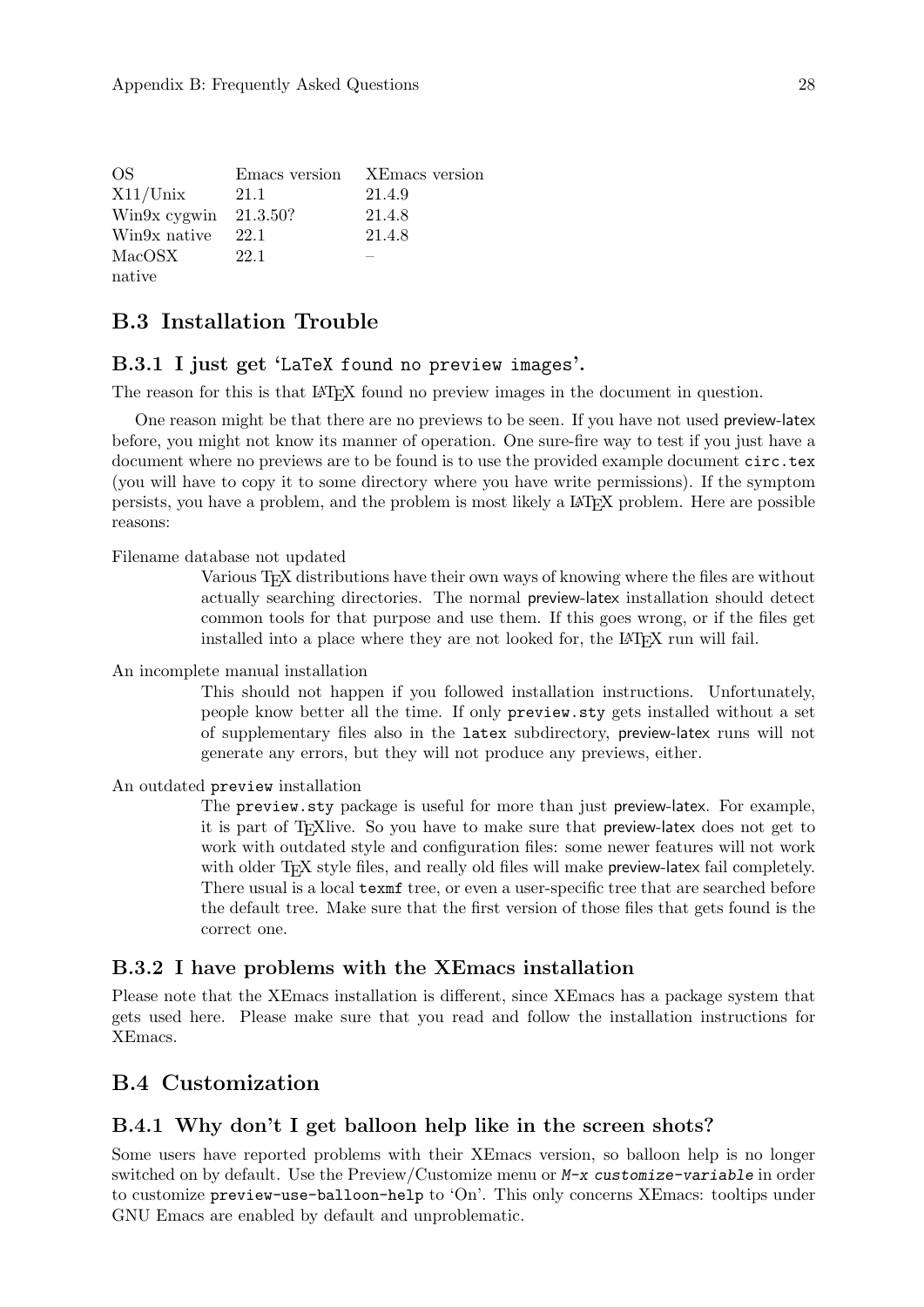### <span id="page-34-0"></span>B.4.2 How to include additional environments like enumerate

By default, preview-latex is intended mainly for displaying mathematical formulas, so environments like enumerate or tabular (except where contained in a float) are not included. You can include them however manually by adding the lines:

\usepackage[displaymath,textmath,sections,graphics,floats]{preview} \PreviewEnvironment{enumerate}

in your document header, that is before

```
\begin{document}
```
In general, preview should be loaded as the last thing before the start of document.

Be aware that

```
\PreviewEnvironment{...}
```
does not accept a comma separated list! Also note that by putting more and more

```
\PreviewEnvironment{...}
```
in your document, it will look more and more like a DVI file preview when running previewlatex. Since each preview is treated as one large monolithic block by Emacs, one should really restrict previews to those elements where the improvement in visual representation more than makes up for the decreased editability.

#### B.4.3 What if I don't want to change the document?

The easiest way is to generate a configuration file in the current directory. You can basically either create prdefault.cfg which is used for any use of the 'preview' package, or you can use prauctex.cfg which only applies to the use from with Emacs. Let us assume you use the latter. In that case you should write something like

```
\InputIfFileExists{preview/prauctex.cfg}{}{}
\PreviewEnvironment{enumerate}
```
in it. The first line inputs the system-wide default configuration (the file name should match that, but not your own prauctex.cfg), then you add your own stuff.

### B.4.4 Suddenly I get gazillions of ridiculous pages?!?

When preview-latex works on extracting its stuff, it typesets each single preview on a page of its own. This only happens when actual previews get generated. Now if you want to configure preview-latex in your document, you need to add your own \usepackage call to 'preview' so that it will be able to interpret its various definition commands. It is an error to add the active option to this invocation: you don't want the package to be active unless preview-latex itself enables the previewing operation (which it will).

#### B.4.5 Does preview-latex work with presentation classes?

preview-latex should work with most presentation classes. However, since those classes often have macros or pseudo environments encompassing a complete slide, you will need to use the customization facilities of preview.sty to tell it how to resolve this, whether you want no previews, previews of whole slides or previews of inner material.

## B.5 Troubleshooting

#### B.5.1 Preview causes all sort of strange error messages

When running preview-latex and taking a look at either log file or terminal output, lots of messages like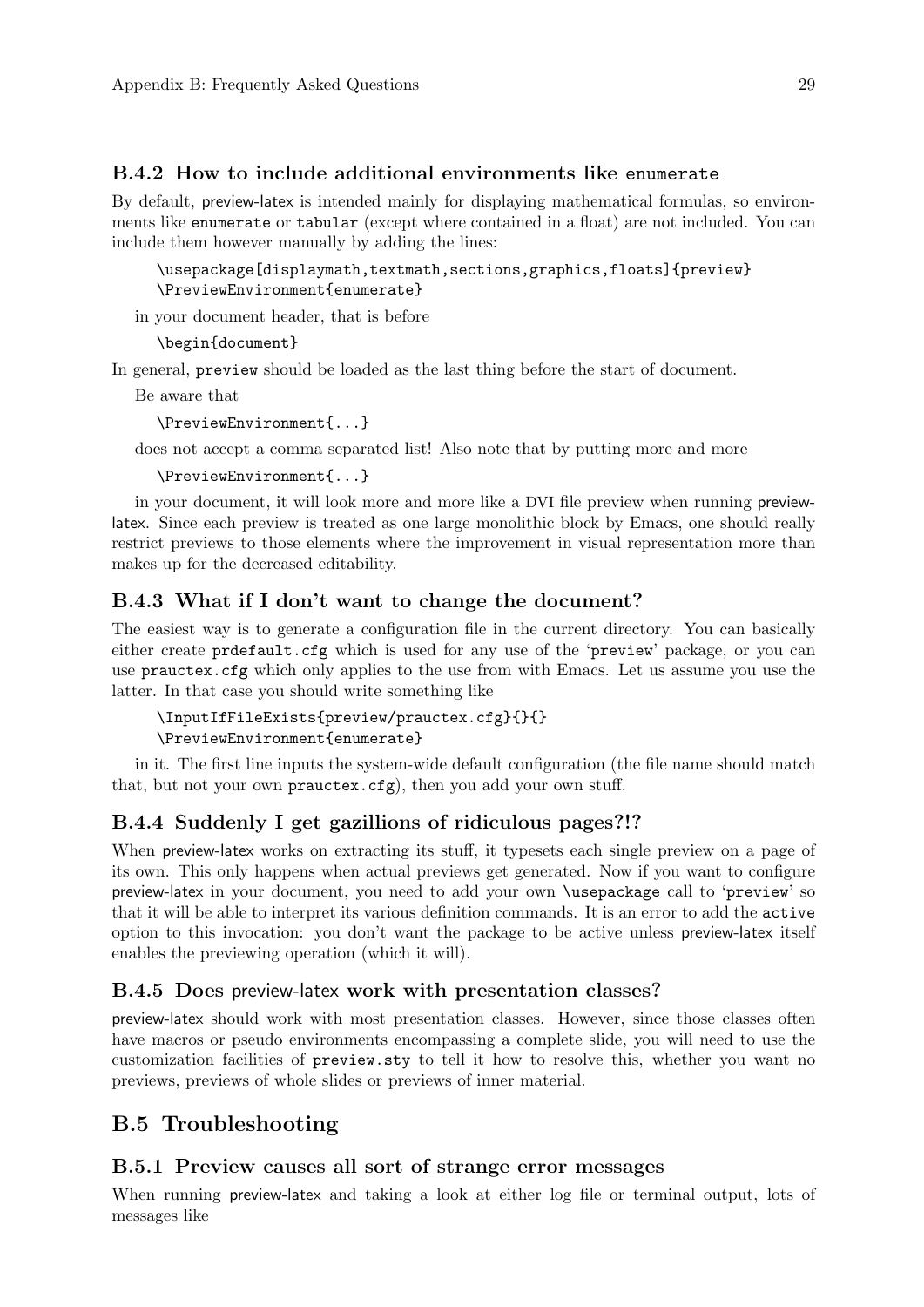```
! Preview: Snippet 3 started.
\left\langle \rightarrow \right\rangle \left\langle \rightarrow \right\ranglel.52 \item Sie lassen sich als Funktion $
                                                      y = f(x)$ darstellen.
! Preview: Snippet 3 ended.(491520+163840x2494310).
<-><->
1.52 \item Sie lassen sich als Funktion y = f(x)darstellen.
```
appear (previous versions generated messages looking even more like errors). Those are not

real errors (as will be noted in the log file). Or rather, while they are really T<sub>E</sub>X error messages, they are intentional. This currently is the only reliable way to pass the information from the <sup>L</sup>aTEX run of preview-latex to its Emacs part about where the previews originated in the source text. Since they are actual errors, you will also get AUCT<sub>F</sub>X to state

Preview-LaTeX exited as expected with code 1 at Wed Sep 4 17:03:30

after the LaTEX run in the run buffer. This merely indicates that errors were present, and errors will always be present when preview-latex is operating. There might be also real errors, so in case of doubt, look for them explicitly in either run buffer or the resulting .log file.

### B.5.2 Why do my DVI and PDF output files vanish?

In order to produce the preview images preview-latex runs LAT<sub>EX</sub> on the master or region file. The resulting DVI or PDF file can happen to have the same name as the output file of a regular LATEX run. So the regular output file gets overwritten and is subsequently deleted by preview-latex.

## B.5.3 My output file suddenly only contains preview images?!

As mentioned in the previews FAQ entry, preview-latex might use the file name of the original output file for the creation of preview images. If the original output file is being displayed with a viewer when this happens, you might see strange effects depending on the viewer, e.g. a message about the file being corrupted or the display of all the preview images instead of your typeset document. (Also See [Section B.4 \[Customization\], page 28](#page-33-1).)

## $B.6$  preview-latex when not using  $\mu$ T<sub>F</sub>X

#### B.6.1 Does preview-latex work with PDFLATEX?

Yes, as long as you use AUCTEX's own PDFIATEX mode and have not messed with 'TeX-command-list'.

### B.6.2 Does preview-latex work with 'elatex'?

No problem here. If you configure your AUCTEX to use 'elatex', or simply have 'latex' point to 'elatex', this will work fine. Modern TEX distributions use eTEX for LATEX, anyway.

### B.6.3 Does preview-latex work with ConTEXt?

In short, no. The 'preview' package is IAT<sub>EX</sub>-dependent. Adding support for other formats requires volunteers.

### B.6.4 Does preview-latex work with plain TeX?

Again, no. Restructuring the 'preview' package for 'plain' operation would be required. Volunteers welcome.

In some cases you might get around by making a wrapper pseudo-Master file looking like the following: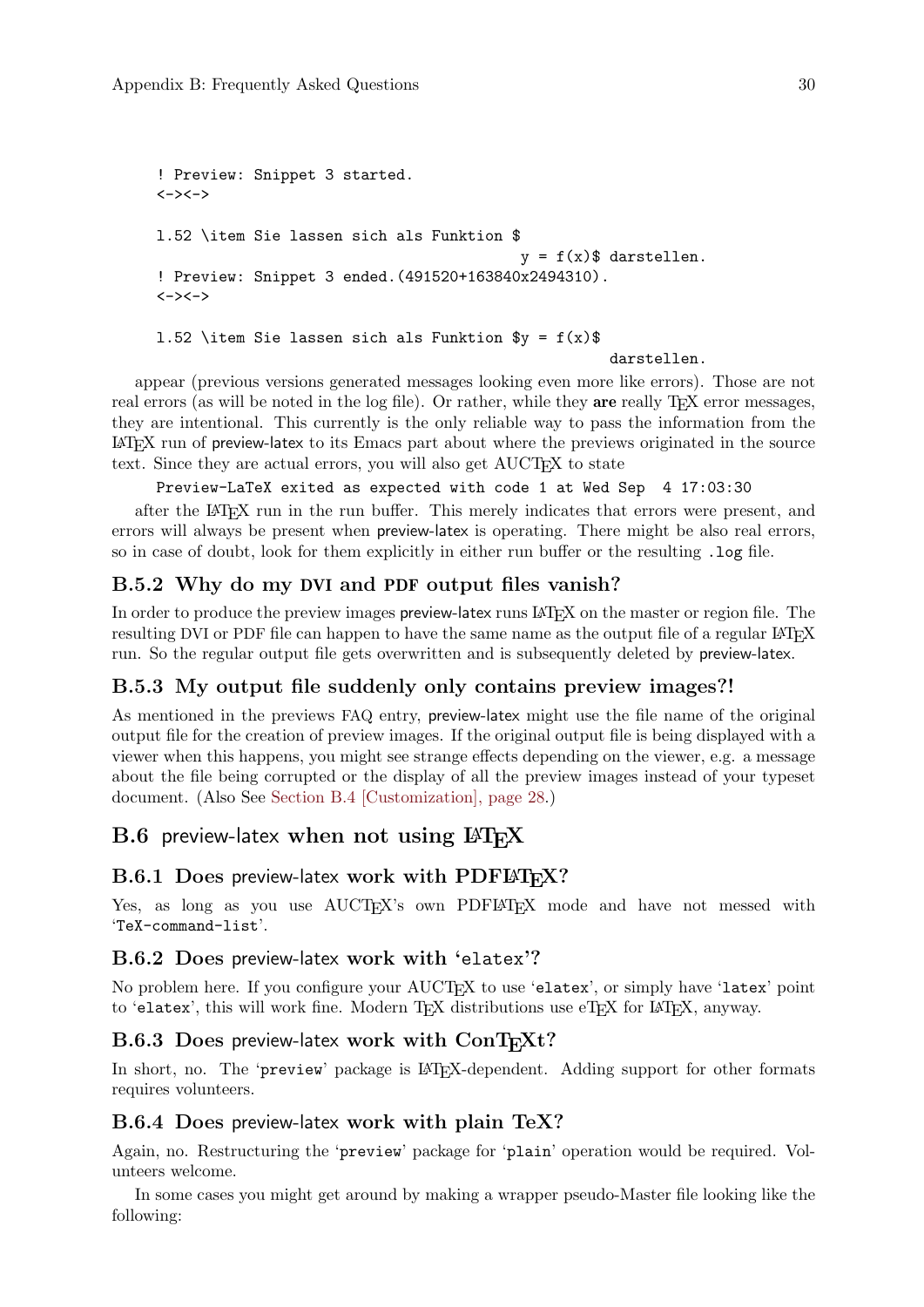```
\documentclass{article}
\usepackage{plain}
\begin{document}
\begin{plain}
\input myplainfile
\end{plain}
\end{document}
```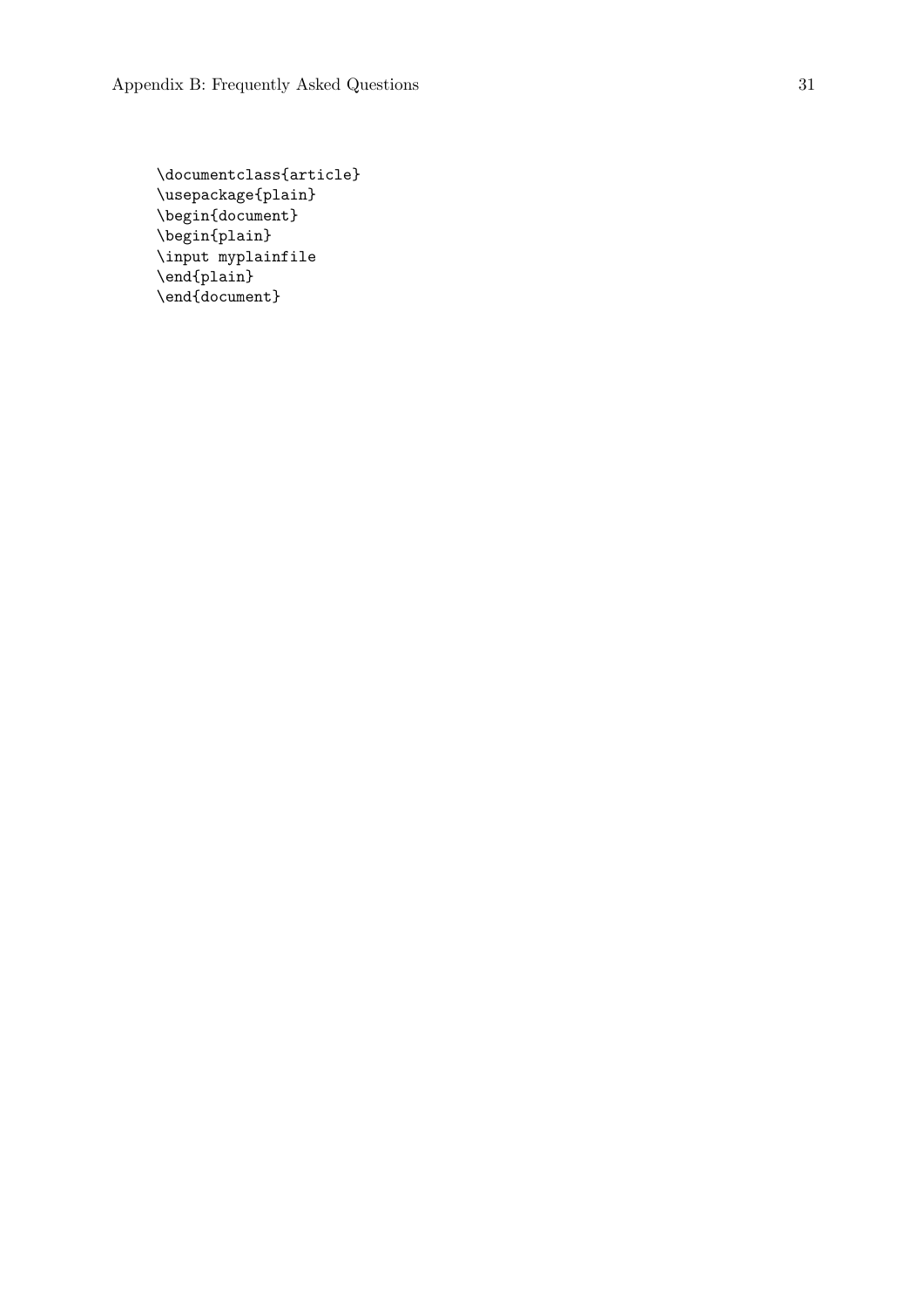## <span id="page-37-0"></span>Appendix C Copying this Manual

The full license text can be read here:

### C.1 GNU Free Documentation License

Version 1.3, 3 November 2008 Copyright © 2000, 2001, 2002, 2007, 2008 Free Software Foundation, Inc. <http://fsf.org/>

Everyone is permitted to copy and distribute verbatim copies of this license document, but changing it is not allowed.

#### 0. PREAMBLE

The purpose of this License is to make a manual, textbook, or other functional and useful document free in the sense of freedom: to assure everyone the effective freedom to copy and redistribute it, with or without modifying it, either commercially or noncommercially. Secondarily, this License preserves for the author and publisher a way to get credit for their work, while not being considered responsible for modifications made by others.

This License is a kind of "copyleft", which means that derivative works of the document must themselves be free in the same sense. It complements the GNU General Public License, which is a copyleft license designed for free software.

We have designed this License in order to use it for manuals for free software, because free software needs free documentation: a free program should come with manuals providing the same freedoms that the software does. But this License is not limited to software manuals; it can be used for any textual work, regardless of subject matter or whether it is published as a printed book. We recommend this License principally for works whose purpose is instruction or reference.

#### 1. APPLICABILITY AND DEFINITIONS

This License applies to any manual or other work, in any medium, that contains a notice placed by the copyright holder saying it can be distributed under the terms of this License. Such a notice grants a world-wide, royalty-free license, unlimited in duration, to use that work under the conditions stated herein. The "Document", below, refers to any such manual or work. Any member of the public is a licensee, and is addressed as "you". You accept the license if you copy, modify or distribute the work in a way requiring permission under copyright law.

A "Modified Version" of the Document means any work containing the Document or a portion of it, either copied verbatim, or with modifications and/or translated into another language.

A "Secondary Section" is a named appendix or a front-matter section of the Document that deals exclusively with the relationship of the publishers or authors of the Document to the Document's overall subject (or to related matters) and contains nothing that could fall directly within that overall subject. (Thus, if the Document is in part a textbook of mathematics, a Secondary Section may not explain any mathematics.) The relationship could be a matter of historical connection with the subject or with related matters, or of legal, commercial, philosophical, ethical or political position regarding them.

The "Invariant Sections" are certain Secondary Sections whose titles are designated, as being those of Invariant Sections, in the notice that says that the Document is released under this License. If a section does not fit the above definition of Secondary then it is not allowed to be designated as Invariant. The Document may contain zero Invariant Sections. If the Document does not identify any Invariant Sections then there are none.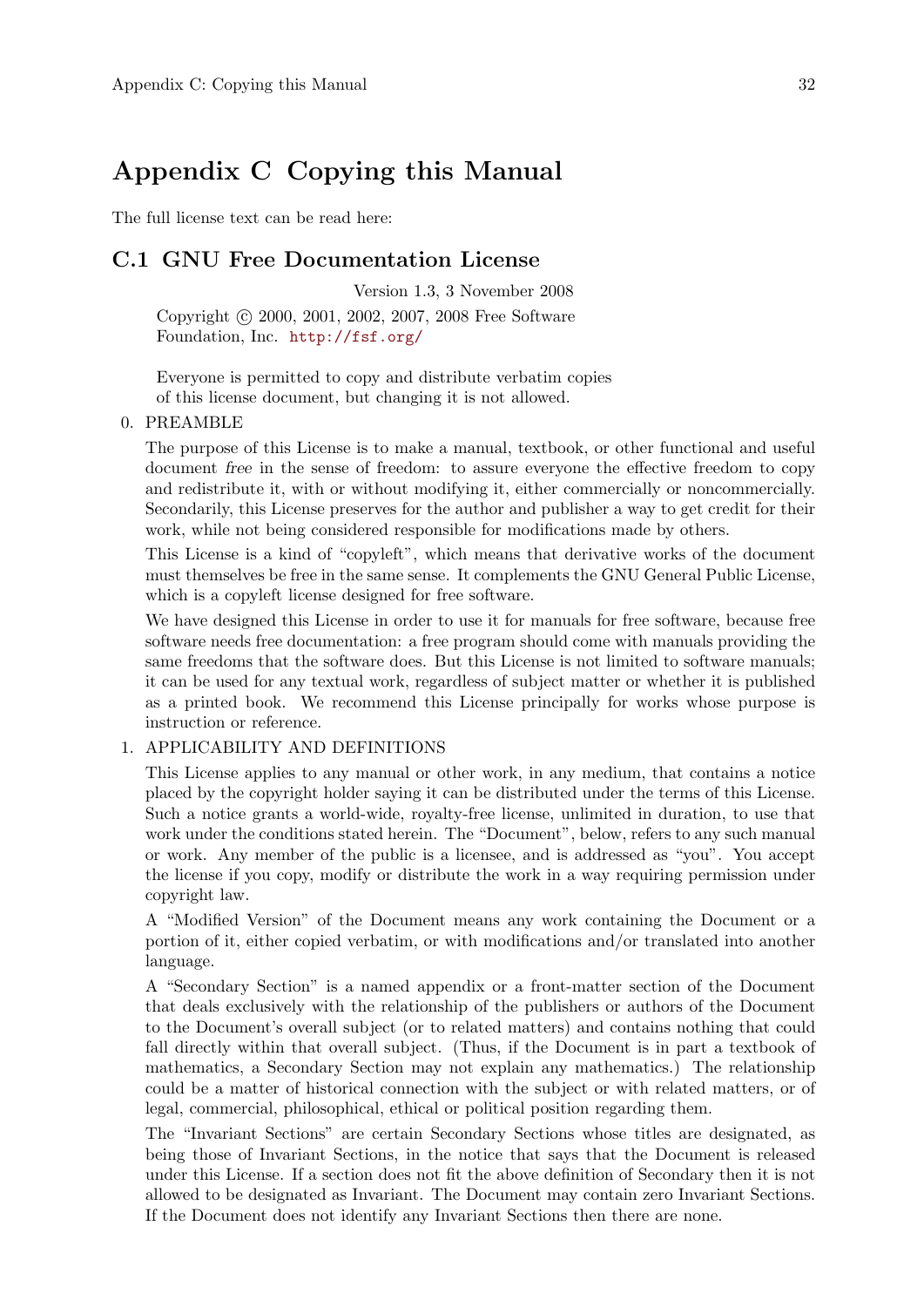The "Cover Texts" are certain short passages of text that are listed, as Front-Cover Texts or Back-Cover Texts, in the notice that says that the Document is released under this License. A Front-Cover Text may be at most 5 words, and a Back-Cover Text may be at most 25 words.

A "Transparent" copy of the Document means a machine-readable copy, represented in a format whose specification is available to the general public, that is suitable for revising the document straightforwardly with generic text editors or (for images composed of pixels) generic paint programs or (for drawings) some widely available drawing editor, and that is suitable for input to text formatters or for automatic translation to a variety of formats suitable for input to text formatters. A copy made in an otherwise Transparent file format whose markup, or absence of markup, has been arranged to thwart or discourage subsequent modification by readers is not Transparent. An image format is not Transparent if used for any substantial amount of text. A copy that is not "Transparent" is called "Opaque".

Examples of suitable formats for Transparent copies include plain ascii without markup, Texinfo input format, LaTEX input format, SGML or XML using a publicly available DTD, and standard-conforming simple HTML, PostScript or PDF designed for human modification. Examples of transparent image formats include PNG, XCF and JPG. Opaque formats include proprietary formats that can be read and edited only by proprietary word processors, SGML or XML for which the DTD and/or processing tools are not generally available, and the machine-generated HTML, PostScript or PDF produced by some word processors for output purposes only.

The "Title Page" means, for a printed book, the title page itself, plus such following pages as are needed to hold, legibly, the material this License requires to appear in the title page. For works in formats which do not have any title page as such, "Title Page" means the text near the most prominent appearance of the work's title, preceding the beginning of the body of the text.

The "publisher" means any person or entity that distributes copies of the Document to the public.

A section "Entitled XYZ" means a named subunit of the Document whose title either is precisely XYZ or contains XYZ in parentheses following text that translates XYZ in another language. (Here XYZ stands for a specific section name mentioned below, such as "Acknowledgements", "Dedications", "Endorsements", or "History".) To "Preserve the Title" of such a section when you modify the Document means that it remains a section "Entitled XYZ" according to this definition.

The Document may include Warranty Disclaimers next to the notice which states that this License applies to the Document. These Warranty Disclaimers are considered to be included by reference in this License, but only as regards disclaiming warranties: any other implication that these Warranty Disclaimers may have is void and has no effect on the meaning of this License.

#### 2. VERBATIM COPYING

You may copy and distribute the Document in any medium, either commercially or noncommercially, provided that this License, the copyright notices, and the license notice saying this License applies to the Document are reproduced in all copies, and that you add no other conditions whatsoever to those of this License. You may not use technical measures to obstruct or control the reading or further copying of the copies you make or distribute. However, you may accept compensation in exchange for copies. If you distribute a large enough number of copies you must also follow the conditions in section 3.

You may also lend copies, under the same conditions stated above, and you may publicly display copies.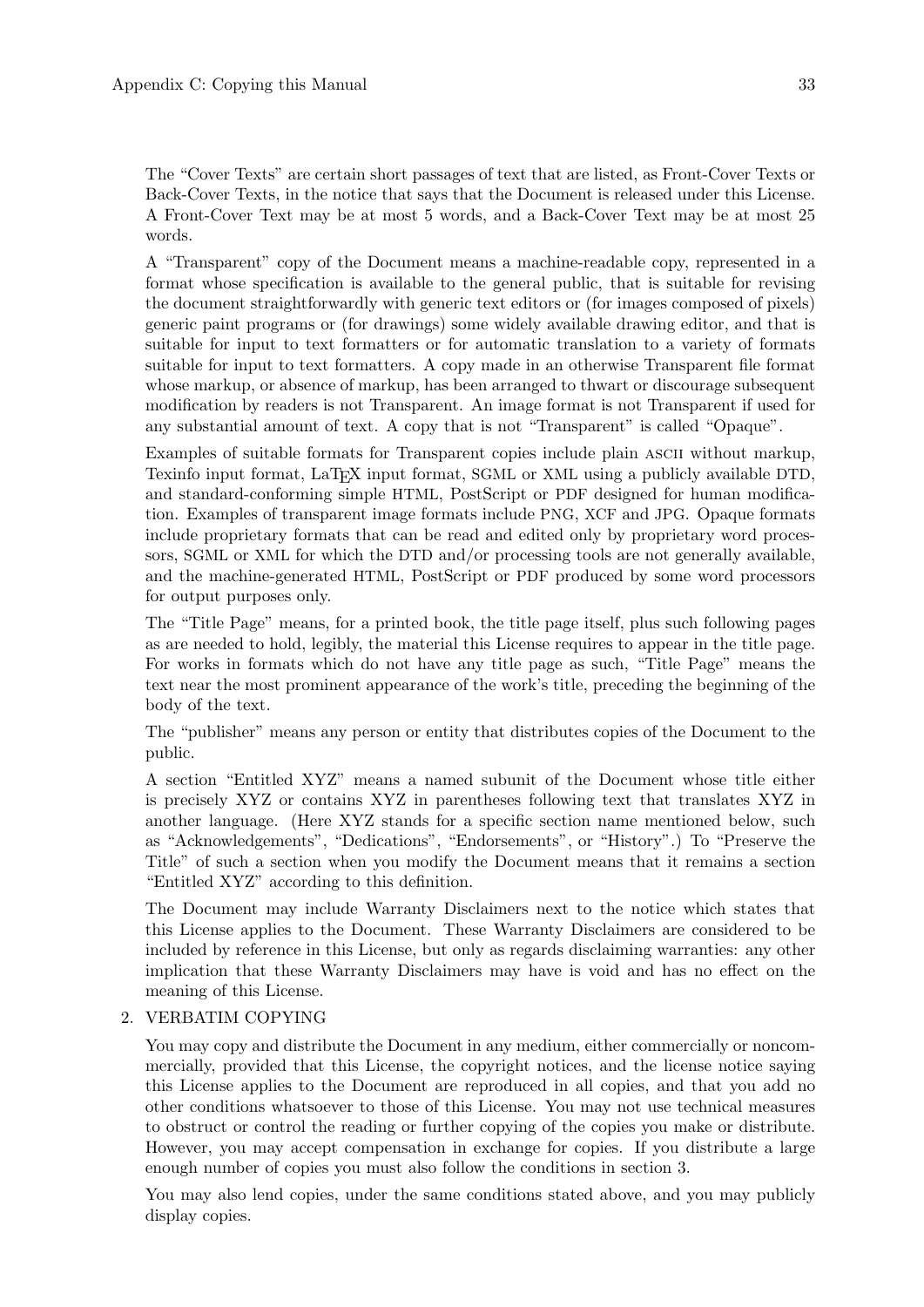#### 3. COPYING IN QUANTITY

If you publish printed copies (or copies in media that commonly have printed covers) of the Document, numbering more than 100, and the Document's license notice requires Cover Texts, you must enclose the copies in covers that carry, clearly and legibly, all these Cover Texts: Front-Cover Texts on the front cover, and Back-Cover Texts on the back cover. Both covers must also clearly and legibly identify you as the publisher of these copies. The front cover must present the full title with all words of the title equally prominent and visible. You may add other material on the covers in addition. Copying with changes limited to the covers, as long as they preserve the title of the Document and satisfy these conditions, can be treated as verbatim copying in other respects.

If the required texts for either cover are too voluminous to fit legibly, you should put the first ones listed (as many as fit reasonably) on the actual cover, and continue the rest onto adjacent pages.

If you publish or distribute Opaque copies of the Document numbering more than 100, you must either include a machine-readable Transparent copy along with each Opaque copy, or state in or with each Opaque copy a computer-network location from which the general network-using public has access to download using public-standard network protocols a complete Transparent copy of the Document, free of added material. If you use the latter option, you must take reasonably prudent steps, when you begin distribution of Opaque copies in quantity, to ensure that this Transparent copy will remain thus accessible at the stated location until at least one year after the last time you distribute an Opaque copy (directly or through your agents or retailers) of that edition to the public.

It is requested, but not required, that you contact the authors of the Document well before redistributing any large number of copies, to give them a chance to provide you with an updated version of the Document.

#### 4. MODIFICATIONS

You may copy and distribute a Modified Version of the Document under the conditions of sections 2 and 3 above, provided that you release the Modified Version under precisely this License, with the Modified Version filling the role of the Document, thus licensing distribution and modification of the Modified Version to whoever possesses a copy of it. In addition, you must do these things in the Modified Version:

- A. Use in the Title Page (and on the covers, if any) a title distinct from that of the Document, and from those of previous versions (which should, if there were any, be listed in the History section of the Document). You may use the same title as a previous version if the original publisher of that version gives permission.
- B. List on the Title Page, as authors, one or more persons or entities responsible for authorship of the modifications in the Modified Version, together with at least five of the principal authors of the Document (all of its principal authors, if it has fewer than five), unless they release you from this requirement.
- C. State on the Title page the name of the publisher of the Modified Version, as the publisher.
- D. Preserve all the copyright notices of the Document.
- E. Add an appropriate copyright notice for your modifications adjacent to the other copyright notices.
- F. Include, immediately after the copyright notices, a license notice giving the public permission to use the Modified Version under the terms of this License, in the form shown in the Addendum below.
- G. Preserve in that license notice the full lists of Invariant Sections and required Cover Texts given in the Document's license notice.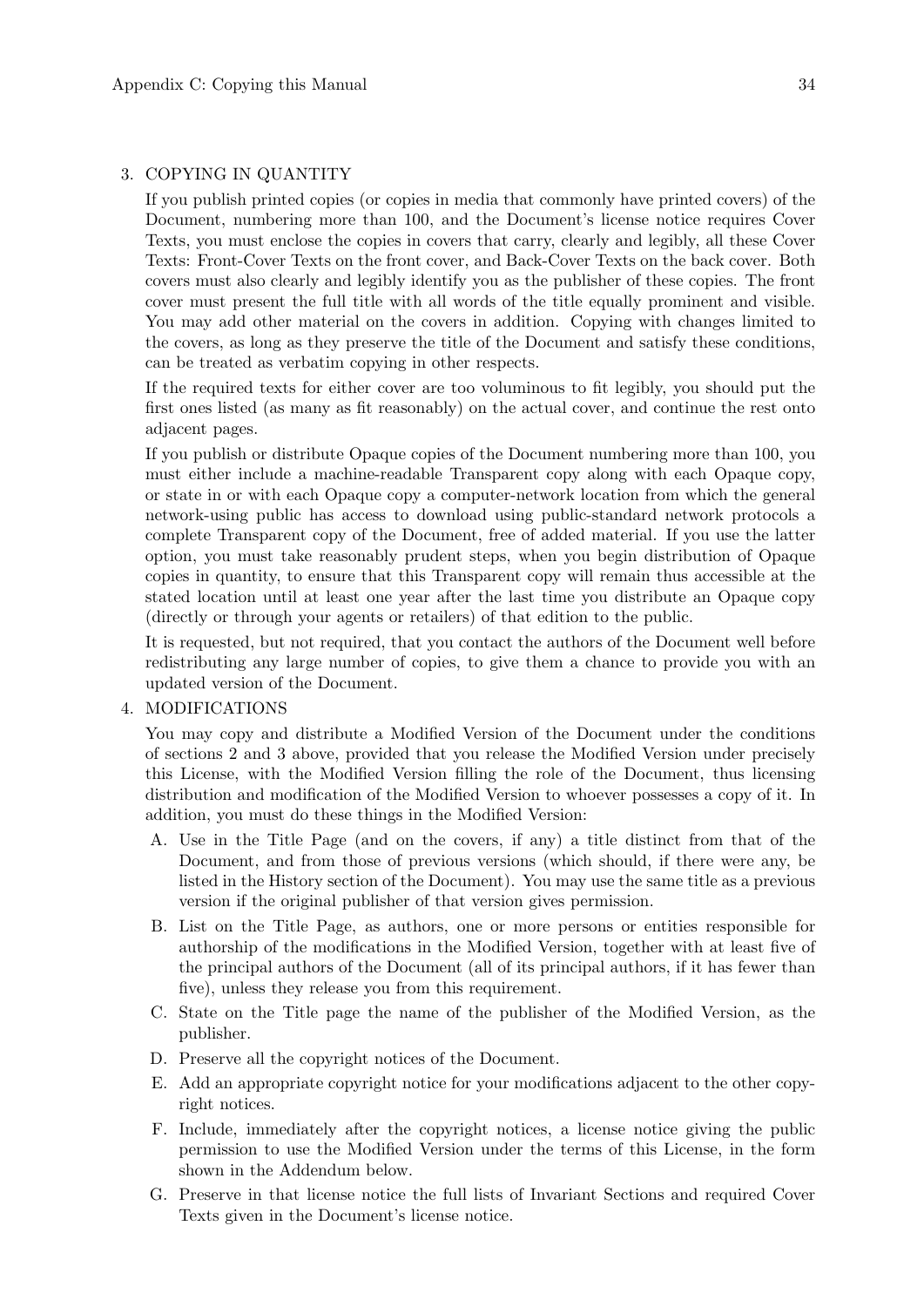- H. Include an unaltered copy of this License.
- I. Preserve the section Entitled "History", Preserve its Title, and add to it an item stating at least the title, year, new authors, and publisher of the Modified Version as given on the Title Page. If there is no section Entitled "History" in the Document, create one stating the title, year, authors, and publisher of the Document as given on its Title Page, then add an item describing the Modified Version as stated in the previous sentence.
- J. Preserve the network location, if any, given in the Document for public access to a Transparent copy of the Document, and likewise the network locations given in the Document for previous versions it was based on. These may be placed in the "History" section. You may omit a network location for a work that was published at least four years before the Document itself, or if the original publisher of the version it refers to gives permission.
- K. For any section Entitled "Acknowledgements" or "Dedications", Preserve the Title of the section, and preserve in the section all the substance and tone of each of the contributor acknowledgements and/or dedications given therein.
- L. Preserve all the Invariant Sections of the Document, unaltered in their text and in their titles. Section numbers or the equivalent are not considered part of the section titles.
- M. Delete any section Entitled "Endorsements". Such a section may not be included in the Modified Version.
- N. Do not retitle any existing section to be Entitled "Endorsements" or to conflict in title with any Invariant Section.
- O. Preserve any Warranty Disclaimers.

If the Modified Version includes new front-matter sections or appendices that qualify as Secondary Sections and contain no material copied from the Document, you may at your option designate some or all of these sections as invariant. To do this, add their titles to the list of Invariant Sections in the Modified Version's license notice. These titles must be distinct from any other section titles.

You may add a section Entitled "Endorsements", provided it contains nothing but endorsements of your Modified Version by various parties—for example, statements of peer review or that the text has been approved by an organization as the authoritative definition of a standard.

You may add a passage of up to five words as a Front-Cover Text, and a passage of up to 25 words as a Back-Cover Text, to the end of the list of Cover Texts in the Modified Version. Only one passage of Front-Cover Text and one of Back-Cover Text may be added by (or through arrangements made by) any one entity. If the Document already includes a cover text for the same cover, previously added by you or by arrangement made by the same entity you are acting on behalf of, you may not add another; but you may replace the old one, on explicit permission from the previous publisher that added the old one.

The author(s) and publisher(s) of the Document do not by this License give permission to use their names for publicity for or to assert or imply endorsement of any Modified Version.

#### 5. COMBINING DOCUMENTS

You may combine the Document with other documents released under this License, under the terms defined in section 4 above for modified versions, provided that you include in the combination all of the Invariant Sections of all of the original documents, unmodified, and list them all as Invariant Sections of your combined work in its license notice, and that you preserve all their Warranty Disclaimers.

The combined work need only contain one copy of this License, and multiple identical Invariant Sections may be replaced with a single copy. If there are multiple Invariant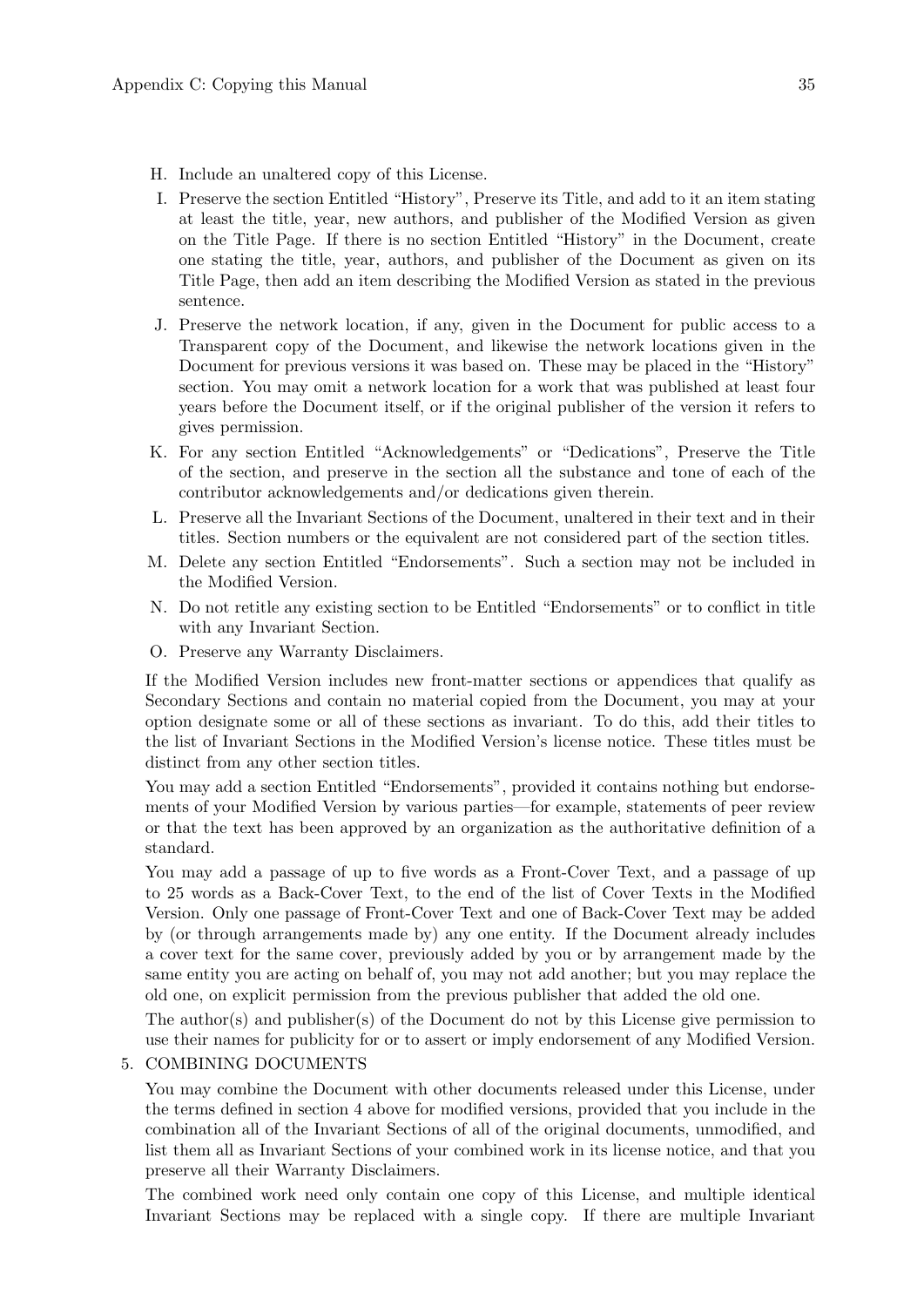Sections with the same name but different contents, make the title of each such section unique by adding at the end of it, in parentheses, the name of the original author or publisher of that section if known, or else a unique number. Make the same adjustment to the section titles in the list of Invariant Sections in the license notice of the combined work.

In the combination, you must combine any sections Entitled "History" in the various original documents, forming one section Entitled "History"; likewise combine any sections Entitled "Acknowledgements", and any sections Entitled "Dedications". You must delete all sections Entitled "Endorsements."

#### 6. COLLECTIONS OF DOCUMENTS

You may make a collection consisting of the Document and other documents released under this License, and replace the individual copies of this License in the various documents with a single copy that is included in the collection, provided that you follow the rules of this License for verbatim copying of each of the documents in all other respects.

You may extract a single document from such a collection, and distribute it individually under this License, provided you insert a copy of this License into the extracted document, and follow this License in all other respects regarding verbatim copying of that document.

### 7. AGGREGATION WITH INDEPENDENT WORKS

A compilation of the Document or its derivatives with other separate and independent documents or works, in or on a volume of a storage or distribution medium, is called an "aggregate" if the copyright resulting from the compilation is not used to limit the legal rights of the compilation's users beyond what the individual works permit. When the Document is included in an aggregate, this License does not apply to the other works in the aggregate which are not themselves derivative works of the Document.

If the Cover Text requirement of section 3 is applicable to these copies of the Document, then if the Document is less than one half of the entire aggregate, the Document's Cover Texts may be placed on covers that bracket the Document within the aggregate, or the electronic equivalent of covers if the Document is in electronic form. Otherwise they must appear on printed covers that bracket the whole aggregate.

#### 8. TRANSLATION

Translation is considered a kind of modification, so you may distribute translations of the Document under the terms of section 4. Replacing Invariant Sections with translations requires special permission from their copyright holders, but you may include translations of some or all Invariant Sections in addition to the original versions of these Invariant Sections. You may include a translation of this License, and all the license notices in the Document, and any Warranty Disclaimers, provided that you also include the original English version of this License and the original versions of those notices and disclaimers. In case of a disagreement between the translation and the original version of this License or a notice or disclaimer, the original version will prevail.

If a section in the Document is Entitled "Acknowledgements", "Dedications", or "History", the requirement (section 4) to Preserve its Title (section 1) will typically require changing the actual title.

#### 9. TERMINATION

You may not copy, modify, sublicense, or distribute the Document except as expressly provided under this License. Any attempt otherwise to copy, modify, sublicense, or distribute it is void, and will automatically terminate your rights under this License.

However, if you cease all violation of this License, then your license from a particular copyright holder is reinstated (a) provisionally, unless and until the copyright holder explicitly and finally terminates your license, and (b) permanently, if the copyright holder fails to notify you of the violation by some reasonable means prior to 60 days after the cessation.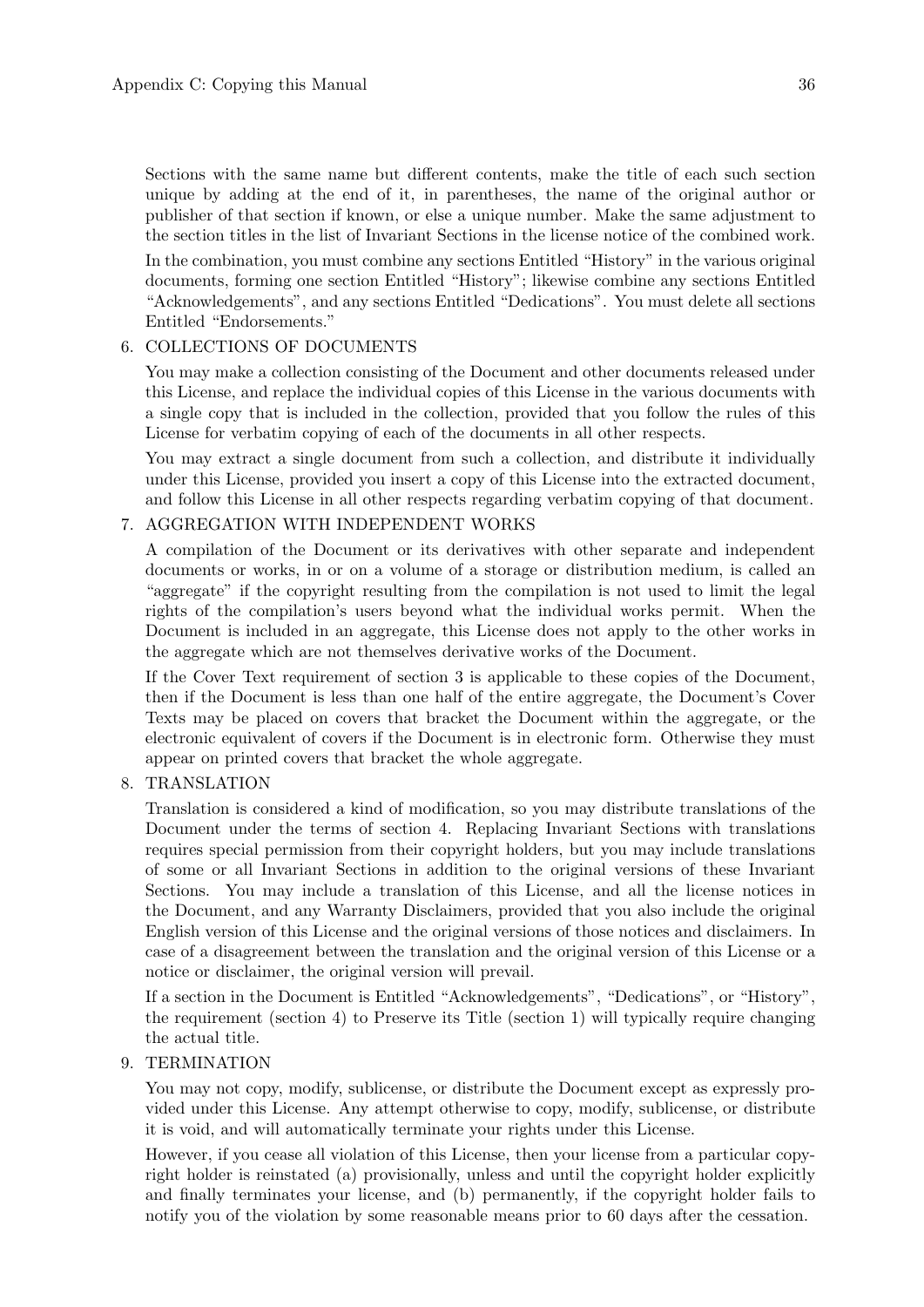Moreover, your license from a particular copyright holder is reinstated permanently if the copyright holder notifies you of the violation by some reasonable means, this is the first time you have received notice of violation of this License (for any work) from that copyright holder, and you cure the violation prior to 30 days after your receipt of the notice.

Termination of your rights under this section does not terminate the licenses of parties who have received copies or rights from you under this License. If your rights have been terminated and not permanently reinstated, receipt of a copy of some or all of the same material does not give you any rights to use it.

#### 10. FUTURE REVISIONS OF THIS LICENSE

The Free Software Foundation may publish new, revised versions of the GNU Free Documentation License from time to time. Such new versions will be similar in spirit to the present version, but may differ in detail to address new problems or concerns. See [http://](http://www.gnu.org/copyleft/) [www.gnu.org/copyleft/](http://www.gnu.org/copyleft/).

Each version of the License is given a distinguishing version number. If the Document specifies that a particular numbered version of this License "or any later version" applies to it, you have the option of following the terms and conditions either of that specified version or of any later version that has been published (not as a draft) by the Free Software Foundation. If the Document does not specify a version number of this License, you may choose any version ever published (not as a draft) by the Free Software Foundation. If the Document specifies that a proxy can decide which future versions of this License can be used, that proxy's public statement of acceptance of a version permanently authorizes you to choose that version for the Document.

#### 11. RELICENSING

"Massive Multiauthor Collaboration Site" (or "MMC Site") means any World Wide Web server that publishes copyrightable works and also provides prominent facilities for anybody to edit those works. A public wiki that anybody can edit is an example of such a server. A "Massive Multiauthor Collaboration" (or "MMC") contained in the site means any set of copyrightable works thus published on the MMC site.

"CC-BY-SA" means the Creative Commons Attribution-Share Alike 3.0 license published by Creative Commons Corporation, a not-for-profit corporation with a principal place of business in San Francisco, California, as well as future copyleft versions of that license published by that same organization.

"Incorporate" means to publish or republish a Document, in whole or in part, as part of another Document.

An MMC is "eligible for relicensing" if it is licensed under this License, and if all works that were first published under this License somewhere other than this MMC, and subsequently incorporated in whole or in part into the MMC, (1) had no cover texts or invariant sections, and (2) were thus incorporated prior to November 1, 2008.

The operator of an MMC Site may republish an MMC contained in the site under CC-BY-SA on the same site at any time before August 1, 2009, provided the MMC is eligible for relicensing.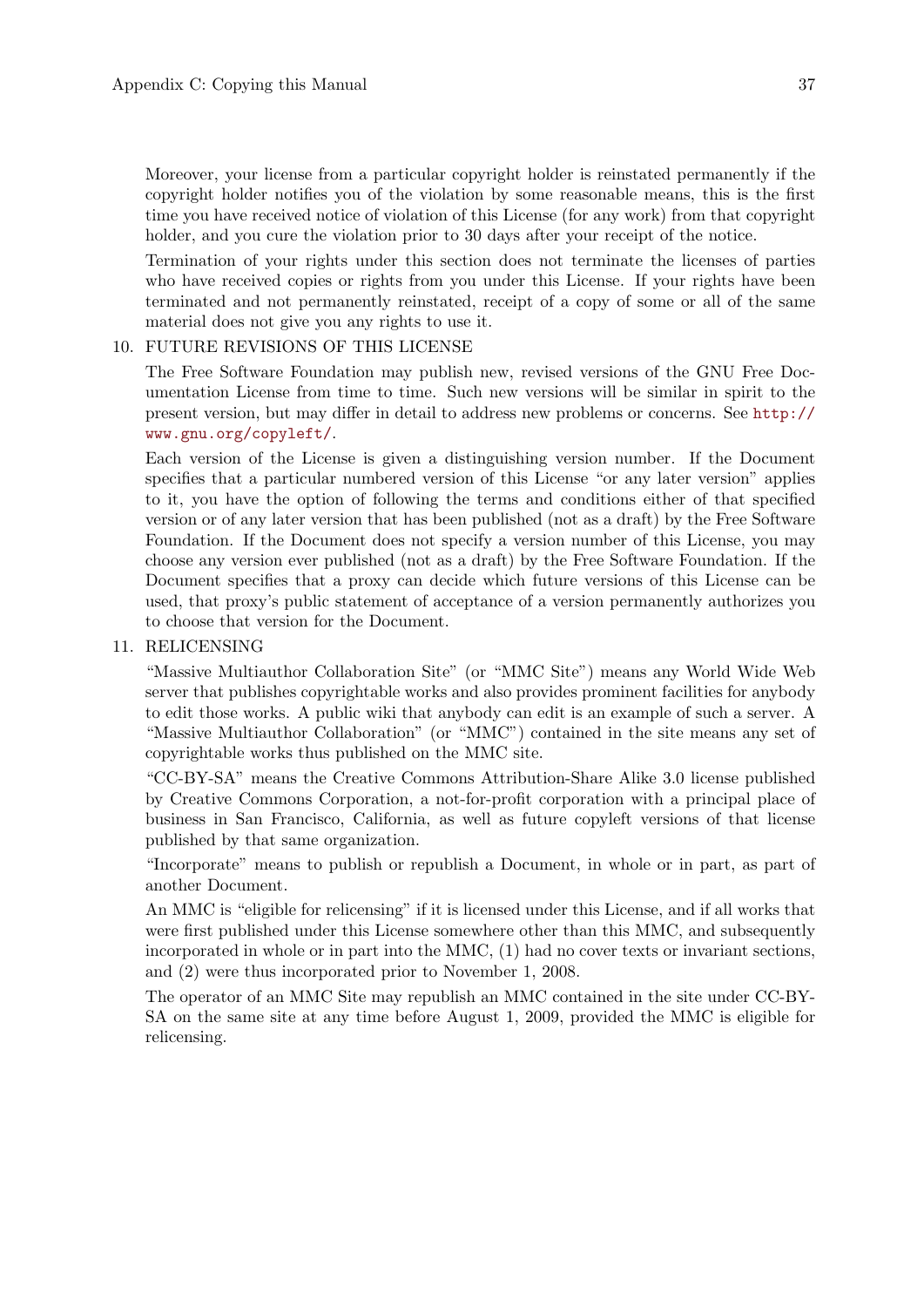### ADDENDUM: How to use this License for your documents

To use this License in a document you have written, include a copy of the License in the document and put the following copyright and license notices just after the title page:

Copyright (C) year your name. Permission is granted to copy, distribute and/or modify this document under the terms of the GNU Free Documentation License, Version 1.3 or any later version published by the Free Software Foundation; with no Invariant Sections, no Front-Cover Texts, and no Back-Cover Texts. A copy of the license is included in the section entitled ''GNU Free Documentation License''.

If you have Invariant Sections, Front-Cover Texts and Back-Cover Texts, replace the "with. . . Texts." line with this:

> with the Invariant Sections being list their titles, with the Front-Cover Texts being list, and with the Back-Cover Texts being list.

If you have Invariant Sections without Cover Texts, or some other combination of the three, merge those two alternatives to suit the situation.

If your document contains nontrivial examples of program code, we recommend releasing these examples in parallel under your choice of free software license, such as the GNU General Public License, to permit their use in free software.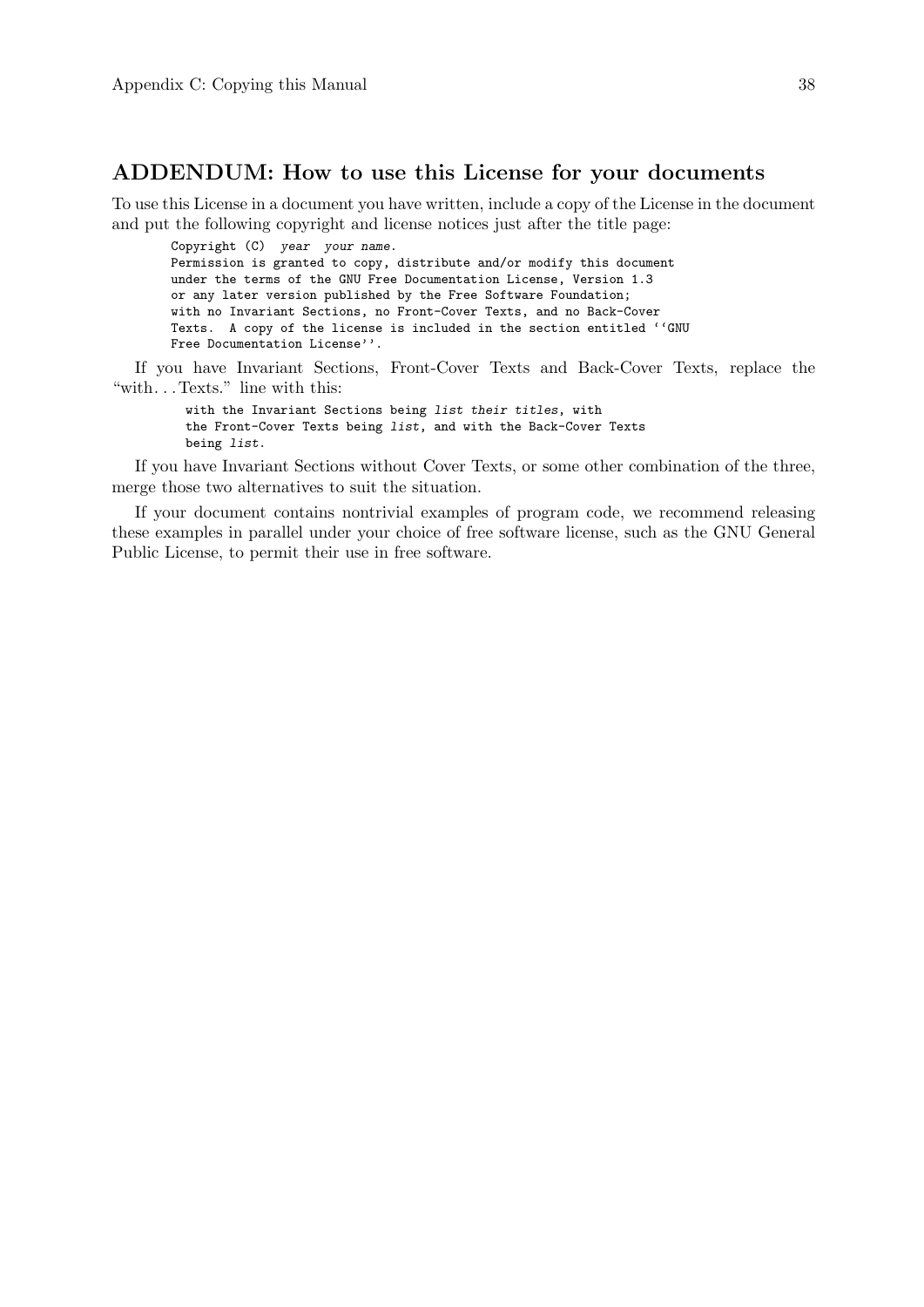# <span id="page-44-0"></span>Index

## $\bar{\sqrt{2}}$

| $\mathbf{v}$ |  |
|--------------|--|
|              |  |
|              |  |

## A

|--|--|--|--|--|--|

## C

| 8 |  |
|---|--|
| 8 |  |
| 8 |  |
| 8 |  |
| 8 |  |
| 8 |  |
|   |  |
| 8 |  |
|   |  |
|   |  |
|   |  |
|   |  |
|   |  |
|   |  |
|   |  |
|   |  |
|   |  |
|   |  |
|   |  |

## D

## F

| FDL, GNU Free Documentation License  32 |  |
|-----------------------------------------|--|
|                                         |  |
|                                         |  |

## G

## I

|--|

## K

|--|--|

## $\mathbf{L}$

## M

## P

| $preview-at-point \dots \dots \dots \dots \dots \dots \dots \dots \dots \ 7$                          |    |
|-------------------------------------------------------------------------------------------------------|----|
| $preview \texttt{-auctex-font-size} \dots \dots \dots \dots \dots \dots 21$                           |    |
| $\verb preview-auto-cache-preamble10$                                                                 |    |
| $\verb preview-buffer8 $                                                                              |    |
|                                                                                                       | 8  |
|                                                                                                       |    |
|                                                                                                       | 8  |
| $\verb previous-clearout-at-point\ldots\ldots\ldots\ldots\ldots\ldots\ldots$                          | 8  |
| $\label{eq:1} \texttt{preview-clearout-buffer}\ \dots\dots\dots\dots\dots\dots\dots\dots \dots \dots$ | 8  |
| $preview\text{-}clearout\text{-}document \dots \dots \dots \dots \dots \dots$ 8                       |    |
|                                                                                                       |    |
| $\verb previous-default-downent-pt .\dots\dots\dots\dots\dots\ 21$                                    |    |
| $\texttt{preview-default-option-list}.\dots.\dots.\dots.\dots.\dots.\ 20$                             |    |
| $\texttt{preview-default-preamble}\ \dots\dots\dots\dots\dots\dots \ 20,\ 24$                         |    |
| $preview-document \ldots \ldots \ldots \ldots \ldots \ldots \ldots \ldots \ldots \quad 8$             |    |
| $preview-document-pt \ldots \ldots \ldots \ldots \ldots \ldots \ldots \ldots 21$                      |    |
|                                                                                                       |    |
| $preview-divipng-command$ 23                                                                          |    |
| $\verb previous-dvippg-image-type\ldots\ldots\ldots\ldots\ldots\hspace*{0.1in} 23$                    |    |
| $preview-dvips-command$ 21                                                                            |    |
| $\verb previous-environment  \dots \dots \dots \dots \dots \dots \dots \dots \dots \dots \ 8$         |    |
| $\verb preview-error-icon-specs  \dots \dots \dots \dots \dots \dots \dots \dots$                     | 22 |
|                                                                                                       |    |
| $preview\text{-}fast\text{-}divips\text{-}command \dots \dots \dots \dots 21$                         |    |
| $preview-goto-info-page \dots \dots \dots \dots \dots \dots \dots$                                    |    |
|                                                                                                       |    |
| $\verb previous-gs-options .\dots.\dots.\dots.\dots.\dots.\dots\dots$                                 | 23 |
| $preview\text{-}icon\text{-}species \dots \dots \dots \dots \dots \dots \dots \dots$                  | 22 |
|                                                                                                       | 22 |
|                                                                                                       |    |
| $preview\text{-inner-environments}\dots\dots\dots\dots\dots\dots$                                     | 22 |
| $\verb preview-LaTeX-command \dots \dots \dots \dots \dots \dots \dots \dots \dots \dots }$           | 20 |
| $\verb preview-LaTeX-command-replacements    $                                                        | 20 |
|                                                                                                       |    |
| $\verb preview-parsed-font-size}. \dots \dots \dots \dots \dots \dots \dots \dots \dots$              | 21 |
|                                                                                                       | 21 |
| $preview-preserve-counters \ldots \ldots \ldots \ldots \ldots 10, 20$                                 |    |
|                                                                                                       |    |
| $preview-reference-face \ldots \ldots \ldots \ldots \ldots \ldots 21$                                 |    |
| $preview-region \dots \dots \dots \dots \dots \dots \dots \dots \dots \dots$                          |    |
| $preview-report-bug \ldots \ldots \ldots \ldots \ldots \ldots \ldots \ldots \qquad 9$                 |    |
| $\texttt{preview-required-option-list} \dots \dots \dots \dots \ 10, \ 20$                            |    |
|                                                                                                       |    |
| $preview\text{-section} \dots \dots \dots \dots \dots \dots \dots \dots \dots \dots \dots \dots$      |    |
| $preview-transparent-border \ldots \ldots \ldots \ldots \ldots \quad 7$                               |    |
| $\verb preview-use-balloon-help22% \label{thm:1}$                                                     |    |

## R